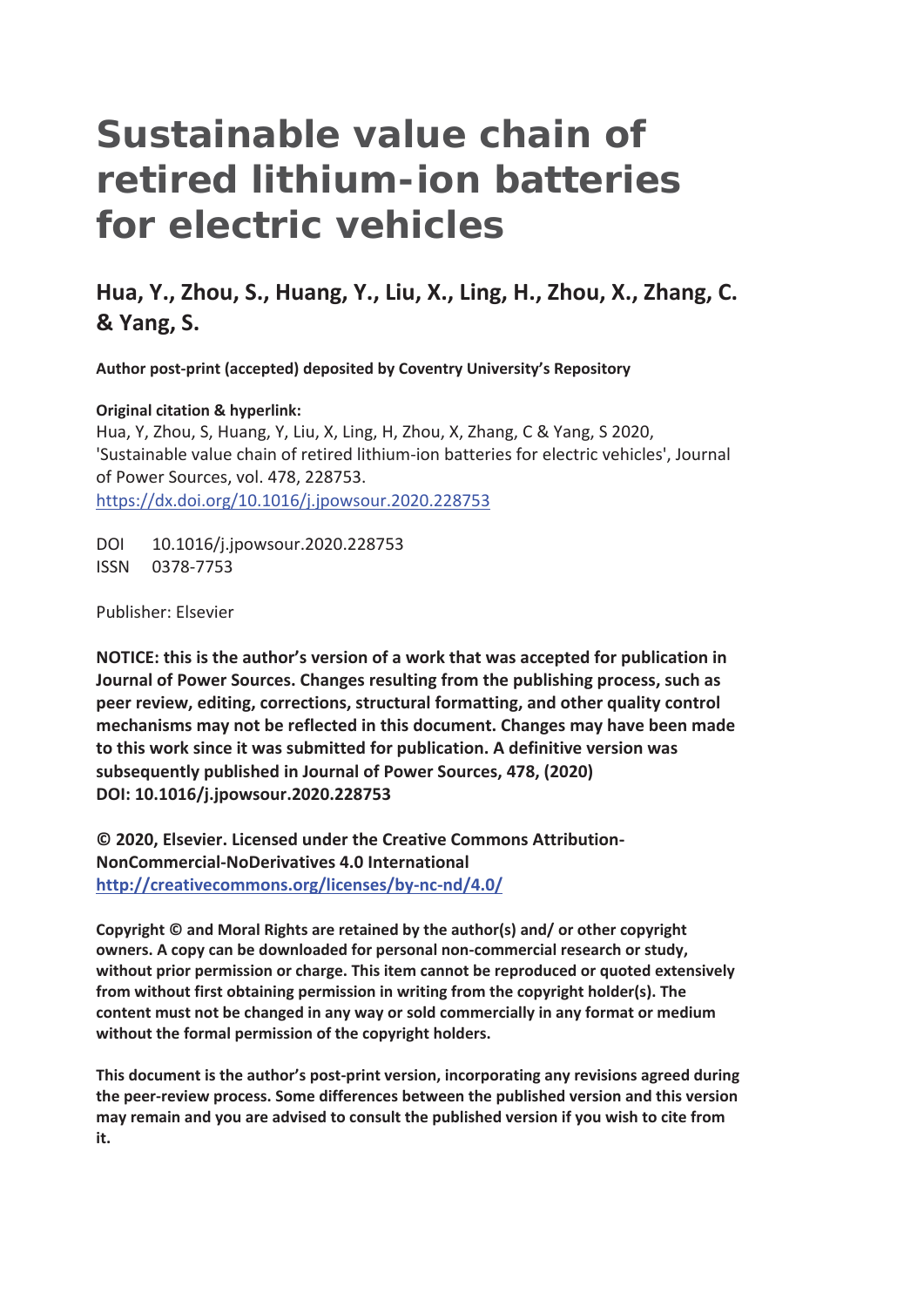Sustainable value chain of retired lithium-ion batteries for electric vehicles Yang Hua<sup>a</sup>, Sida Zhou<sup>a</sup>, Yi Huang<sup>a</sup>, Xinhua Liu<sup>a,b\*\*</sup>, Heping Ling<sup>c</sup>, Xinan Zhou<sup>a</sup>, Cheng Zhang<sup>d</sup>, Shichun Yanga,\*

<sup>a</sup> School of Transportation Science and Engineering, Beihang University, Beijing, China

<sup>b</sup> Dyson School of Design Engineering, Imperial College London, London, UK

<sup>c</sup> Automotive Engineering & Research Institute, BYD Automobile Industry Co., Ltd.,

Shenzhen, 518118, China

d Institute for Future Transport and Cities, Coventry University, UK

\*Corresponding author: yangshichun@buaa.edu.cn (Shichun Yang)

\*\*Corresponding author: liuxinhua19@buaa.edu.cn (Xinhua Liu)

# **Highlight**

1. circular value chain based on 5R principle including reduce, redesign, remanufacturing, repurpose and recovery are proposed

2. key challenges of lithium-ion batteries remanufacturing and repurpose processes are analyzed comprehensively

3. up-to-date mainstream recycling approaches for electric vehicles lithium-ion batteries are investigated in detail

4. future prospects of lithium-ion batteries circular value chain are elaborated

# **Abstract**

Lithium-ion batteries (LIBs) have been widely used in electric vehicles due to the advantages of high energy/power densities, high reliability and long life. However, considering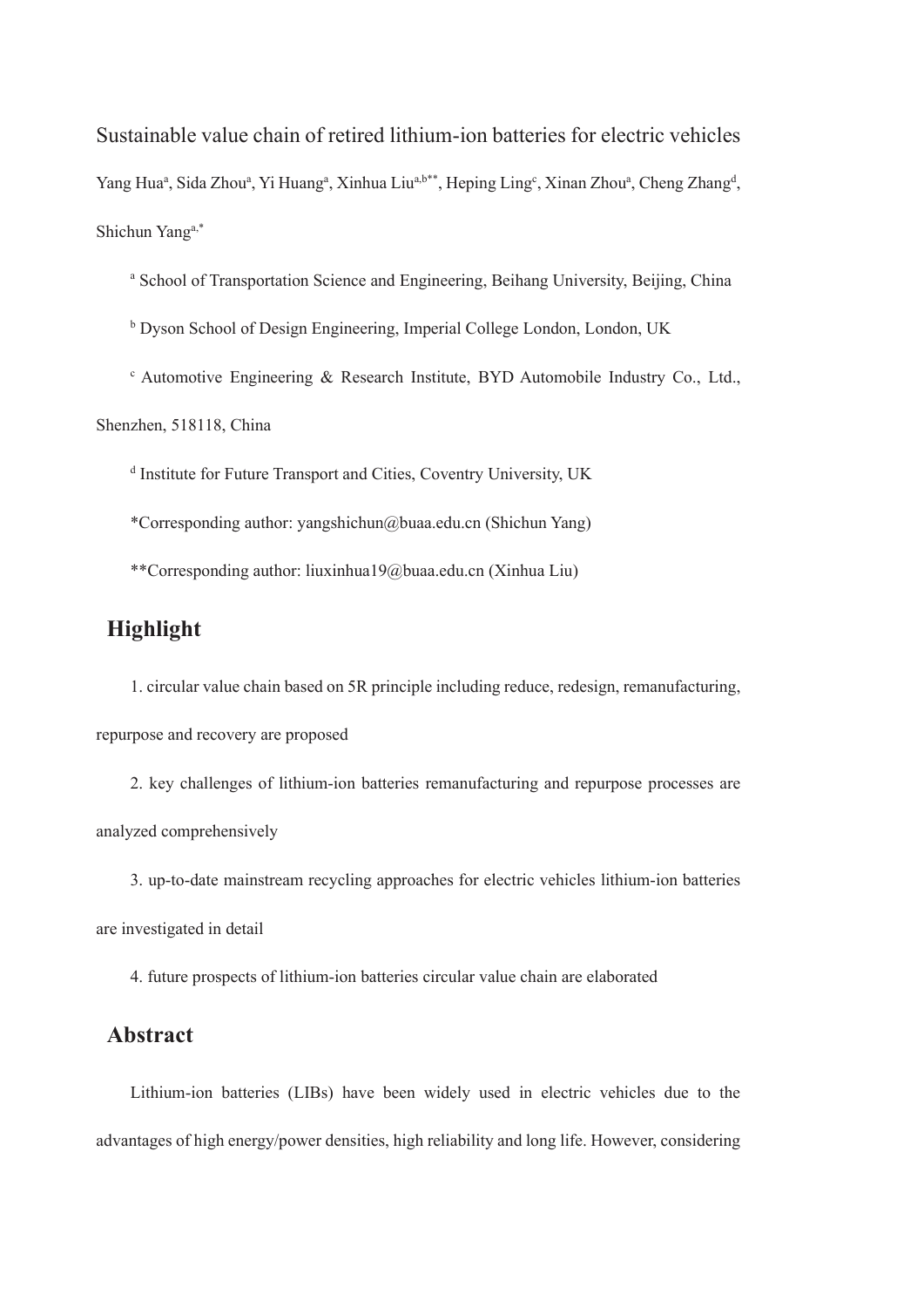that a massive number of LIBs will likely retire and enter the waste stream in the near future, the handling of end-of-life LIBs must be taken carefully. The effective utilization of retired LIBs, which still remain about 70-80% of the initial capacity, can extend battery life, conserve natural resources and protect the environment. Herein, this review provides a systematic discussion on the circular value chain (CVC) of spent LIBs, and proposes a 5R principle entailing reduce, redesign, remanufacturing, repurpose and recycling in the CVC process. Then the state-of-the-art technologies for remanufacturing, and a thorough summary of key issues and applications of repurpose process, are presented in detail. Subsequently, this article presents a comprehensive discussion on the recycling process, including pre-treatments and mainstream recycling technologies, from the prospects of technical, economic and regulation perspectives. Advanced technologies such as big data, block chain and cloud-based services, as well as the improvement of regulation and standardization processes, are required to solve the issues. Finally, the future challenges and prospects for sustainable CVC are highlighted.

**Key words:** Lithium-ion battery, recycling, repurpose, remanufacturing, circular value chain

# **1 Introduction**

Due to the concern of energy problems and environmental sustainability, electric vehicles (EVs) are becoming increasingly popular in this decade. As the energy supply component in EVs, battery packs are typically consisting of hundreds or even thousands of cells connected in parallel and series. Lithium-ion batteries (LIBs) have been widely used as EV power systems due to their advantages of high energy/power densities, long service life, and low self-discharge rate [1]. Annual sales of EVs reached 2.2 million in 2019 [2], and it is estimated that the EV LIBs market will exceed \$30 billion and reach dozens of GWhs annually by 2020 [3]. LIB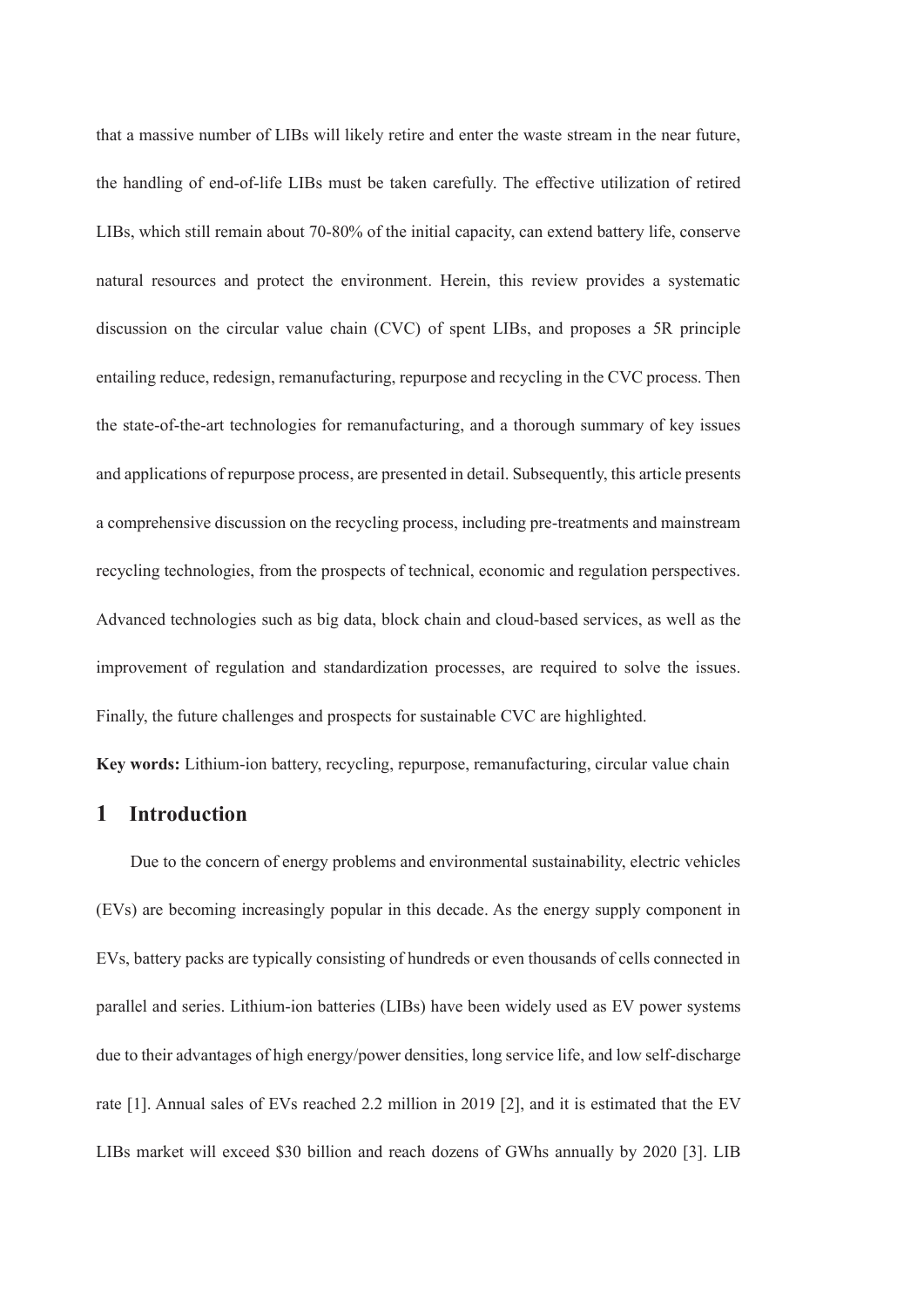packs are expected to serve in EVs for about 8-10 years, and then should be replaced when they reach 20% capacity loss [4, 5]. The global annual weight of retired LIBs may exceed 500,000 tons in 2020, and the retired EV packs can reach 6.8 million units by 2035 [6]. Assuming the average weight of a pack is 250 kg [7], consequently the weight of spent EV batteries worldwide can weigh 1,700,000 tons by 2035.

The handling of end-of-life (EOL) LIBs must be taken carefully. Retired batteries still remain 70-80% of the initial capacity and have the potential to be utilized in less-stressful demanding applications [4]. Furthermore, spent EV LIBs contain many valuable resources such as lithium (Li), cobalt (Co) and manganese (Mn) [8], which can be recycled to reduce the resources requirement, and the global business of retired LIBs is estimated to reach \$3 billion by 2035 [6]. The effective utilization of retired LIBs can extend battery life, conserve natural resources and protect the environment [5].

The traditional approaches of handling retired LIBs can be divided into disposal, recycling and reuse [4, 7]. Disposal means that the retired LIBs will be abandoned and discarded, which will release pollutants to environment [9]. The heavy metals such as Co and Ni may adversely affect environmental quality and human health. The lithium salts such as  $LiPF_6$  and  $LiBF_4$  are toxic and corrosive to eyes and skin. In addition, disposal means a great waste owing to the loss of valuable materials such as Co and Li. According to the U.S. geological survey, the world's terrestrial reserves of Co and Li are limited to approximately 7 million tons [10] and 62 million tons [11] respectively. Driven by the strong demand of EVs, the prices of Co and Li have risen sharply in recent years [12]. Battery recycling is of great significance for sustainable development. Recycling process can separate the retired batteries into different components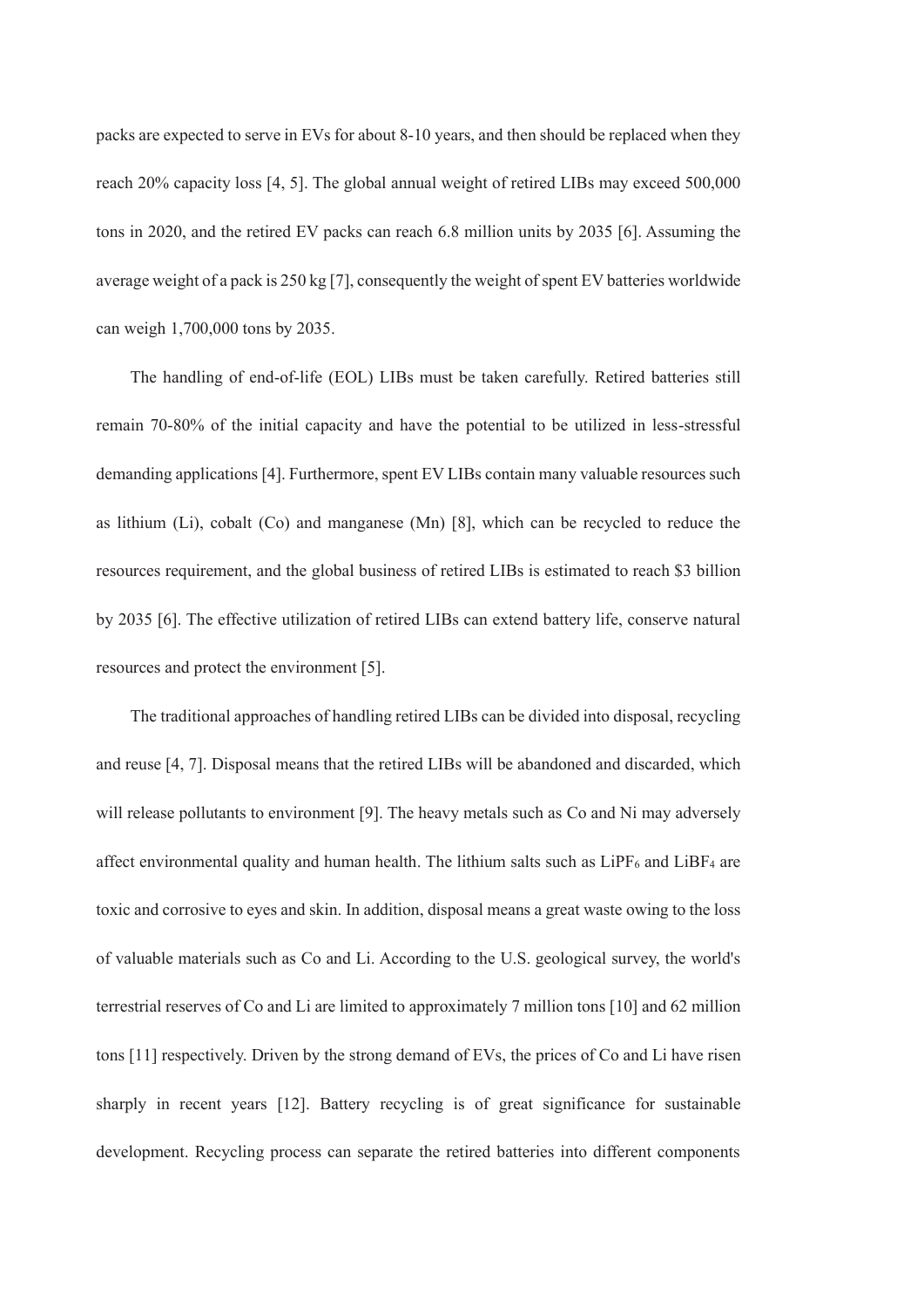and extract the precious materials into the value chain [8, 13]. Valuable resources such as metals and cathode active materials can be recovered with the help of various physical and chemical methods [9]. Reuse, including remanufacturing and repurpose, means that the qualified retired LIBs can be used in different applications such as automotive service, energy storage system (ESS), photovoltaic (PV) energy, and residential services depending on the evaluation results [14, 15]. Due to economic and environmental advantages, priority should be given to reuse and recycling processes rather than disposal. Because of the different structure, various composition, and different operating histories, the handling of retired batteries must face the technical, economic and environmental challenges [6, 14].

In this review, the circular value chain (CVC) of retired EV LIBs are introduced. Then the latest technologies to remanufacturing cycles are discussed in detail. A summary of improvement and challenges of repurpose process are presented from the view of technical, economic and market perspectives. Then we discuss the key issues in recycling process comprehensively, including pre-treatments and current recycling technologies. Finally, the future challenges and prospects for CVC are presented.

# **2 Value chain of retired lithium-ion batteries**

#### **2.1 Structure and composition of EV battery packs**

In EV applications, different automotive original equipment manufacturers (OEMs) have adopted various pack solutions with different physical configurations, module structures, battery shapes and internal chemistries.

EV packs usually consist of multiple modules, which are composed of multiple cells. Shapes of EV LIBs can be divided into a cylindrical, prismatic and pouch geometry [16]. The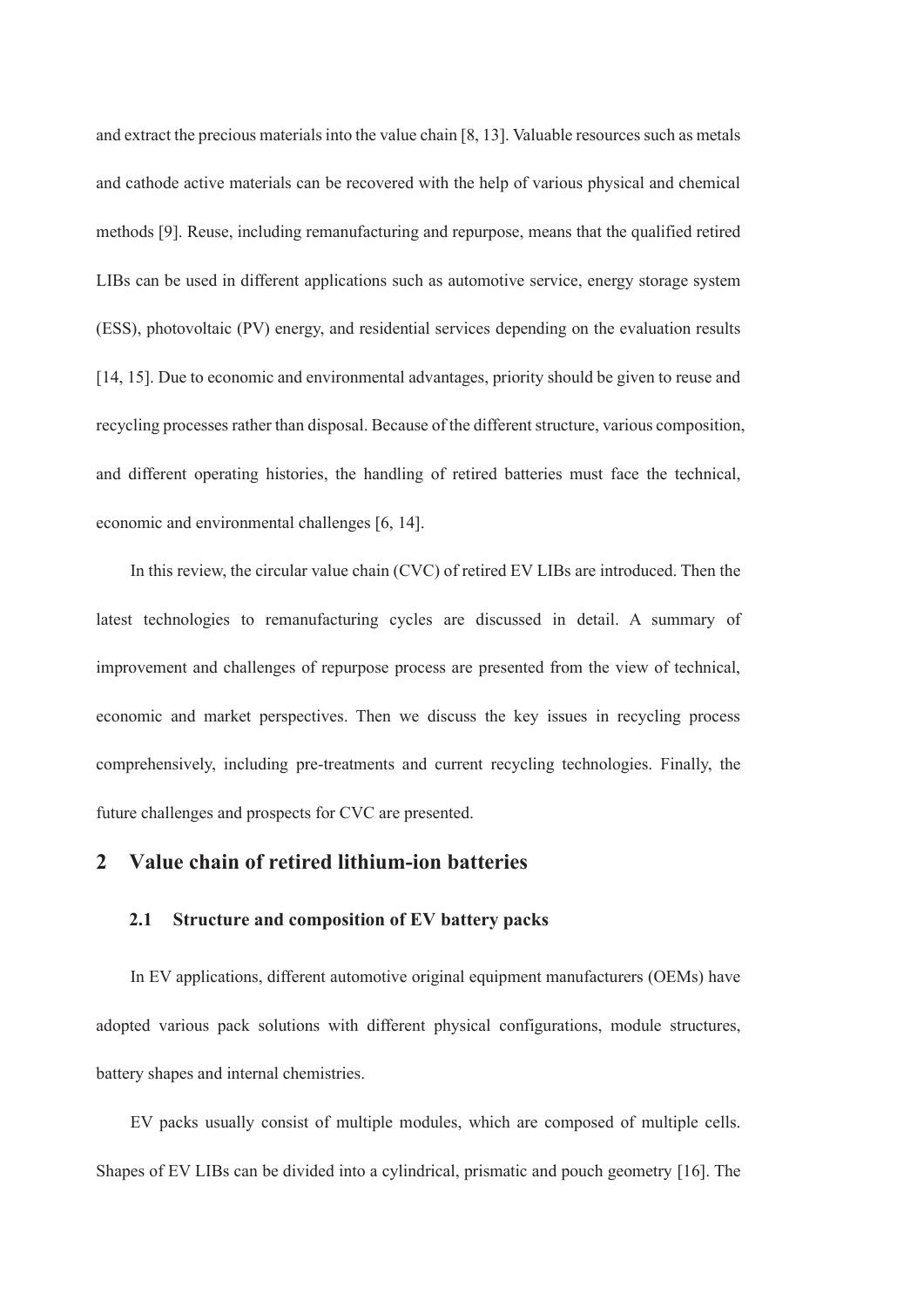cylindrical cell is a widely used packaging style for EV due to the advantages of low cost, ease of manufacture, and good mechanical stability. For instance, Tesla Model S uses thousands of cylindrical cells to form battery packs between 75 and 90 kWh [17]. But the packing density and weight efficiency of cylindrical cells may be limited due to space cavities from the point of geometry, and large number of cells also cause the problem of high integration and assembly cost [18, 19]. Therefore, OEMs are tending to use prismatic or pouch designs to optimize system-level packaging efficiency. For instance, BMW i3 uses Samsung/SDI prismatic cells [7] and Nissan Leaf adopts pouch cells as the power supply [20]. The prismatic cell can improve space utilization and therefore have the advantages of high weight and volume efficiency, flexible design and low assembly cost [21]. The disadvantages of prismatic cell include high production costs and high capacity fading rate caused by temperature gradient [22]. The pouch cell uses soft packaging and has the advantages such as high safety, low mass, high packaging efficiency, and good heat dissipation abilities [19]. However, the pouch cell is vulnerable and needs a special support structure to avoid swelling [22].

LIBs are composed of anode, cathode, electrolyte, separator collector and container [12]. The anode is usually made by graphite or lithium-titanate oxide (LTO); the cathode can be manufactured with lithium metal oxide comprised of LiFePO<sub>4</sub> (LFP), LiMn<sub>2</sub>O<sub>4</sub> (LMO), lithium cobalt oxide (LCO), lithium-nickel manganese cobalt oxide(LiNi<sub>x</sub>Mn<sub>y</sub>Co<sub>1-x-y</sub>O<sub>2</sub>, NMC) and lithium nickel cobalt aluminium oxide (NCA) [12]. The electrolyte is usually made of organic solvents (such as ethylene carbonate and diethyl carbonate) [23], lithium salts (such as  $LiPF<sub>6</sub>$ and  $LiBF<sub>4</sub>$ ) and additives [24, 25]. The separator is a microporous membrane usually made of polypropylene (PP) or polyethylene (PE) et al., which prevents direct contact between the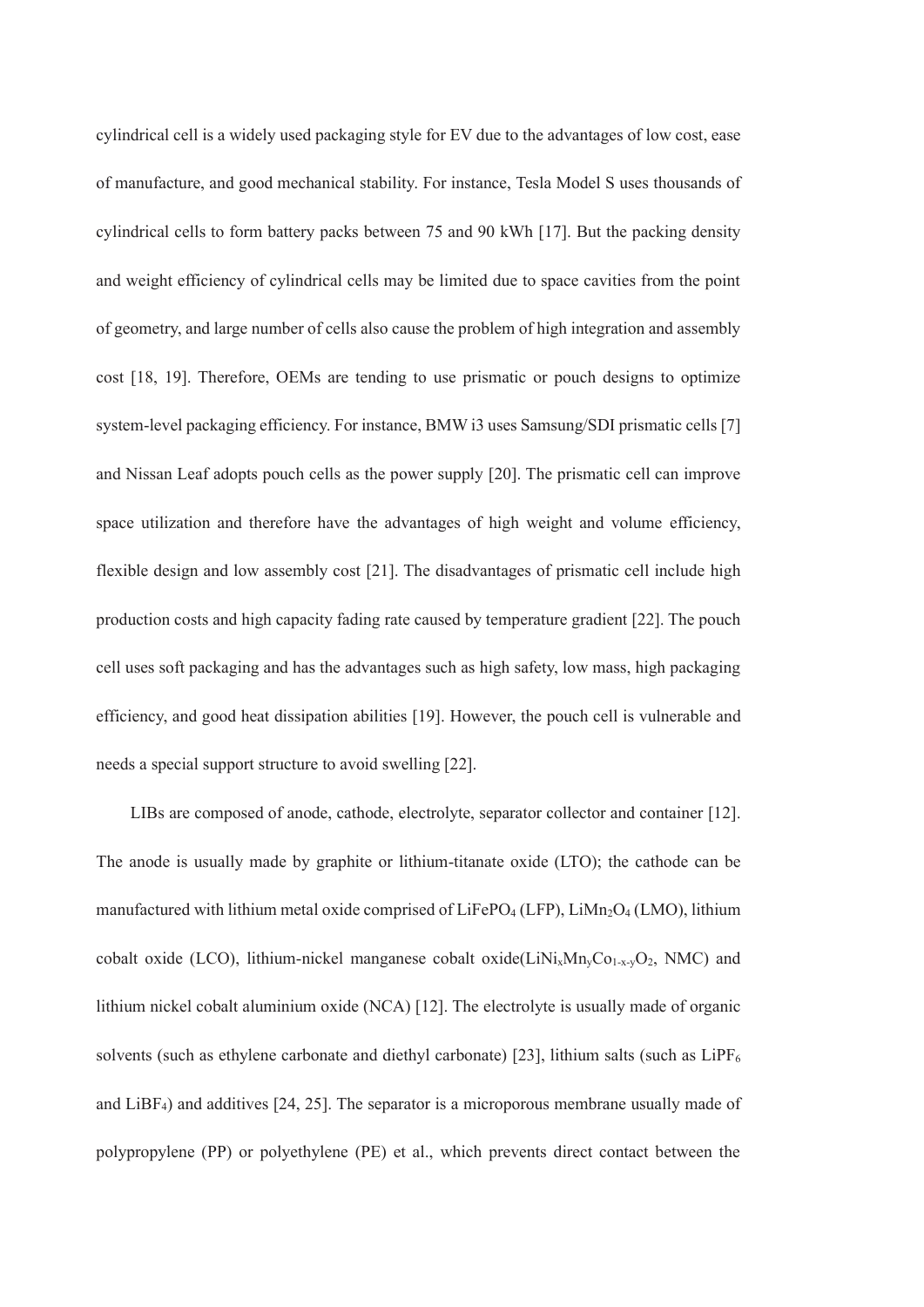cathode and anode and allows Li-ions to pass through [26, 27]. The collectors are usually produced by valuable metal such as aluminium (Al) and copper (Cu) [28, 29]; and Al is the primary material used in battery containers [30, 31].

## **2.2 Circular value chain of retired lithium-ion batteries**

Although different OEMs have adopted diverse solutions in EV application, the production processes of LIBs are very similar. Generally, the manufacturing processes can be roughly divided into multiple steps such as mixing, coating, calendaring, slitting, winding, welding and testing, etc. [32]. Then the LIBs are connected in parallel and series to form packs, which can be equipped in EVs as energy supply.

EVs can travel 120,000 to 240,000 km throughout their whole lifespan [33], and the performance of EV LIBs degrades over time, therefore, a large amount of EV LIBs will likely retire and enter the waste stream in the near future [34]. The CVC of retired LIBs can be seen in Fig. 1. The profitable treatment of retired EV LIBs includes remanufacturing, repurpose, and recycling, which are located at different positions in the CVC. To capture the maximum value of LIBs, the ideal solution is to remanufacture the retired EV LIBs, then repurpose the cells, and finally obtain valuable materials by the recycling process.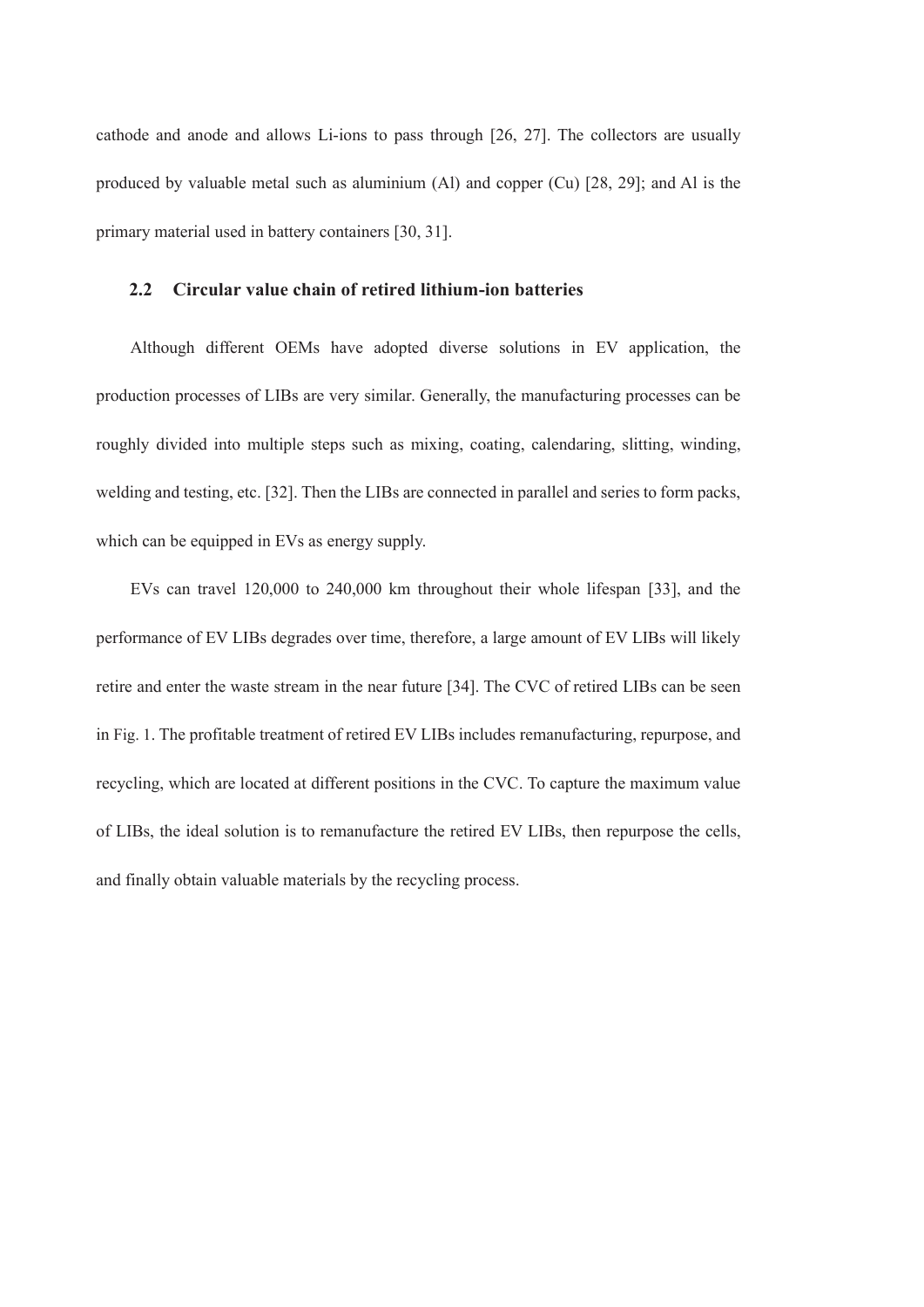

Fig. 1. Circular value chain of retired lithium-ion batteries [12, 24, 35]

With the help of evaluation technologies, the value of the retired EV LIBs can be optimized through the assessment result. The highest rated LIBs can be remanufactured in automotive scenarios for OEMs or spare parts market [36]. The medium-score LIBs can be repurposed in less demanding scenarios such as grid-related ESS, electric delivery vehicles, and uninterruptible power system (UPS), depending on the evaluation score [37]. LIBs below the reuse standard will be recycled to obtain valuable materials. It should be noted that the remanufactured LIBs can be repurposed after aging, and those reused batteries will eventually be recycled after further degradation, thereby achieving a closed-loop CVC. In addition, redesigning the current pack configuration and structure during the manufacturing process can help improve utilization rate and increase convenience, and technological advances can reduce the demand for raw materials and accessories [8]. Remanufacturing, repurpose and recycling,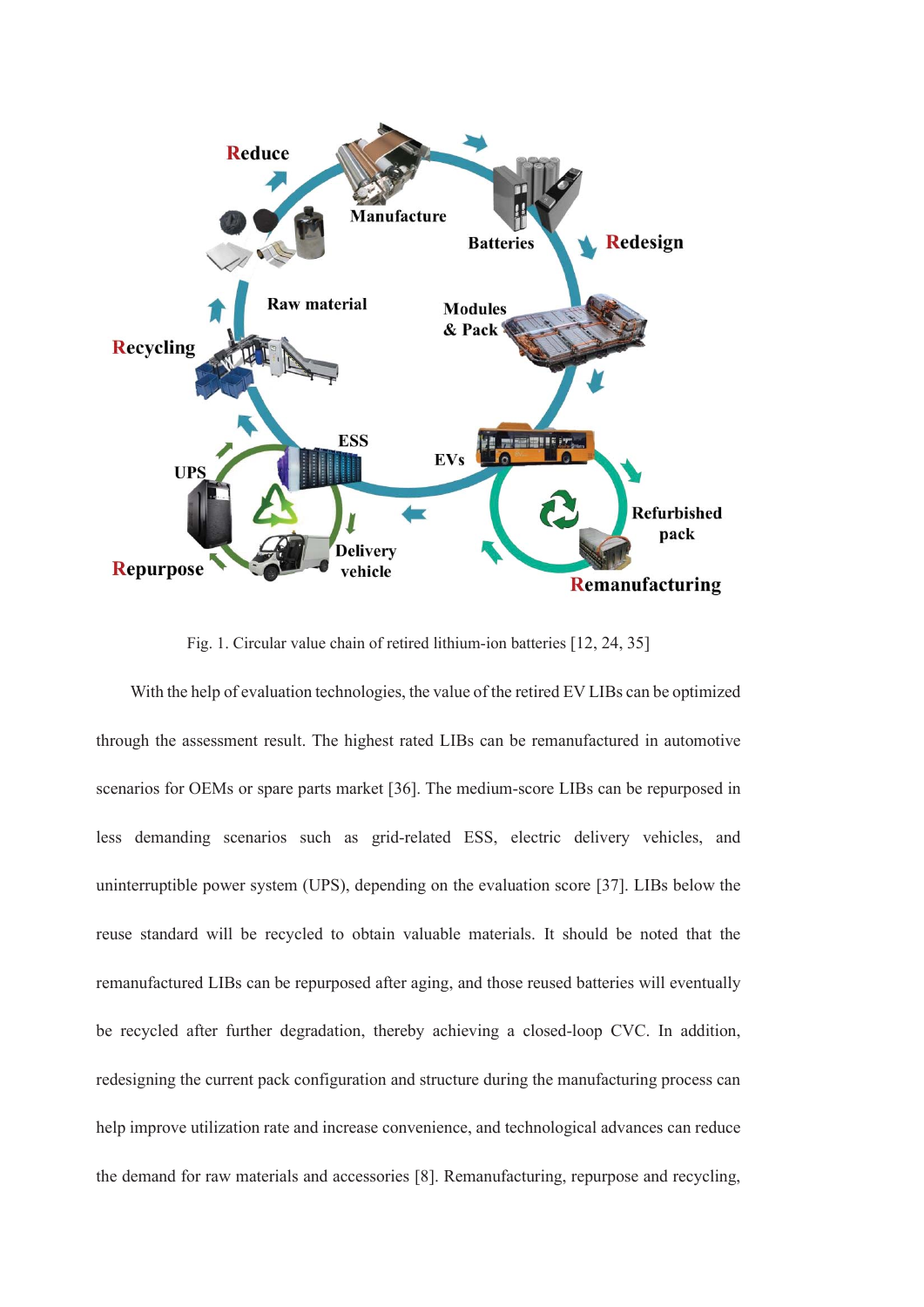as well as reduction and redesign, can form a "5R" strategy for retired battery management to obtain the maximum economic, environmental and resource value of LIBs.

Disposal is another possible treatment for retired EV LIBs. Though some of the disposal batteries are sent to waste-to-energy plants for incineration to generate energy, the majority of the disposal LIBs are sent to landfills directly [28]. Due to unnecessary material waste and environmental threats, disposal is the most undesirable selection in EV LIBs processing [24], therefore not considered in the CVC process.

# **3 Remanufacturing**

After losing about 20%-30% initial capacity, LIBs can no longer satisfy the requirements of EVs such as driving range and acceleration [38]. While retired LIBs are still attractive to remanufacture or repurpose in various applications due to the high remaining capacity [39, 40].

The EOL batteries are firstly collected and transported to the processing plant, and then evaluated to determine how to deal with the retired LIBs. The final decision are made depending on several factors, including the state of health (SOH), remaining useful life (RUL), safety level, as well as the specific cost and benefits [8]. The LIBs with the highest evaluation result could be remanufactured in EV applications, and the schematic flowchart of the remanufacturing process is shown as Fig. 2.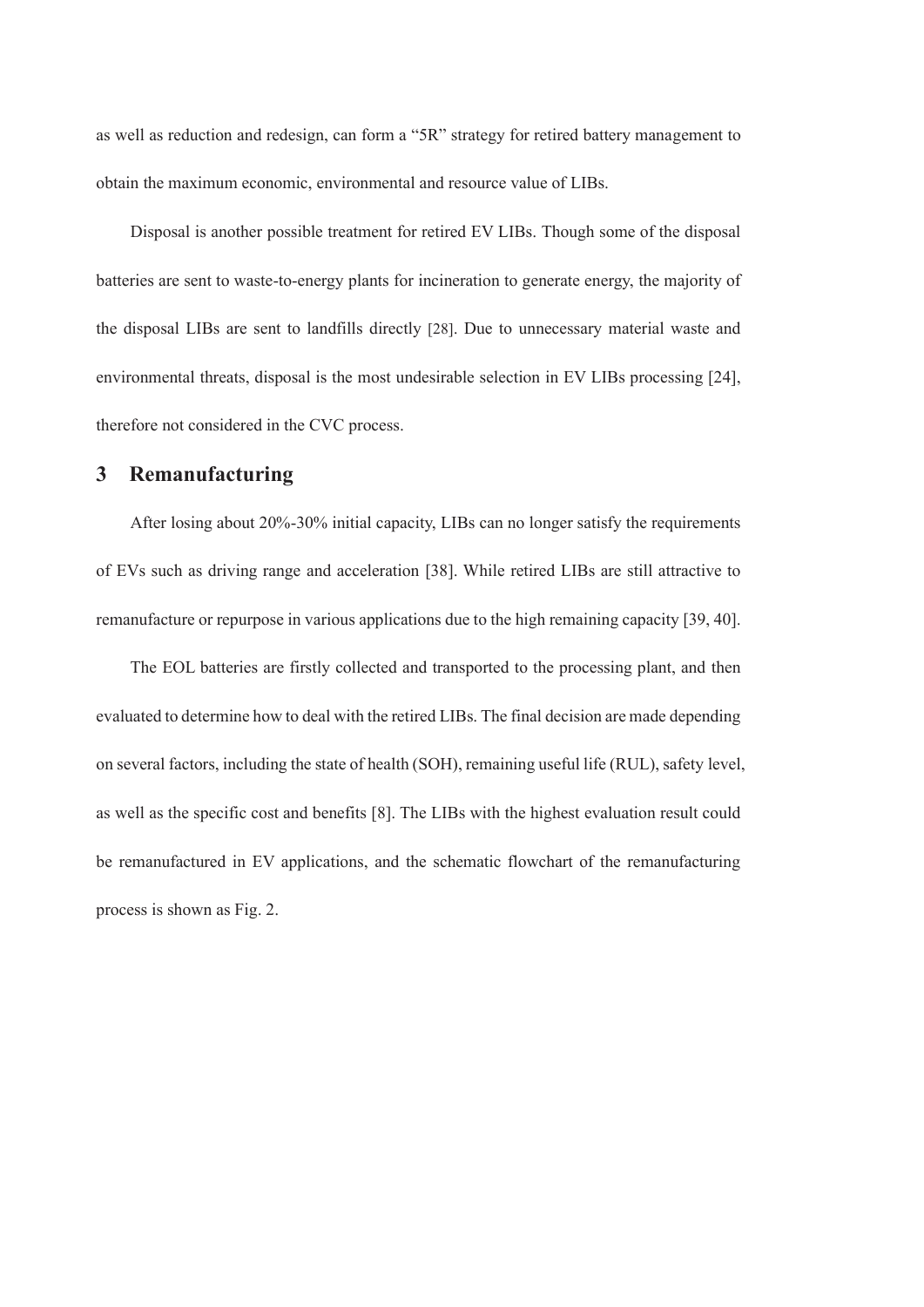

Fig. 2. Flowchart of the remanufacturing process

The remanufactured LIBs must meet all the requirements and standards specified by the OEMs, such as available capacity, power, and RUL. Due to cell-to-cell variations within the pack, LIBs usually degrade at different rates, and the decay of the EV pack is often caused by the failure of some special batteries, which may account for only a small part of the battery pack [15, 41]. Therefore, with the help of screening technology, the degraded batteries can be identified and replaced with new or qualified cells in other packs, thereby a batch of EOL EV packs can be converted into a smaller number of qualified packs through remanufacturing [42]. As shown in Fig. 2, the remanufacturing process usually includes a comprehensive battery test (assessment), screening, partial pack disassembly, removal and replacement of degraded cells (repair), and reassembly of the pack [43]. Then the remanufactured packs can be applied for automotive OEMs or spare parts market after thorough testing [8, 36].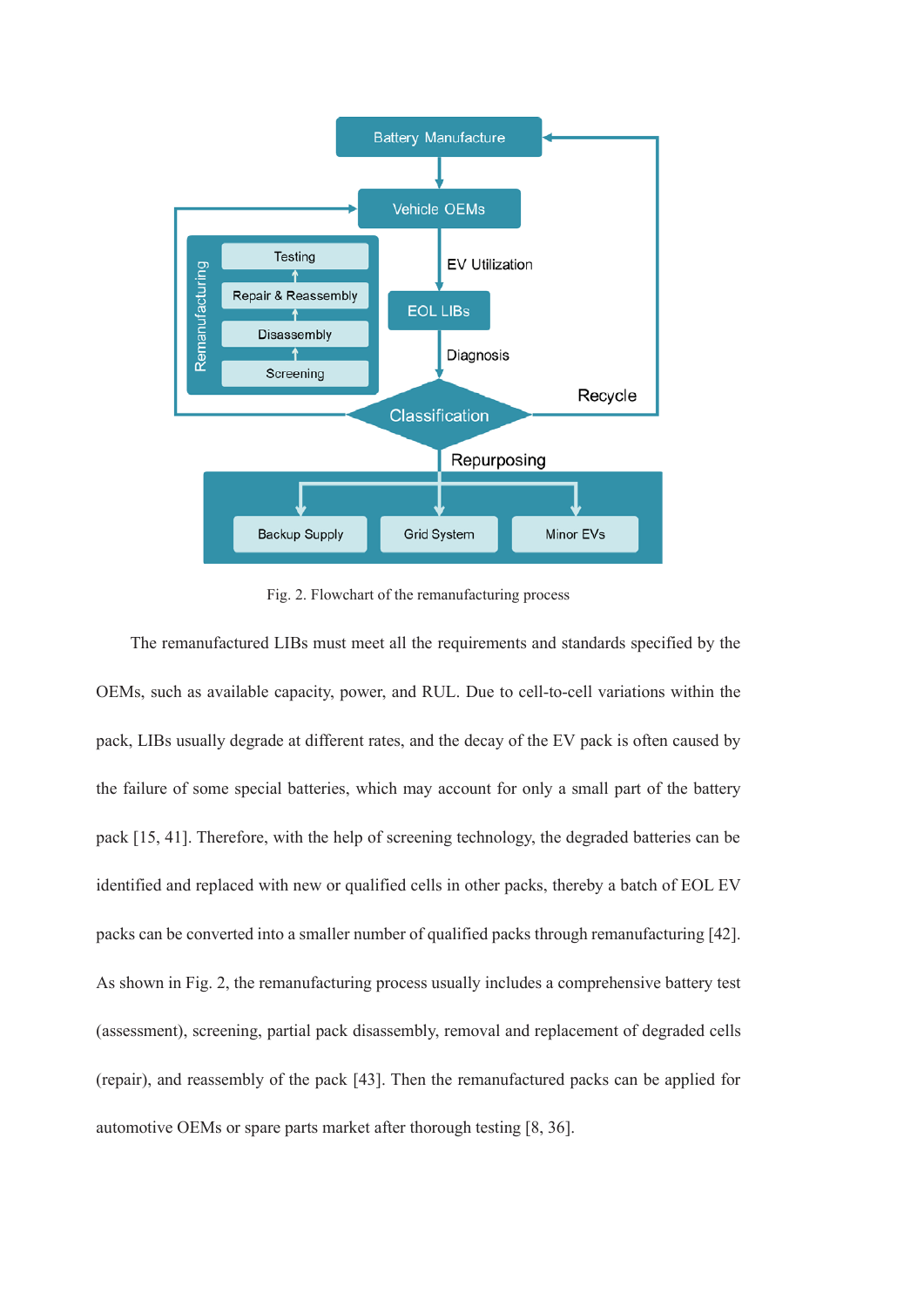## **3.1 Assessment**

The assessment process can help evaluate the value of the EOL LIBs, thereby classify the destination of the second-life stages. Generally, safety level, SOH, and RUL are the most critical evaluation indicators for the spent EV LIBs [44, 45].

# **3.1.1 Safety evaluation**

LIBs abuse can be classified mechanical, electrical, environmental and chemical [46]. As shown in Table 1 [47], many organizations have established specific testing standards for EV LIBs to ensure the safety of drivers and passengers. These standards cover the majority of the safety risks such as external short, crush, penetration, heating, and abnormal charge.

| Test                   | $\ensuremath{\text{UL}}$ |            | $\rm{IEC}$ |           | SAE       | <b>IEEE</b> |      |
|------------------------|--------------------------|------------|------------|-----------|-----------|-------------|------|
|                        | 1642                     | 2054       | 62133      | 62281     | J2464     | 1625        | 1725 |
| External short circuit | $\sqrt{}$                | $\sqrt{}$  |            | $\sqrt{}$ | $\sqrt{}$ | V           |      |
| Abnormal charge        | $\sqrt{}$                | N          | $\sqrt{}$  | $\sqrt{}$ | $\sqrt{}$ | $\sqrt{}$   |      |
| Forced discharge       | $\sqrt{}$                | N          |            | $\sqrt{}$ | $\sqrt{}$ |             |      |
| Crush                  | $\sqrt{}$                | V          |            |           | V         | V           |      |
| Impact                 | $\sqrt{ }$               | V          |            | $\sqrt{}$ |           | $\sqrt{}$   |      |
| Shock                  | $\sqrt{}$                | $\sqrt{}$  | V          | $\sqrt{}$ |           | $\sqrt{}$   |      |
| Vibration              | $\sqrt{ }$               | $\sqrt{ }$ | $\sqrt{}$  | $\sqrt{}$ | $\sqrt{}$ | $\sqrt{}$   |      |
| Heating                | V                        |            |            |           | V         |             |      |
| Temperature cycling    |                          | N          |            | V         | V         | V           |      |

Table 1 Examples of LIB safety standards proposed by international organizations, adapted from [47]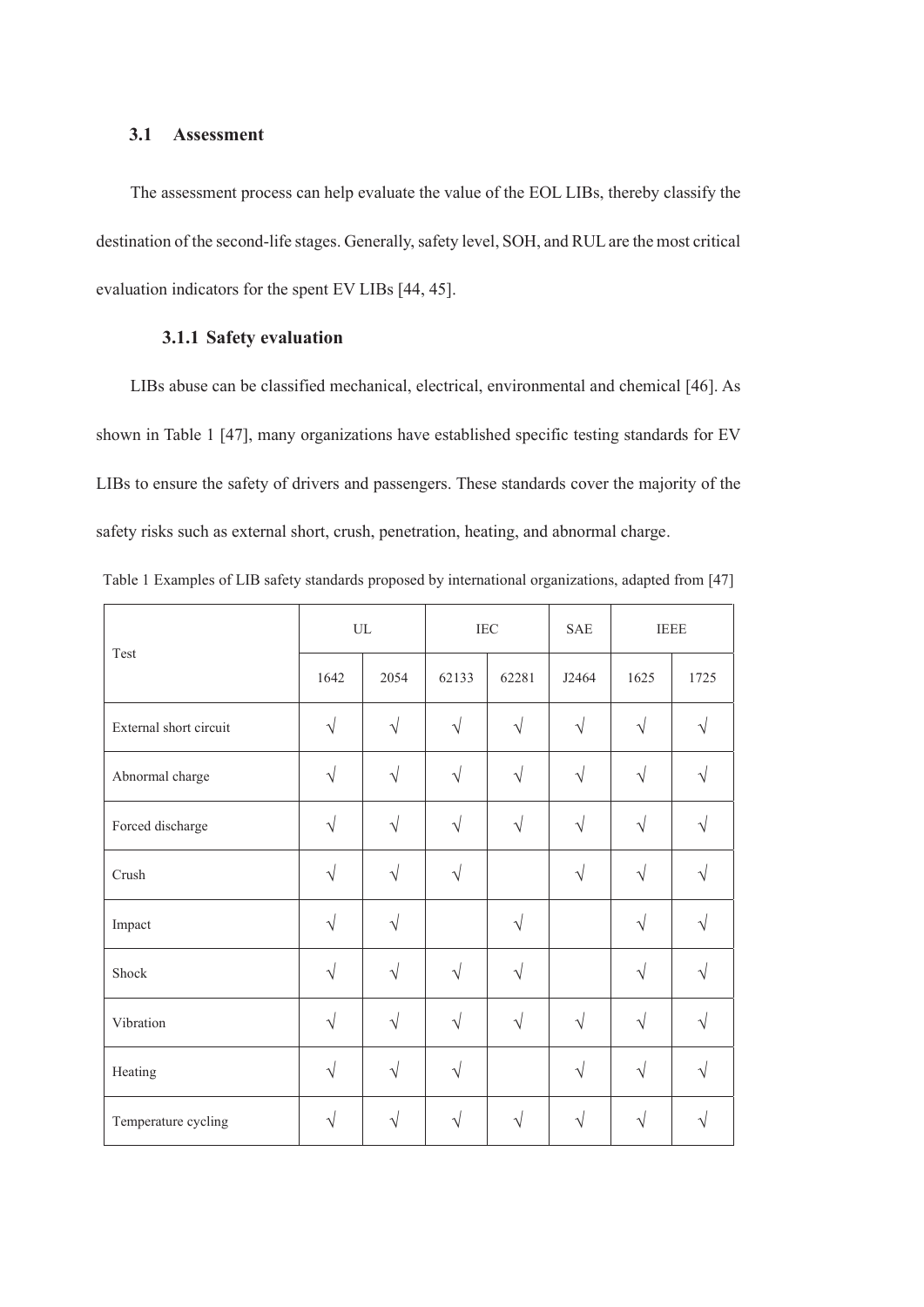| Low pressure (altitude)      |  |  | ٦ |  |
|------------------------------|--|--|---|--|
| Projectile                   |  |  |   |  |
| Drop                         |  |  |   |  |
| Continuous low rate charging |  |  |   |  |
| Penetration                  |  |  |   |  |
| Separator shutdown integrity |  |  |   |  |
| Internal short circuit test  |  |  |   |  |

However, such test methods will lead to irreversible damage to the EV LIBs, and some specific application issues may also escape the standards. Therefore, it is necessary to evaluate the pack safety performance based on non-destructive testing methods.

Model-based and data-driven methods are developed to evaluate the safety characteristics of EV LIBs. Wang et al. [48] developed a safety performance model based on second-order oscillation feature to predict the failure displacement, and proposed a soft short circuit failure model to evaluate the safety performance. The warning system can predict the soft short circuit failure with an error less than 3.5%. Li et al. [49] developed a detailed computational model of pouch LIB with high accuracy, and the safety operation range (safety envelope) can be obtained with machine learning algorithm, which can be used to predict the safety of energy systems.

Assessment techniques such as state of safety (SOS) estimation are also used for safety evaluation [50], and the relationship between abuse condition including voltage abuse and current abuse can be seen in Fig. 3. However, the practicability of SOS estimation methods needs further verification.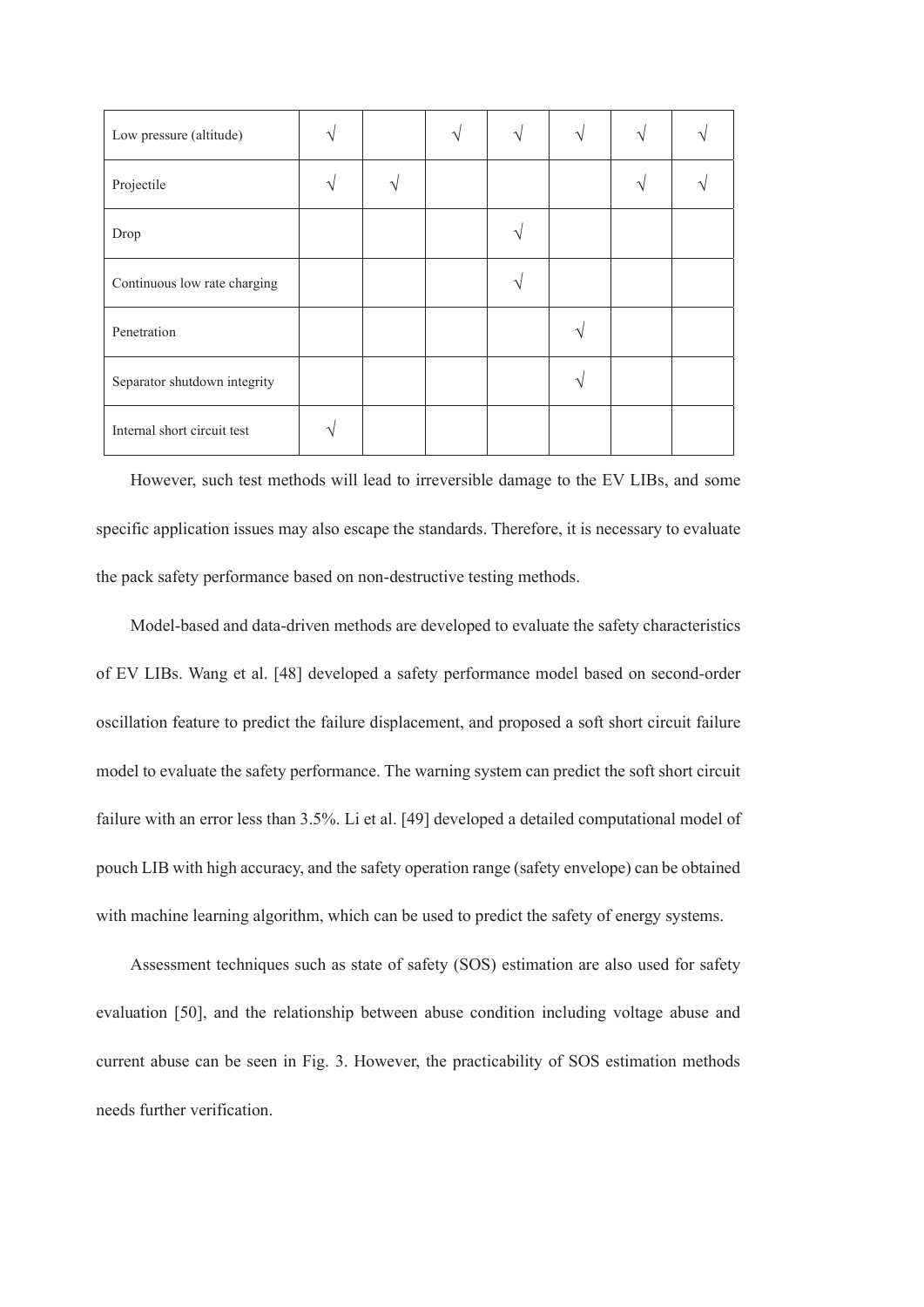

Fig. 3. SOS relationship with different abuse conditions [50]. (a) different current rate conditions. (b) voltage abuse including undervoltage and overvoltage.

## **3.1.2 SOH evaluation**

SOH can quantify the degree of capacity decay and internal resistance increase, which may be caused from complex side reactions [45]. The majority of side reactions [32] is shown in Fig. 4 [51].



Fig. 4. Main degradation side reactions in LIBs [51]

The SOH estimation methods can be roughly divided into categories such as direct assessment approaches, incremental capacity analysis (ICA) based methods, empirical methods, equivalent circuit models (ECM) models, electrochemical models (EMs), data-driven methods, and hybrid methods [45, 52, 53].

Wang et al. [54] studied the capacity loss affected by different parameters and derived an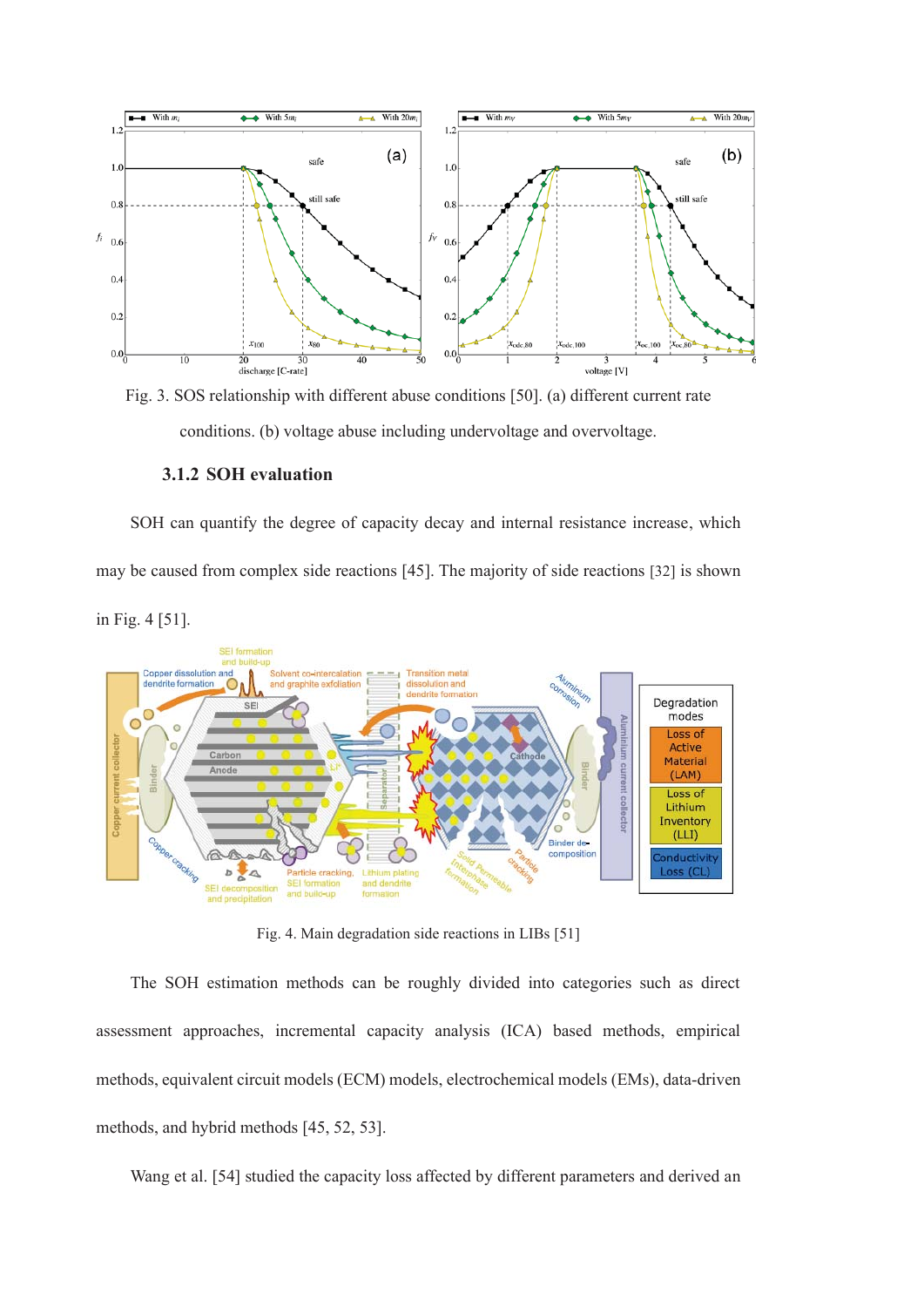LFP capacity degradation model based on a cycle-test matrix including temperature, depth of discharge (DOD) and current rate. Empirical methods are easy to calculate, but their adaptability and accuracy are limited. Yang et al. [55] studied the aging behaviour of LIBs based on an electrochemical-thermal-mechanical coupled model, and researched the relationship between side reaction and working conditions. Experimental results show that the coupled method can be used to provide an accurate SOH prediction. However, high computational cost limits the applications of online application for EM-based models. Yang et al. [56] proposed a SOH estimation method based on a three-layer back propagation (BP) neural network (NN). The ECM parameters including state of charge (SOC), ohmic resistance, polarization resistance, and polarization capacity form the input layer. The NN model can estimate the SOH with low computation cost, and the training time of NN is about 21ms. Static and dynamic current profile tests prove the high accuracy of the NN-based method, where most of the SOH estimation errors are less than 5%. Li et al. [57] combined the grey relation analysis (GRA) and entropy weight method (EWM) to assess SOH. The GRA method was used to extract health indexes based on ICA curves, and the EWM was applied to evaluate the weight of such health indexes. Then SOH can be obtained by calculating the grey correlation between the reference and comparative sequences. Experimental results show that the estimation error is limited to 4% and the average error is about 0.6%. Ladpli et al. [58] presented a SOH estimation method based on acoustic-ultrasonic guided waves. Preliminary experiments on pouch LIBs show that the information such as time of flight and signal amplitude will change during the aging process, and can be used for accurate SOH estimation through a statistical study.

Though numerous SOH estimation methods have been developed, most of them have not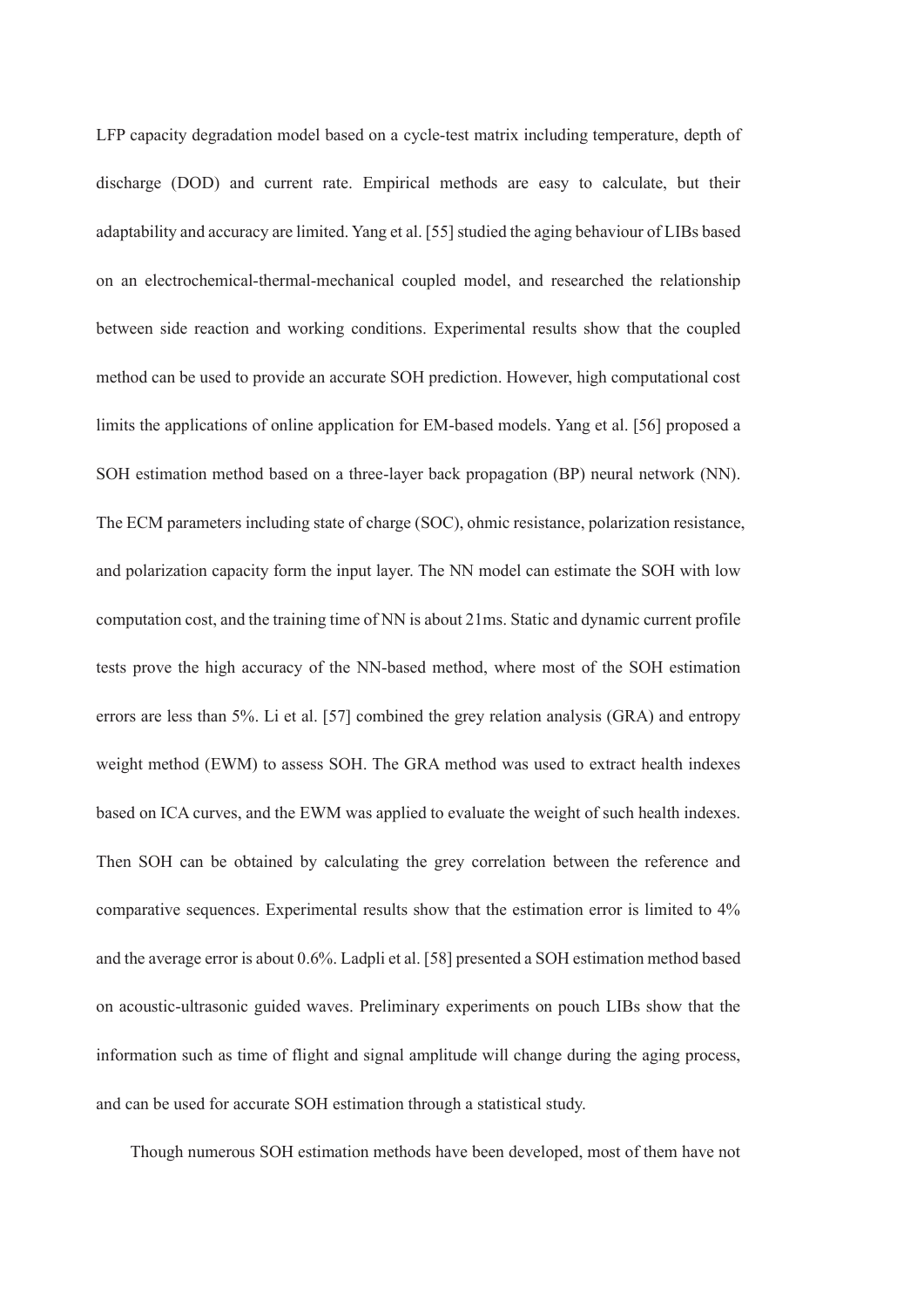been widely adopted in real applications until now. The accuracy of SOC-based or ICA-based methods is still unsatisfactory, and the data-driven methods may encounter robustness problems in practical applications [59]. Therefore, the hybrid methods combining different approaches maybe a possible direction for improvement.

#### **3.1.3 RUL prediction**

RUL prediction is another critical method for retired LIBs evaluation, which is a subjective estimation of the remaining cycle time or cycle number of LIBs on the premise that the batteries can still meet the requirements of the specific application scenario [52]. Battery decays during both storage and operation process, corresponding to calendar life and cycling life respectively. Calendar life is mainly affected by SOC and temperature, while cycle life is affected by factors such as temperature, number of cycles, current rate, voltage range and DOD. Multiple methods such as empirical methods, ECM models, EMs, artificial intelligence (AI) methods, and hybrid methods, can also be adopted for RUL prediction [60, 61].

Lyu et al. [62] proposed a novel EM-based PF framework to predict RUL, in which state variables were selected from internal SOH-related features. The methodology combined the electrochemical mechanism of the battery with data-driven PF method, and can achieve high quality and high robust RUL prediction applications for different types of batteries. When the beginning of prediction (BOP) is 50 cycles, the RUL prediction error is about 15.5%, and when the BOP is 80 cycles, the error is less than 5%. The reason is that more historical information can bring more accurate prediction results. The main challenge of the EM-based RUL approaches is the need to fully understand the electrochemical degradation process inside the LIBs. Garg et al. [63] proposed a coupled stress-AI method to analyze the residual energy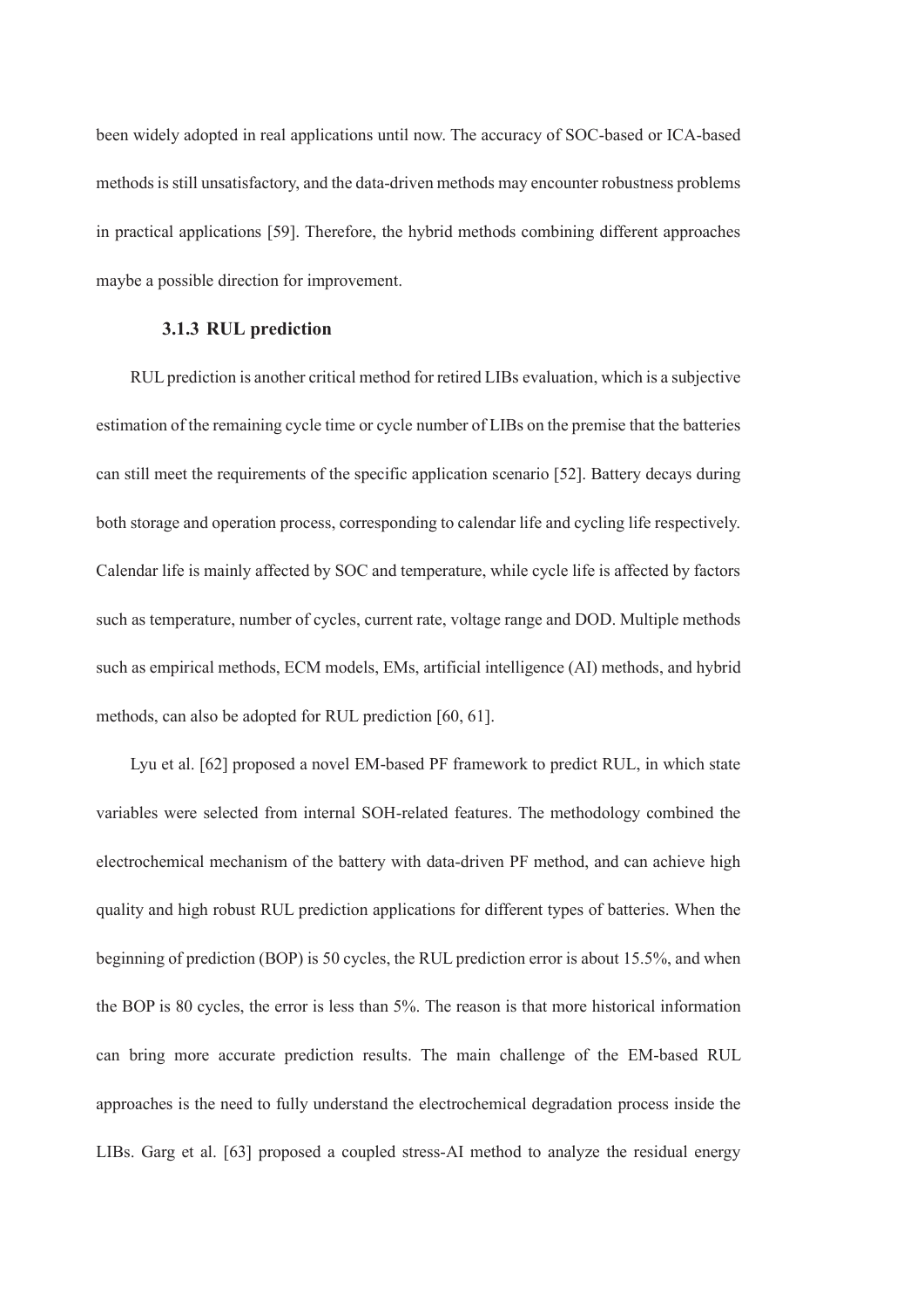(remaining life) for retired EV batteries, in which genetic programming approach was utilized to predict the remaining capacity as a function of various applied stresses. 1510 groups of experimental data are obtained to verify the feasibility of the approach. Zhang et al. [64] developed a RUL prediction method with the help of random forest (RF) and recursive least square (RLS) algorithm. The RF algorithm is used to identify the battery aging stage, and the RLS algorithm with forgetting factor is adopted to predict the EOL cycle based on aging stage. The calculation can be completed within 0.3 s, and when the BOP is greater than 300 cycles, most of the prediction errors are less than 10 cycles. The experimental results show that the proposed RUL prediction method can achieve high accuracy with low computation burden.

## **3.2 Screening**

Screening approaches in the remanufacturing process can help identify the degraded batteries within the EOL pack, which will be replaced with qualified cells in following steps. The screening process can be performed based on differences in parameters or properties, or based on data-driven methods.

Liao et al. [65] believed that the visual inspection and capacity measurement were not enough to achieve a satisfactory classification of retired EV LIBs, and proposed a screening method based on capacity value and electrochemical impedance spectroscopy (EIS) characteristics. Experimental data demonstrate the correlation between Warburg impedance, charge transfer resistance and LIB capacity, which can be weighted by Pearson's correlation coefficient. And 20 batteries in good conditions are selected from 60 retired batteries based on the comprehensive comparison. Jiang et al. [66] studied the consistency and aging characteristics of retired LFP batteries based on ICA and concluded that the variations of Li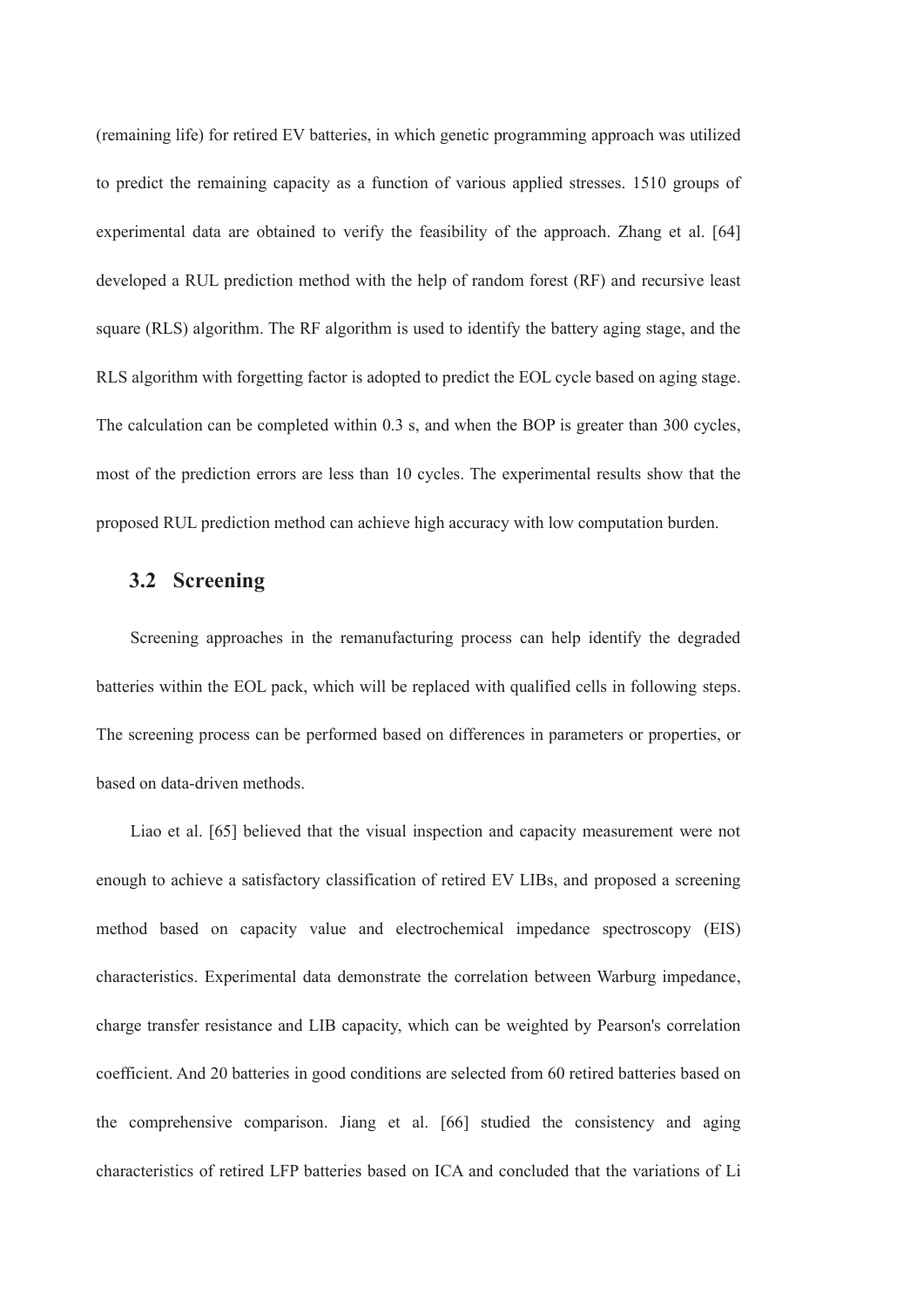inventories is the dominant capacity aging factor. Quantitative analysis results show that the changes in IC peaks and peak areas can represent the variations of anode materials, lithium inventories and reaction kinetics, therefore ICA result can serve as the basis for high-precision screening strategies.

# **3.3 Disassembly, reassembly and test**

Disassembly steps include opening the battery framework, cutting the electrical connections between the components, removing the mechanical connections between the components and the base, as well as removing auxiliary electronic parts [7, 67]. But until now there is no standardization for the configurations and structures of battery packs and modules, and the disassembly of battery systems still requires human participation and needs to be handled manually [68]. Due to the high pack voltage, the disassembly process is usually dangerous, requiring skilled technicians and specialized equipment [8], while robotic battery disassembly could decrease the risk of human injury and reduce production cost [69]. Virtual disassembly can realize simulated disassemble based on the necessary information such as the system structure, components, connections, weights, and materials, therefore, it is suitable for outlining different disassembly possibilities to optimize disassembly steps [70]. Another advanced technology for battery disassembly is cloud-based method, which can collect field information through the internet, and arrange the disassembly procedure according to the cloud computing results [71]. With the help of cloud modeling and cloud computing, the net joint movement of the robot can be reduced by more than 50%.

The reassembly process is very similar to disassembly steps, and because the remanufactured packs are used for the same purpose, the original test methods are still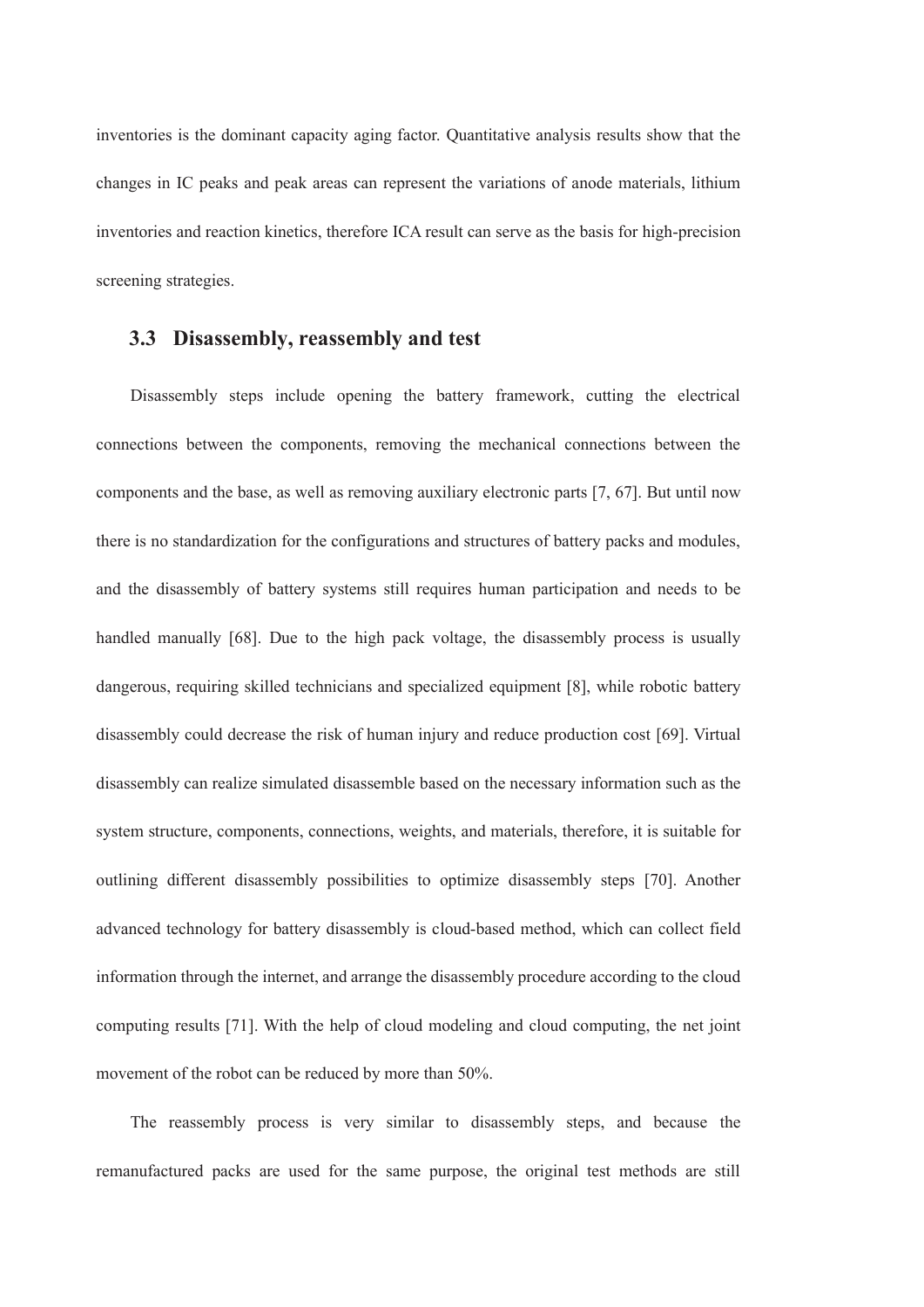applicable. In addition, the current battery management system (BMS), thermal management system (TMS), and equalization management system (EMS) usually do not need additional modifications.

# **3.4 Applications of remanufacturing**

Global Battery Solutions (formerly Sybesma's Electronics) developed a "cut-and-paste" remanufacturing method, which can repair defective packs by diagnosing, removing defective cells, and replacing the vacancy with healthy ones [72]. US-based Spiers New Technologies (SNT) can provide 4R services (repair, remanufacturing, refurbishing, and repurposing) for EV packs used by OEMs such as Nissan and General Motors. SNT also plans to provide remanufacturing services to the European and China automotive market [4, 73]. In Namie, Japan, Nissan has built a facility to remanufacture EV batteries for Leaf owners with the cost of about \$2,850 (24 kWh) [74].

Though remanufacturing can save about 40% compared to new packs, currently there is no large-scale remanufacturing applications[75]. Because each OEM has its specific battery chemistry, cell type, module structure, and pack solution, it will be difficult to replace defective batteries with the ones from other OEMs. In addition, safety issues during the inspection, pack disassembly and reassembly, and cell replacement require professional approaches, skilled technicians, dedicated equipment and specialized workbench [15]. The responsibility and legal concern of the remanufacturing is another challenge that the large-scale industry applications have to face [76].

# **4 Repurpose**

Repurpose is somewhat similar to remanufacturing, especially for evaluation methods,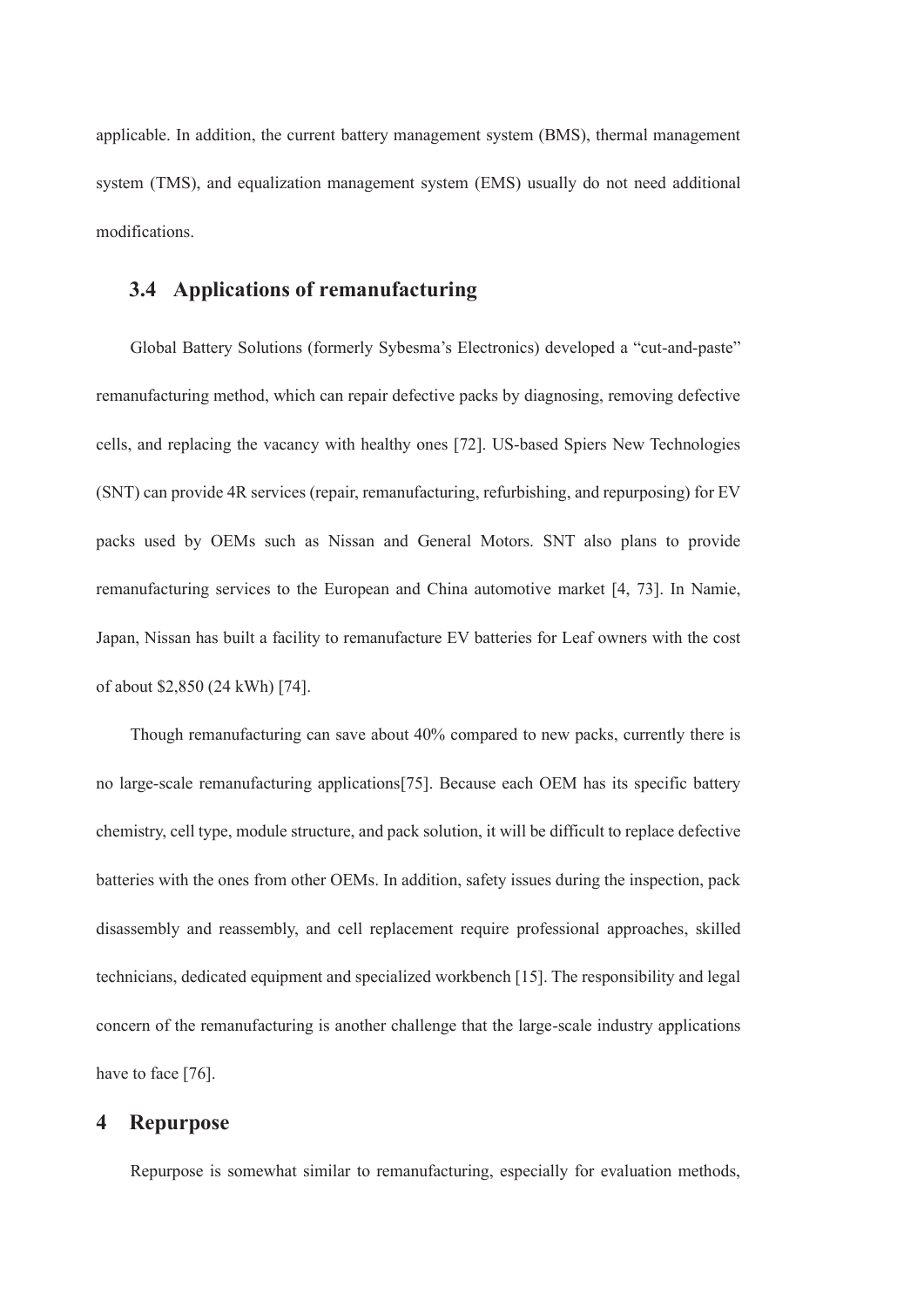screening methods, and disassembly processes. However, because the repurposed LIBs will begin their second life in different scenarios, the pack structure may change, new software and/or hardware for BMS may be applied [77], and different TMS and EMS can be used. The pack will be disassembled into modules (cells in EV applications are usually connected by welding approach) and regrouped based on the screening results, during which necessary refurbishment may be applied [36, 78].

#### **4.1 Regroup algorithms**

If retired batteries with great inconsistencies are grouped together, the risk of overcharging, over discharging, accelerated aging, and even thermal runaway (TR) may increase [6]. Therefore, it is essential to regroup the batteries with similar characteristics such as capacity, internal resistance and open circuit voltage (OCV).

Multiple algorithms can be utilized for LIBs regroup, including parameter-based method and dynamic method [79].

Huang et al. [79] proposed a battery regrouping method based on feature extraction and clustering methods. The proposed method can extract the features of the battery discharge time series, search the density peaks, and then cluster the batteries with improved k-means algorithm. The experimental results show that compared with the traditional k-means method, the improved method has similar performance and can reduce the convergence time by about 79%. Xu et al. [6] proposed a clustering method for retired LIBs regrouping based on traversal optimization, which can form clusters with high differences between clusters and low variations within clusters. Experimental results show that the proposed regrouping method are more effective than k-means algorithm and affinity propagation (AP) method, and are applicable for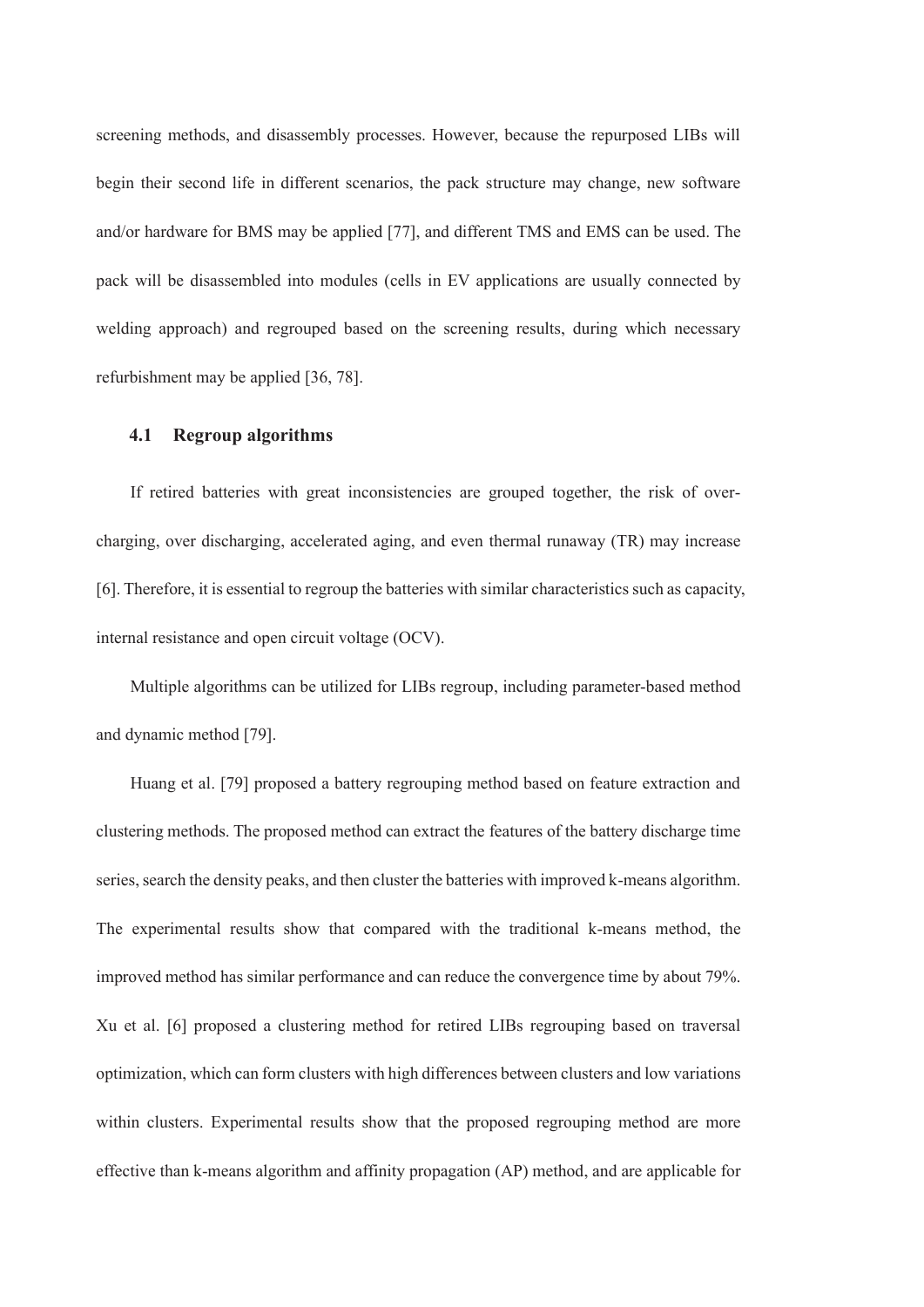large samples applications. Zhou et al. [80] proposed a rapid classification method for retired EV LIBs, which can regroup the batteries depending on capacity and internal resistance with the help of piecewise linear fitting (PLF) and radial basis function neural network (RBFNN) methods. Data set can be collected by PLF method, then trained by RBFNN for large-scale LIBs classification. 4 Cells with similar characteristics are selected from 12 retired batteries and connected in series to form a pack. At the end of discharge, the voltage difference of the pack is about 34 mV, and the root mean square error (RMSE) is about 15.5 mV. Experimental results prove that the proposed regroup method can obtain satisfactory consistencies.

#### **4.2 Battery management functions**

Battery states estimation, such as SOC, state of power (SOP) and SOH are key management issues for the safety, reliability, and efficiency of EV packs [81]. So far, most studies on battery states estimation have focused on EVs, while relatively few on echelon use scenarios.

#### **4.2.1 SOC Estimation Methods**

Various methods for implementing SOC estimation have been proposed, which can be roughly divided into three main categories, including direct calculation, model-based [82] and data-driven methods [83]. The direct calculation method can obtain the initial SOC based on open circuit voltage (OCV), and calculate the SOC change by coulomb counting method. However, it has the disadvantages of cumulative error and lack of adaptive capabilities. ECMbased methods are popular adopted due to the merits of simple structure and good scalability, but the parameters need to be adjusted according to working conditions. Data-driven methods have the potential to be widely adopted due to the flexibility and adaptability, while they require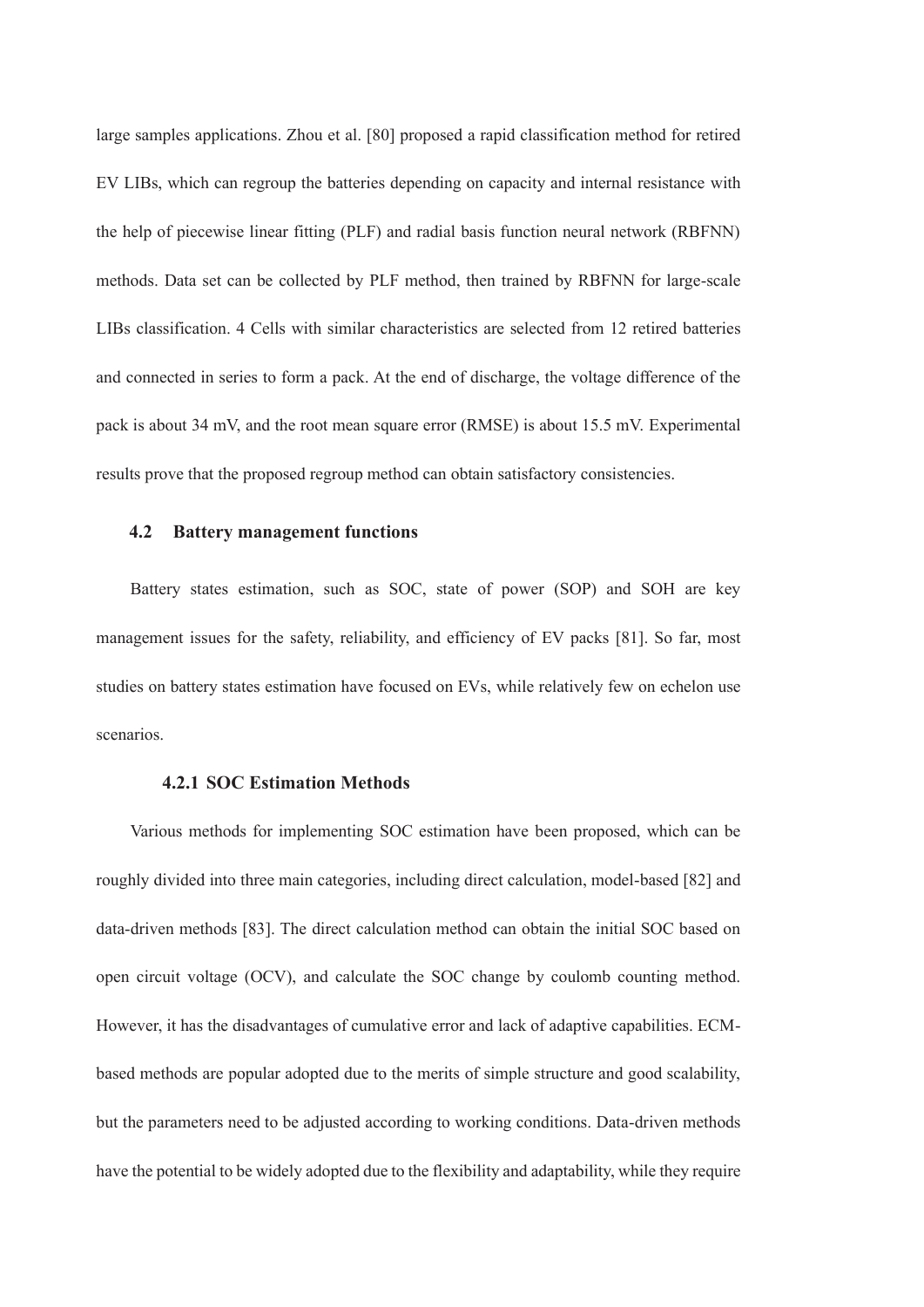high-quality training dataset and may become over-fitting in real applications.

Considering the different charging and discharging efficiencies caused by degradation, Cusenza et al. [84] proposed a simplified SOC estimation method for ESS made from retired EV LIBs. Similar to coulomb counting, the simplified method can estimate SOC based on energy flows integration. Tong et al. [85] repurposed the retired LFP cells as a household energy source, and proposed a worst-difference extended Kalman filter (EKF) method based on ECM for SOC estimation. The experimental results show that when used in cooperation with a PV array, the system can reduce grid energy by 81%. Yang et al. [86] proposed a multi-time scale EKF method for SOC estimation of aged battery pack. With the help of special and difference model based on second order ECM, the SOC of the special battery, remaining cells, and the pack, can be estimated in different time scales. Under New European Driving Cycle (NEDC) and Urban Dynamometer Driving Schedule (UDDS) dynamic conditions, the maximum error of SOC estimation is about 4.6% and 3.9% respectively, which proves the feasibility of the proposed method.

## **4.2.2 SOP Estimation Methods**

Accurate SOP estimation can avoid overcharging or over discharging abuse of the pack, thereby ensuring the best performance of the battery system. SOP estimation methods can be roughly divided into characteristic map (CM)-based methods and model-based methods [81]. CM-based methods can estimate SOP based on the relationship between SOP and battery characteristics such as SOC, temperature, SOH, and time duration, which can be obtained through offline testing. With the help of advanced control algorithms, ECMs are popular for the online SOP estimation under dynamic conditions. However, the generalization ability of model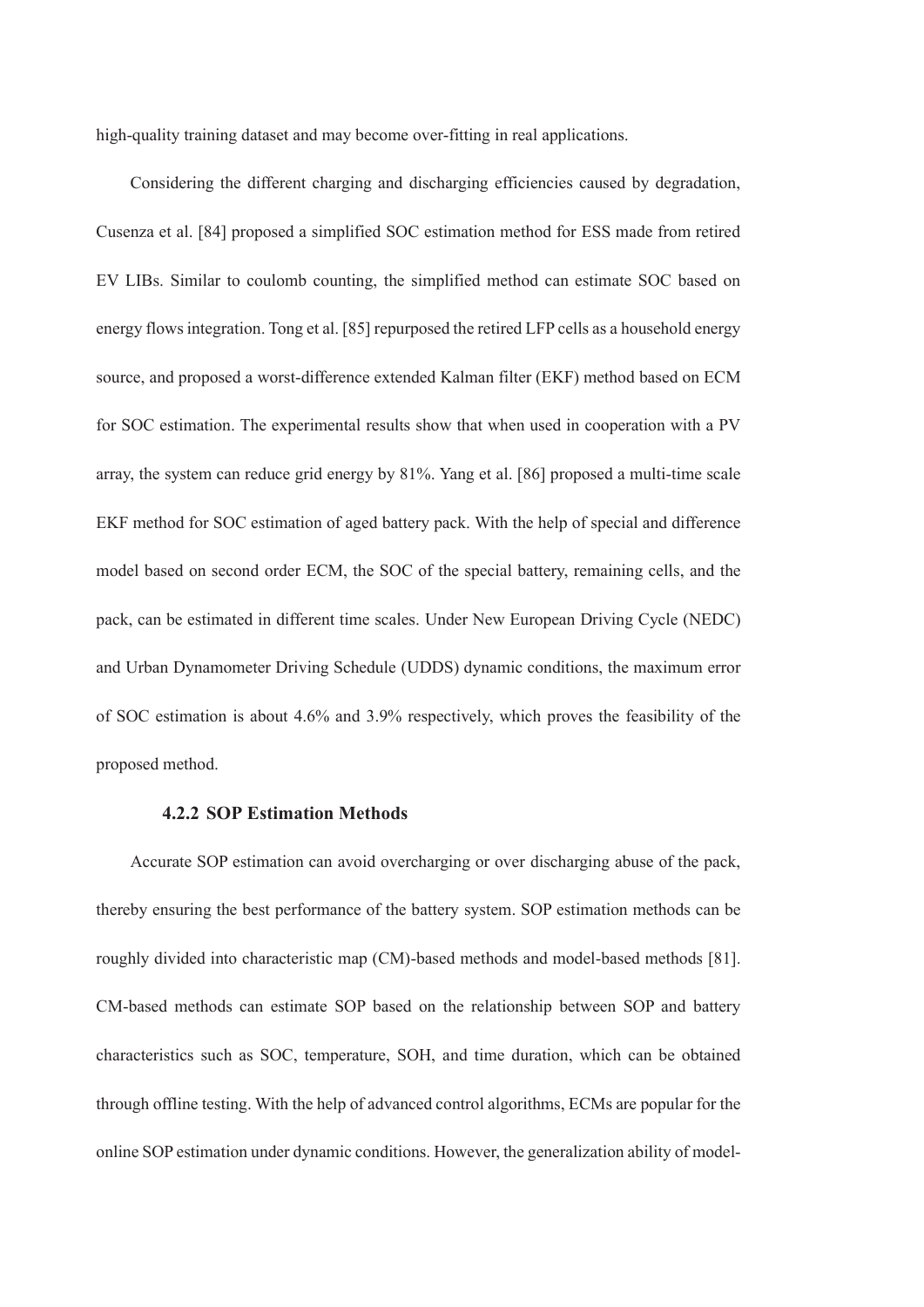based methods is usually not satisfactory.

Shen et al. [87] compared the accuracy and efficiency of various peak power test methods including hybrid pulse power characterization (HPPC), Japan Electric Vehicle Standard (JEVS), and constant current, and proposed an optimized JEVS method by alternative charging and discharging process. The experimental results show that within the range of 10% to 95% SOC, the peak discharge current error of the JEVS method is less than 10%, which proves the accuracy of the improved method. Wei et al. [88] developed a novel parameter identification (PI) method based on first order ECM with hysteresis, which can obtain parameters online with the help of extreme seeking algorithm and obtain SOP estimation results considering the voltage and current limitations. The simulation results on real data prove the feasibility and stability of the proposed PI and SOP estimation methods. Zhou et al. [89] proposed a EKF-based low computational cost SOP estimation method for series-connected batteries, which can select the representative battery depending on the variation of characteristic voltages and ohmic resistances. The experimental results under dynamic condition at different temperatures prove the accuracy, feasibility and robustness of the proposed estimation method.

#### **4.2.3 SOH Estimation Methods**

Accurate SOH estimation, which can help realize fault diagnosis, SOC and SOP estimations, is a key issue to guarantee the safety, reliability and efficiency of the battery system [45]. When integrated into the BMS, SOH estimation methods must face the challenges of computational cost and PI.

Li et al. [90] proposed a SOH estimation method for NMC LIBs based on the ICA approach. Gaussian filtering method was used to smooth the IC curves without deforming the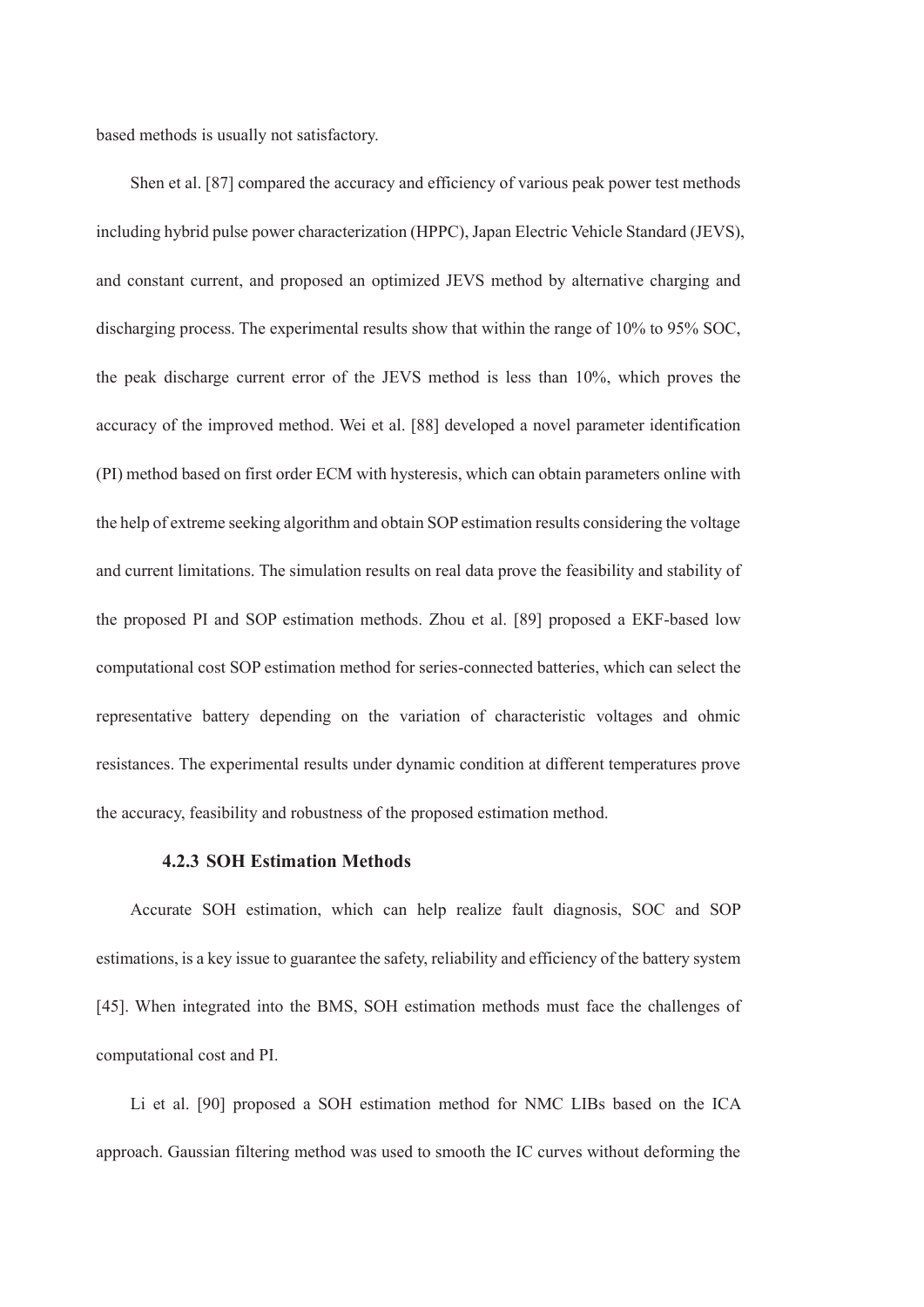feature range, and the relationship between the variation in features range and battery capacity fading can be used to identify the battery SOH with the help of charging data. Test results prove the feasibility and generalization of the SOH estimation method, which has the potential to be utilized in real BMS. Zhang et al. [91] discussed the capacity performance of 24 retired LFP modules using 6 different capacity test protocols, and concluded that the constant charge of 1/3 C can strike a balance between capacity accuracy and test duration. The experimental results show that module-level reuse may have greater value than pack-level reuse due to the inconsistencies between modules. Li et al. [92] designed a variant long-short-term memory (LSTM) NN based SOH estimation method, which can obtain the old data and new information at the same time and extract more useful features. The experimental results on NASA dataset verify the accuracy of the method with 2.16% average root mean square error (ARMSE).

#### **4.2.4 Joint State Estimation**

Battery states such as SOC, SOP, and SOH are strongly coupled and interact with each other in EV and reuse applications, therefore, multi-state joint estimation methods integrated in BMS have the potential to obtain high accuracy and good robustness [45].

Shen et al. [93] proposed a SOC, SOH and SOP co-estimation method, which can achieve real-time estimation at the same time. SOC can be estimated by EKF algorithm based on a second-order ECM, and SOP and SOH related parameters can be obtained depending on the improved RLS algorithm. With the updated capacity from SOH estimation, the accuracy of SOC estimation can be significantly improved. Under dynamic stress test (DST) and Federal Urban Driving Schedule (FUDS) dynamic conditions, the estimation errors of SOH and SOC are 0.5% and 1.1% respectively, which prove the effectiveness and accuracy of the proposed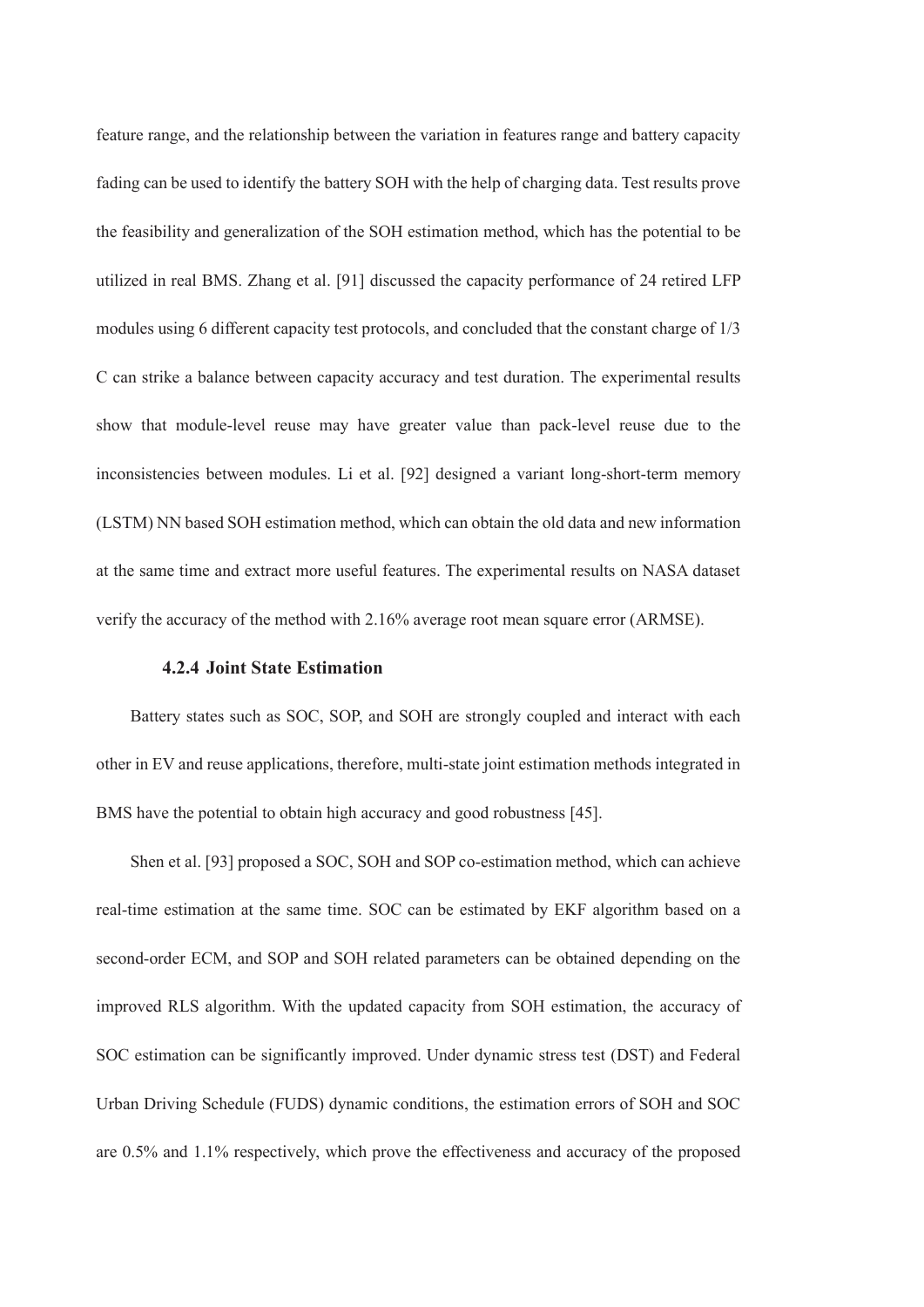method. Hu et al. [94] developed a hierarchical framework for SOC, SOH and SOP coestimation on multiple time scales. The framework includes four parts: real-time SOC estimation based on a modified moving horizon method, periodic model parameters updates, offline SOH estimation based on coulomb counting, and periodic calculation of SOP. Experimental results verify the feasibility of the proposed method with a SOC estimation error less than 3%, a voltage error within 25 mv, and a capacity error less than 3% respectively. Yang et al. [95] proposed an interactional hierarchical management strategy, namely cyber hierarchy and interactional network (CHAIN). With the help of CHAIN, BMS can realize real-time monitoring and upload critical data to the cloud server simultaneously, then the virtual battery model with high fidelity to the real world can be constructed on the cloud, thereby achieving a balance between estimation accuracy and model complexity.

#### **4.3 Thermal management functions**

LIBs are temperature sensitive and usually achieve the best performance near room temperature. TMS can help maintain the maximum temperature and temperature difference in an appropriate range, thereby ensuring the health and safety of the battery system. Mediums used for battery cooling include air, liquid, phase change material (PCM), and heat pipes, etc. According to whether the medium is in contact with the battery, TMS can be divided into direct cooling and indirect cooling systems, and depending on whether power consumption is needed, TMS can be divided into active and passive management systems [96].

Compared with new batteries, repurposed LIBs will suffer from degradation of safety and reliability performance, which requires more attention on the design and implementation of TMS. TMS should be selected based on a comprehensive consideration of factors such as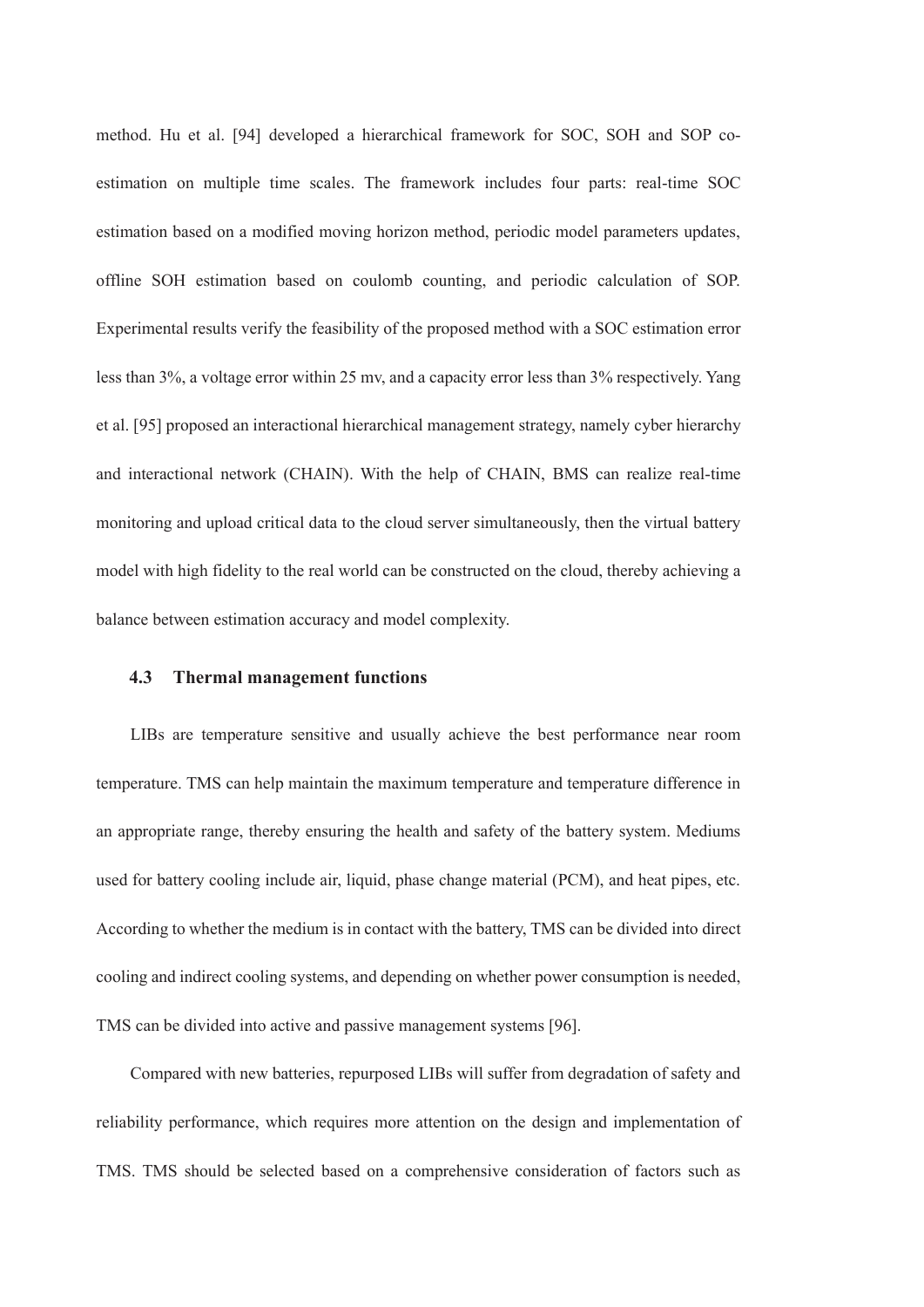temperature performance, cost, space, efficiency, and reliability [97].

Bai et al. [98] presented a TMS solution based on heating plate and PCM for outdoor 48V battery pack, and the combination of heating and preservation process can help maintain the pack temperature in optimum range for several days. The simulation result show that when the heating plate is  $0.16 \text{ m}^2$  and placed horizontally under the pack, the maximum temperature difference between the batteries is less than 5 ℃. Compared with other size and arrangement, the temperature uniformity performance are improved. White et al. [99] compared the performance of various retired EV LIBs in grid frequency regulation (FR) applications. Experimental results show that the thermal characteristics of second life batteries are greatly affected by TMS and working conditions. Under aggressive FR conditions, the peak temperature of Lishen and Leaf batteries (with passive TMS) reach 48.7 ℃ and 49.6 ℃ respectively, while the peak temperature of batteries with active TMS (such as Tesla and Volt) is below 40 ℃. In addition, active TMS can achieve better heat accumulation and temperature fluctuation performance, thereby are more suitable for FR applications. When the requirements such as temperature range, thermal response, and space constraints can be met, the original TMS of retired LIBs can be retained, otherwise, a specific TMS should be designed and implemented.

#### **4.4 Equalization management functions**

After hundreds time of charge-discharge cycles in EV applications, packs will suffer from inconsistencies in capacity and internal resistance. Such imbalance may exacerbate and lead to high risks of system failure and safety issues during reuse period. Fortunately, EMS can improve imbalances, maintain consistent operating conditions and reduce maintenance costs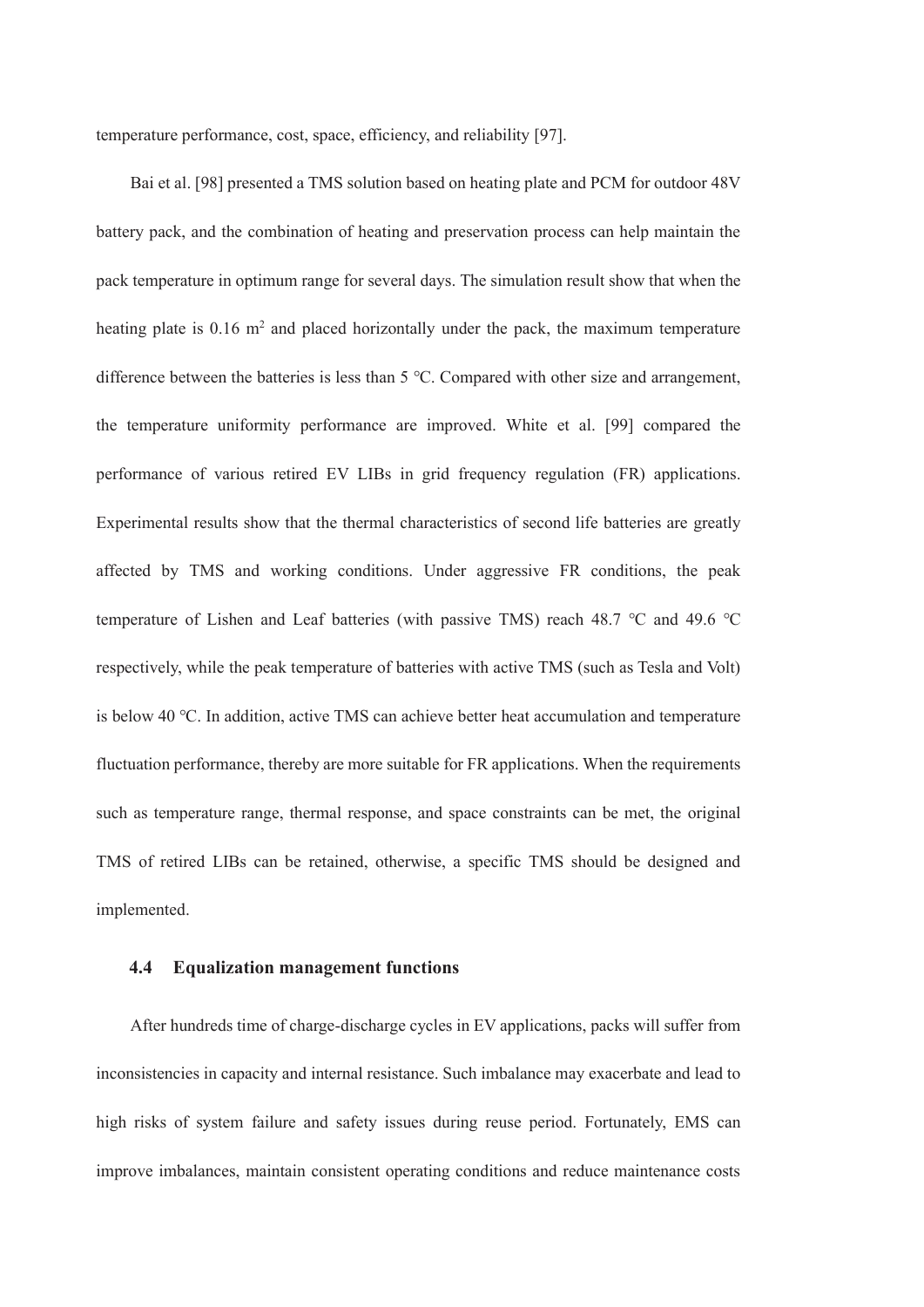[44]. According to whether excess energy is dissipated, EMS can be divided into active mode and passive mode systems.

Active equalization is widely studied due to the high efficiency and high balancing capacity. Ma et al. [100] proposed an active balancing circuit and corresponding online equalization strategy for the repurpose of LMO batteries from pure electric buses in load shift ESS applications. According to the evaluation result of inconsistencies of capacity and internal resistance between the retired batteries, equalization approach based on the capacity utilization was adopted with a maximum balancing current of 2A. The feasibility and reliability of the online balancing system were verified on the test bench, and the capacity utilization was increased by 9%. Bat-Orgil et al. [101] developed an active equalizer for retired nickel-metal batteries from hybrid electric vehicles, which can transfer excessive energy from high-SOC cell to low-SOC cell with the help of generation control circuits. Simulation and experimental results show that the equalization circuit can effectively balance the series-connected batteries during the discharging process. Ma et al. [102] proposed an active SOH equalization method for ESS using retired batteries based on bi-directional flyback circuits. Batteries with higher SOH will have deeper DOD than the batteries with lower SOH, which can improve the SOH inconsistency of batteries within a string. Simulation models and experimental prototype bench were developed to verify the effectiveness of the active SOH balancing method. To improve the balancing speed of passive equalization, ceramic load resistors were adopted as balancing components in a maintenance-free ESS [103], which has a balancing ability up to 1.08 A and can fulfil the equalization requirement of 320 Ah batteries with significant imbalance. The offgrid ESS with high reliability has been applied on an island in Tanzania.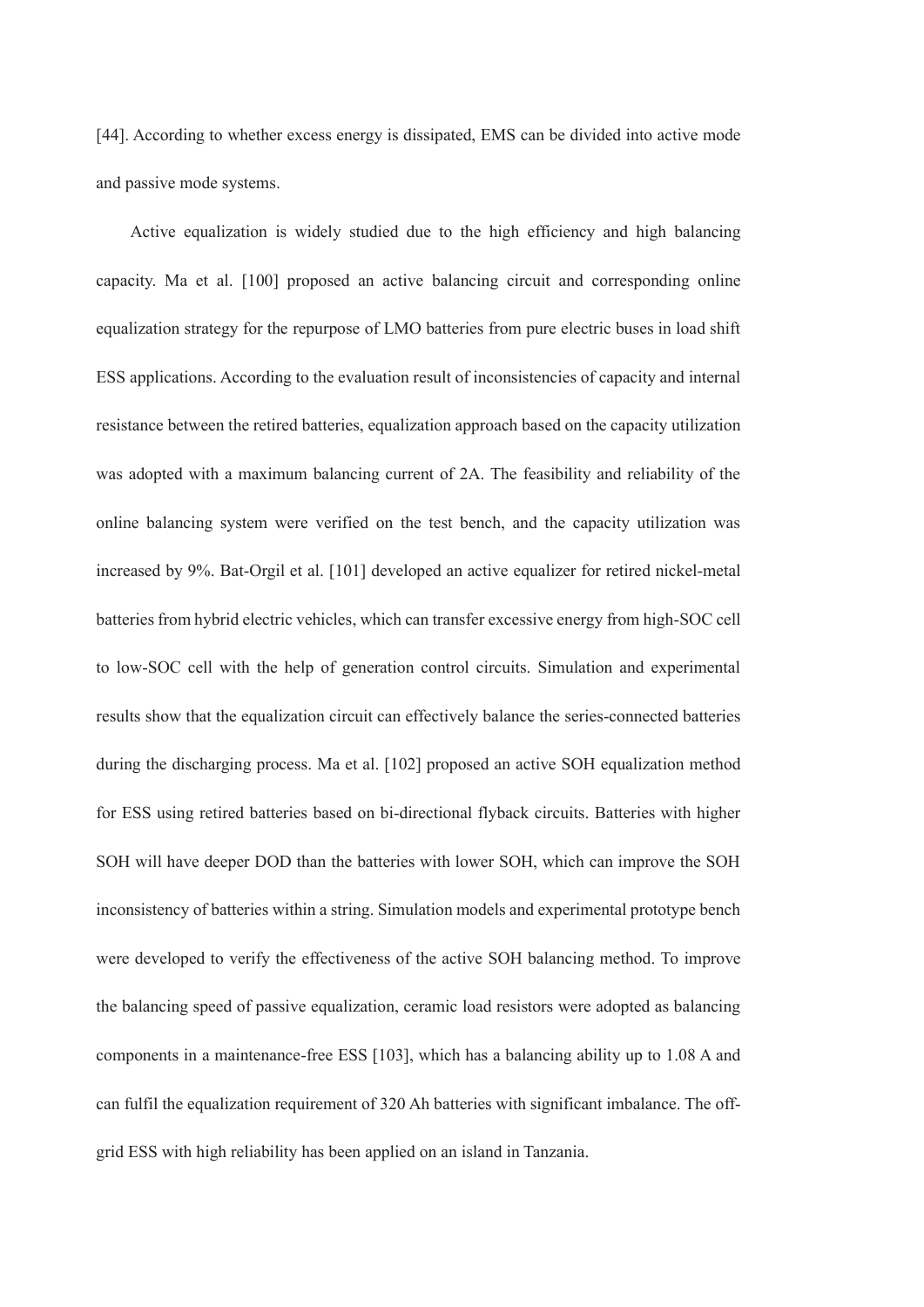# **4.5 Applications of repurpose**

Repurposed batteries can be utilized in less-stressful scenarios including ESS, UPS, electric scooters, and electric forklifts. According to the difference in energy capacity, the repurposed applications can be classified as industrial, commercial and household grade applications [104]. Based on mobility, repurposed solutions can be divided into stationary level (grid-connected ESS, green buildings, etc.), quasi-stationary level (such as ESS for major events), and mobile level (power supply in e-scooter or forklift) [105]. ESS scenarios such as smart grid, telecom backup towers and buildings, are probably the most popular application scenarios for reused EV LIBs, where similar modules are screened and repurposed to satisfy the requirement of different scenarios [38]. Some typical applications are shown in Table 2.

| Applications                   |                                 | Mobility   | <b>Related Company</b> | Capacity  |
|--------------------------------|---------------------------------|------------|------------------------|-----------|
|                                | Energy storage system in John   |            |                        | 4MWh/     |
|                                | Cruyff Arena <sup>[4]</sup>     | Stationary | Nissan, Eaton, etc.    | 4MW       |
|                                | Backup supply for telecom       |            |                        |           |
|                                | tower in China [78]             | Stationary | China Tower            | 30kWh     |
| EV Charger in California [106] |                                 | Quasi-     | Siemens,               | 80kWh/    |
|                                |                                 | stationary | Freewire               | 11kW      |
|                                | Delivery vehicles in China [78] | mobile     | <b>SF Express</b>      | $2-3$ kWh |

|  |  |  |  | Table 2 Typical application cases for purposed EOL LIBs |
|--|--|--|--|---------------------------------------------------------|
|--|--|--|--|---------------------------------------------------------|

# **4.5.1 Grid related applications**

When used in on-grid applications, the second-life batteries have the potential to achieve peak shaving and load shifting by charging during off-peak period and output buffer energy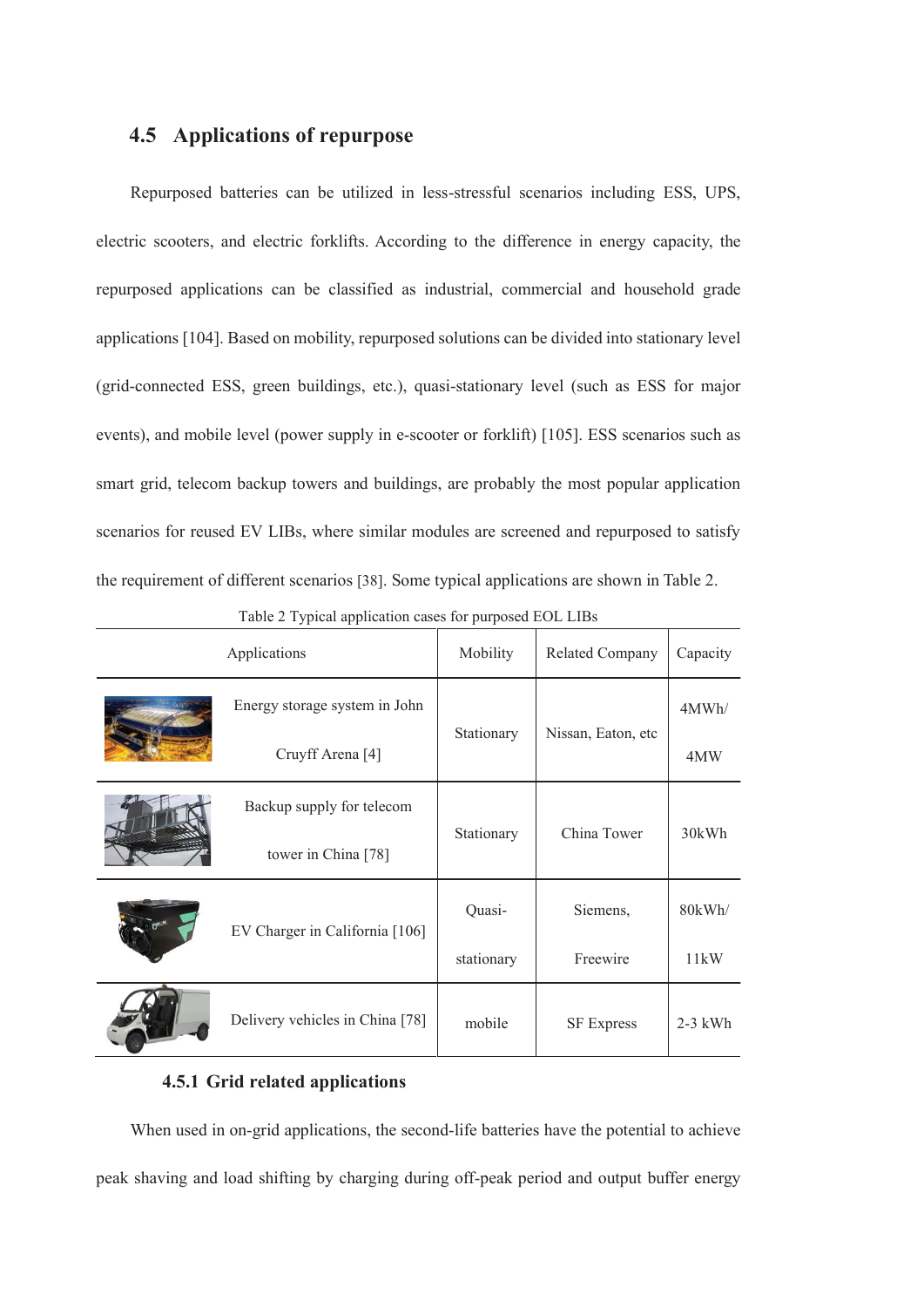during periods of high energy demand [107, 108]. ESS can also be used to maintain the grid stability by voltage or frequency regulations [109]. Matsuda et al. [110] studied the possibility to reuse EV battery for renewable energy power system in remote island to solve the problems of frequency fluctuation and power surplus, and evaluated the necessary battery requirement such as power and capacity based on real data measured from Koshiki Island for about 7 months. Tong et al. [111] proposed a residential energy solution based on repurposed batteries and PV arrays to reduce daily grid energy consumption. The real data show that the solution can effectively alleviate the contradiction between solar intermittency and fluctuated energy demand, and reduce the grid consumption by 64%-100%. Debnath et al. [112] proposed a smart grid system model that can congregate grid-able EVs and repurposed batteries together to serve as backup systems for the grid. Simulation results showed that such model can save 70% of the cost compared with conventional solutions, and can recover the investment for the second-life batteries in about 1.5 years.

General Motors has partnered with ABB to repurpose batteries from Chevrolet Volt as grid-based energy storage devices that can store off-peak energy in the night and transfer it back at appropriate time [76]. In the John Cruyff Arena in Amsterdam, 280 Nissan Leaf battery modules are used to form a backup power system, which is the largest ESS assembled by the repurposed LIBs in Europe with 4 MW nominal power and 4 MWh nominal capacity [4, 106]. The power system can obtain energy from PV system during the day or from grid energy at night with a low cost.

#### **4.5.2 Commercial grade applications**

Repurposed batteries can serve as backup energy for EV charging, data centers, hospitals,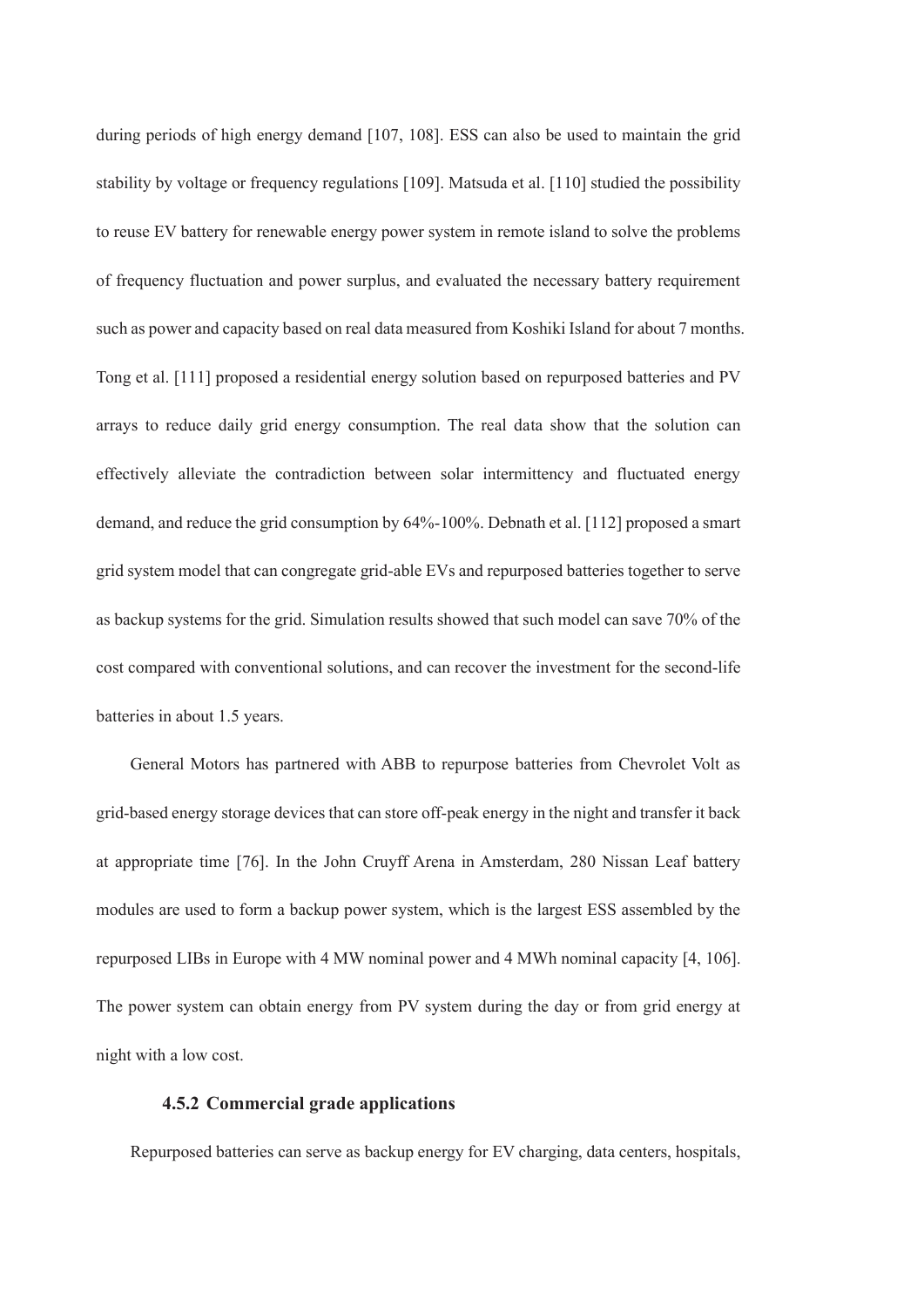and telecom towers [104].

China Tower, the world's largest telecom infrastructure service provider with 2 million telecom tower base stations, has signed partnership agreement with 16 automotive OEMs and battery manufactures, and has stopped purchasing lead-acid batteries since 2018. The company plans to replace the lead-acid cells with repurposed LIBs gradually. Considering that the energy capacity of a single tower backup system is about 30 kWh, a total of 2 million spent EV LIB modules can be repurposed in the next few years [78]. California-based FreeWire Technologies has partnered with Siemens to commercialize a cloud-based mobile EV charging station called Mobi Charger, which is powered by repurposed Leaf batteries. The Mobi Charger can be easily moved to provide EV charging and can charge five cars per day [106].

#### **4.5.3 Other scenarios**

Retired LIBs can also be reused in homes and buildings, industrial vehicles (such as forklifts, cranes, transport trolleys and sweepers) and minor motorized EVs (such as electric bicycles, electric scooters and golf carts) with lower performance requirements [105, 106].

For instance, in China, due to the advantages of low cost, small size and long service life, thousands of express delivery vehicles powered by repurposed EOL LIBs have been used by SF Express and some other express delivery companies [78]. Nissan and Eaton have jointly launched a residential energy storage system called xStorage, which combines second-life batteries from Nissan Leaf and converters from Eaton. The xStorages system can effectively reduce energy cost based on time-sharing pricing [106].

# **5 Recycling**

Recycling is beneficial because valuable materials in LIBs become part of the circular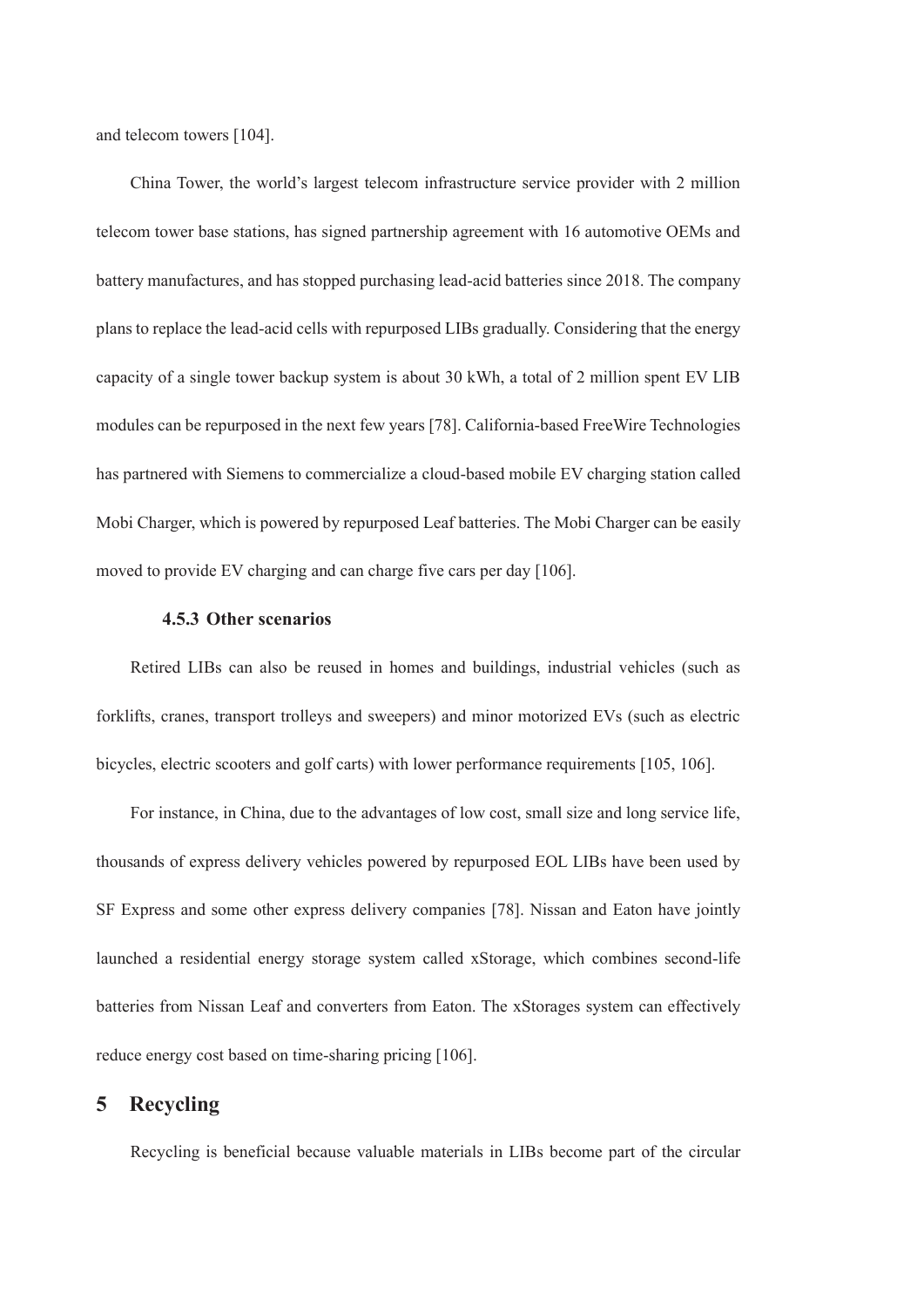value chain, thereby partially alleviating the requirement for raw resources [12]. Due to the high scalability and ease of handling, recycling is considered as the most widely applicable solution for EOL LIBs [4].

The recycling of LIBs is still quite complicated due to the complex pack structure, diverse battery shapes and various active materials [113]. Firstly, in addition to multiple modules, LIB packs also composed of BMS, TMS, flame retardant, insulation, support, connection, fastening, sealing and other functional components, and the architecture of packs varies greatly between different OEMs [114], which increases the difficulty of recycling. The differences in battery shape also affect the difficulty of recycling; compared to cylindrical batteries, prismatic batteries and pouch cells are relatively easy to be separated and recycled due to their planar electrode structure [7]. In addition, the active materials in cells vary with manufacturers. The majority of anode materials uses graphite, and some use lithium titanium oxide (LTO). Cathode materials mainly include olivine-type (LFP), layer-type (LCO, NMC, NCA) and spinel-type (LMO) structures, and currently, the majority cathode materials are LFP and NMC family [115]. LFP has the advantages of high thermal stability and low production cost, but the low energy density limits its application [116]. NMC battery is widely adopted in EV market due to its superior electrochemical performance, but still cannot meet the mileage requirements of the customers [117]. Nickel-rich cathode materials such as NMC811 are researched to further increase the energy density of LIBs [118]. Recycling more materials (such as foils and electrolytes) and pack components (such as BMS and TMS) can improve the recovery rate and profit [119], however, the diversity of materials will further increase the technical difficulty and cost of battery recycling.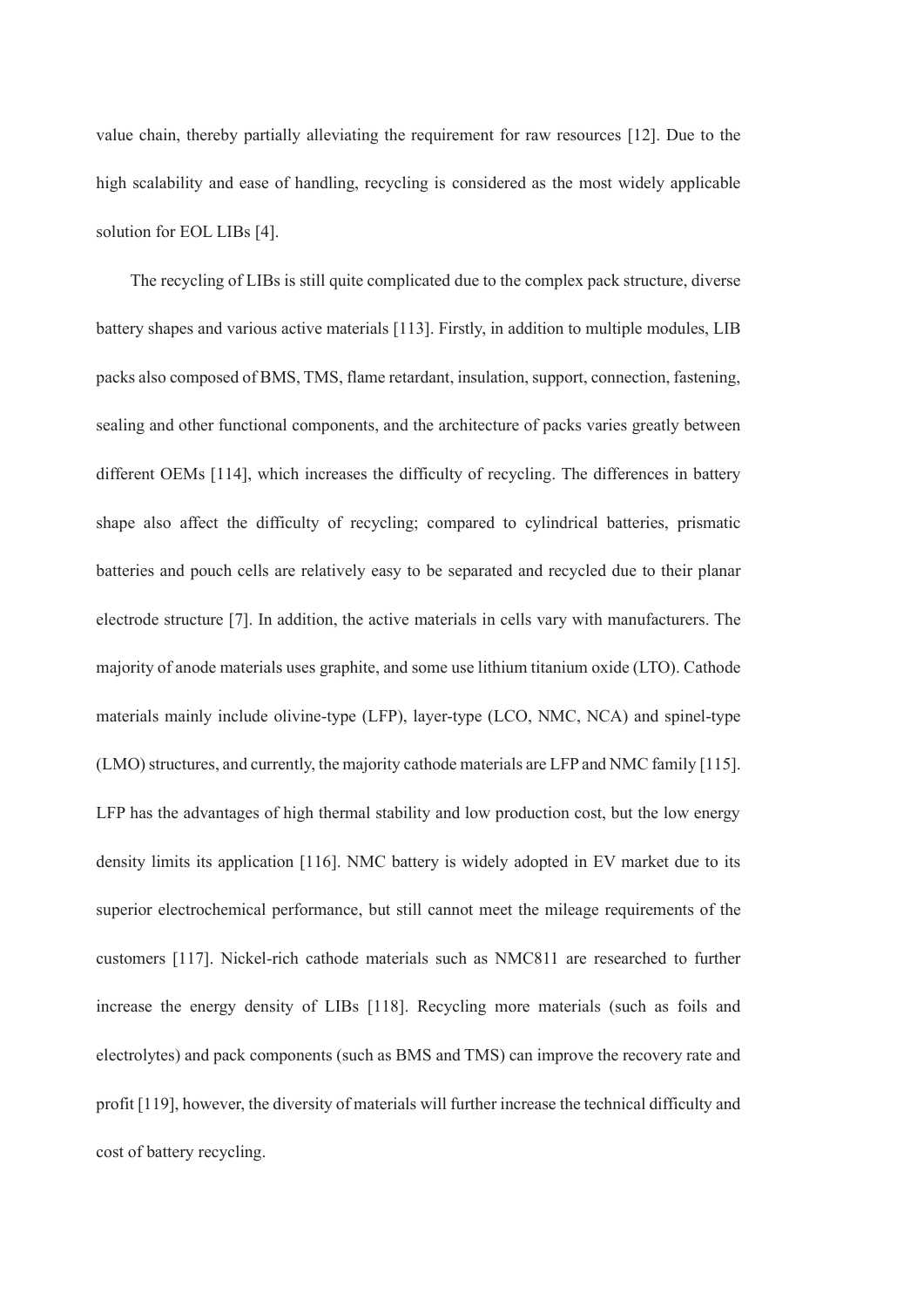Current recycle interests mainly focused on the recycling of valuable metals from cathode materials of spent LIBs [120]. Although the recycling process is very complicated, it can be roughly divided into two stages. The first stage is pre-treatment, includes discharging, disassembly, crushing, screening and separation, and the purpose of which is to remove cells from EV packs and separate them into valuable particles that can be used in the next process [7, 28, 121, 122]. Materials extraction is the second process, which mainly includes pyrometallurgical, hydrometallurgical, bio-hydrometallurgical and direct recycling [123]. In addition, valuable resources in electrolyte and anode materials can also be recycled [124, 125].

#### **5.1 Pre-treatment**

The purpose of pre-treatment is to separate and enrich valuable components and materials from EOL LIBs based on differences in physical properties (such as shape, density and magnetic properties). Pre-treatment can help increase recovery rate, reduce energy consumption, avoid the safety risks and reduce the environmental hazards [121, 122]. Pre-treatment usually includes various chemical and physical operations, such as stabilization, heat treatments, vacuum pyrolysis, milling, and sieving [126, 127]. Generally, the main procedure of pretreatment could be roughly divided into discharging, disassembly, crushing, and separation processes, which is shown in Fig. 5 [122, 128].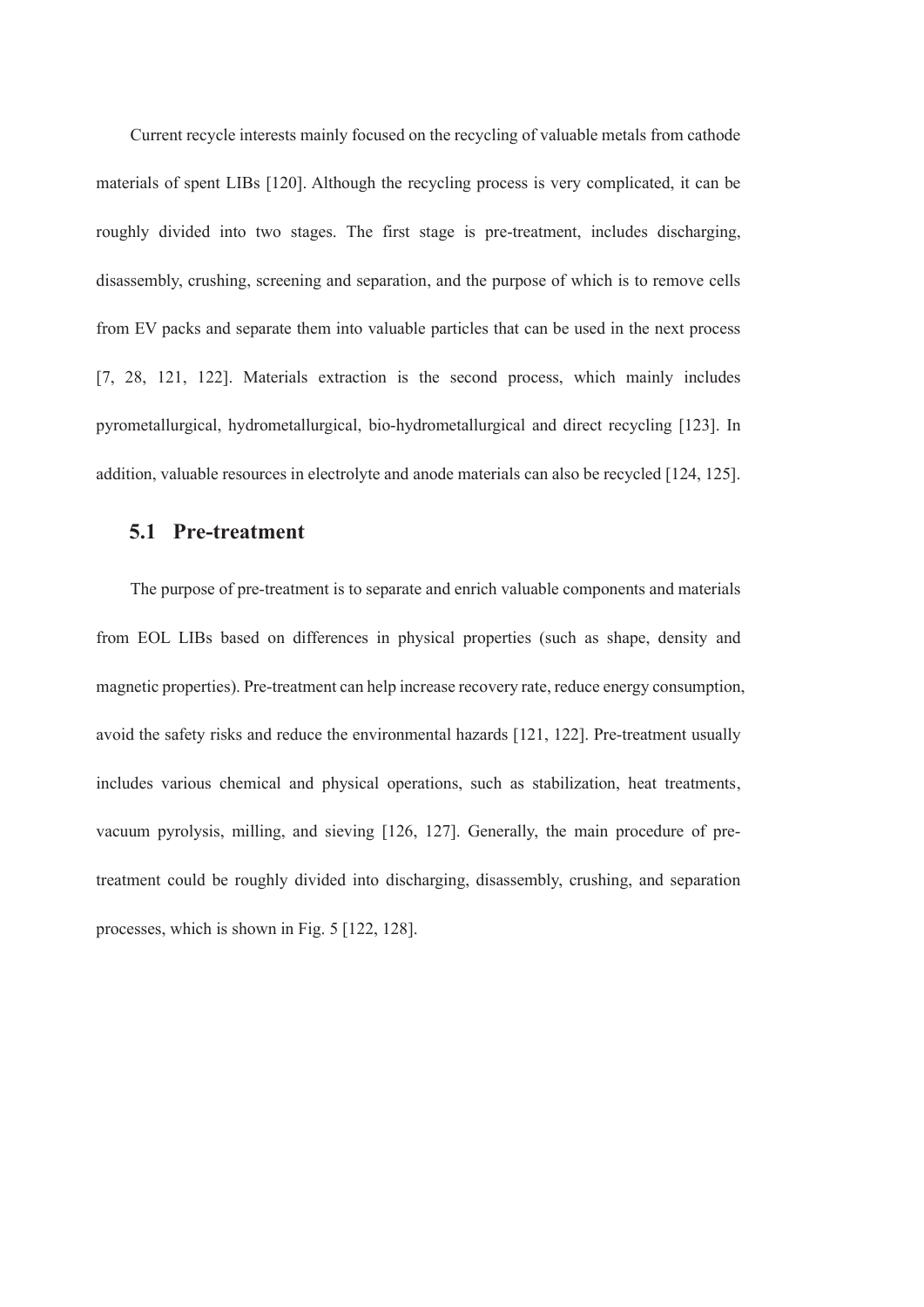

Fig. 5. Main procedure of EV LIBs pre-treatment [122, 128]

#### **5.1.1 Discharging**

Spent LIBs still have residual energy which may lead to short circuit and even explosion during pre-treatment process, therefore, the batteries usually need to be stabilized first [129]. The most popular stabilization methods are brine method and Ohmic discharge [130].

The brine method refers to soak the used LIBs in solution such as NaCl and Na<sub>2</sub>SO<sub>4</sub> for a sufficient time to completely discharge. Nie et al. [131] immersed the LCO batteries in Na<sub>2</sub>SO<sub>4</sub> saturated solution for 24 hours to achieve deep discharge. The advantage of the brine method is that the remaining energy can be completely discharged by short circuit without overheating during the process. The immersion process usually takes a long time, and the brine method is not suitable for high voltage packs, otherwise high rate of electrolysis may occur and release vigorous gases [7].

The Ohmic discharge method refers to discharge the battery with an external load circuit. Kruger et al. [132] discharged the NMC batteries with resistances and then recycle the active materials. He et al. [125] discharged 24 series-connected cells by connecting to the load, and the batteries can be discharged to 2 V synchronously within 2 hours. During the process, a BMS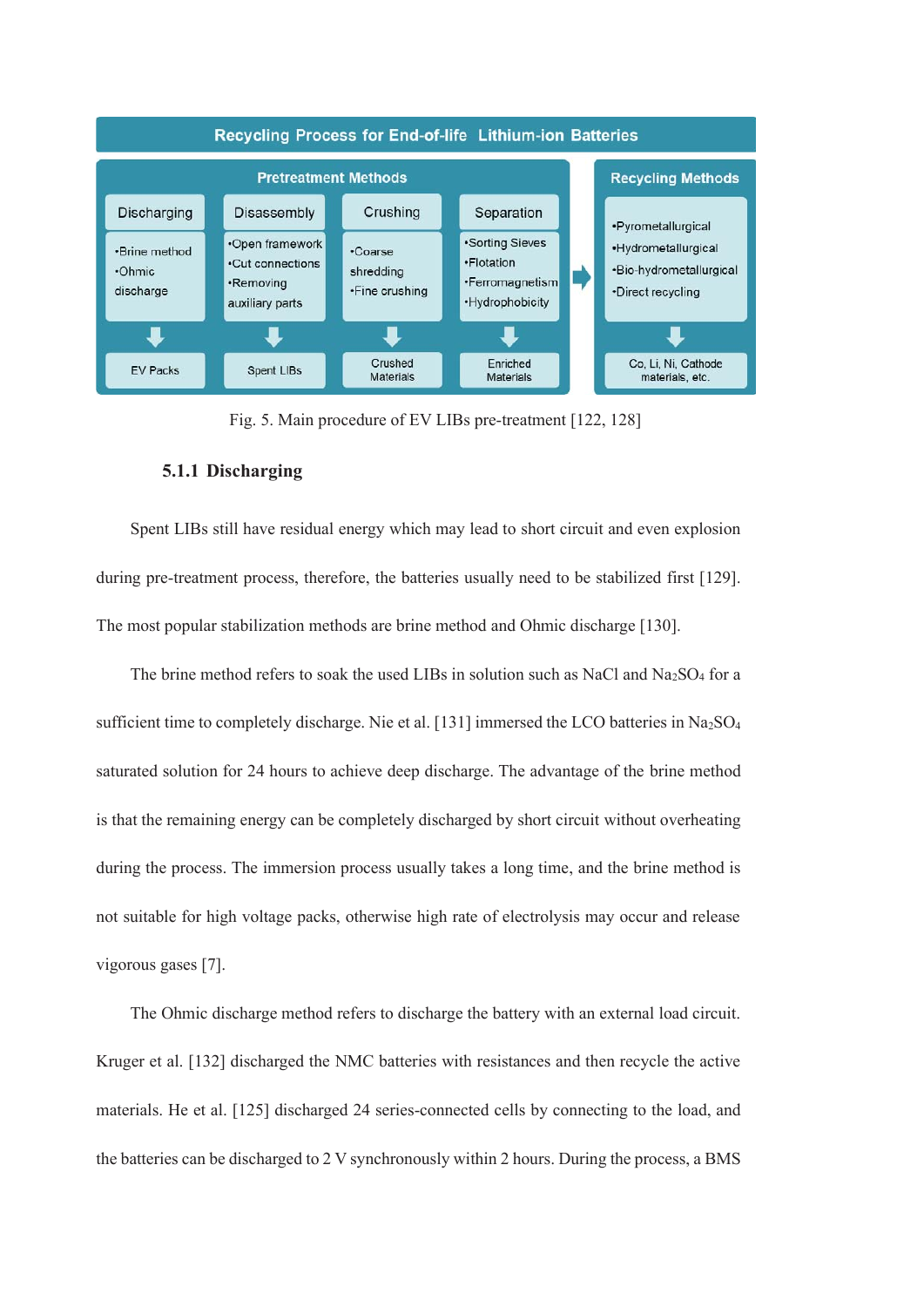with temperature sensors was used to monitor the pack status. Ohmic method can fully discharge the spent LIBs in a relative short time. But a large amount of heat can accumulate in a short time, and high temperature may cause the risk of TR.

#### **5.1.2 Disassembly**

Disassembly is a necessary procedure in the pre-treatment process of EOL LIBs. As shown in Fig. 6 [27], the structure of the battery systems can be very complicated. In the pre-treatment process, the battery system can be dismantled into module level or cell level, and the steps include opening the battery framework, cutting the electrical connections between the components, removing the mechanical connections between the components and the base, as well as removing auxiliary electronic parts [7, 67]. Until now there is no widely accepted standard for the configurations and structures of battery packs and modules, therefore, there could be huge differences between various EV packs. At present, the disassembly of battery packs still requires human participation and needs to be handled manually [68].

The purpose of disassembly process is to minimize environmental costs and maximize economic benefits [133], and many advanced technologies are used for LIB disassembly. As described above, robotic assistance, virtual disassembly, and cloud-based technique may be the tendency of disassembly technologies.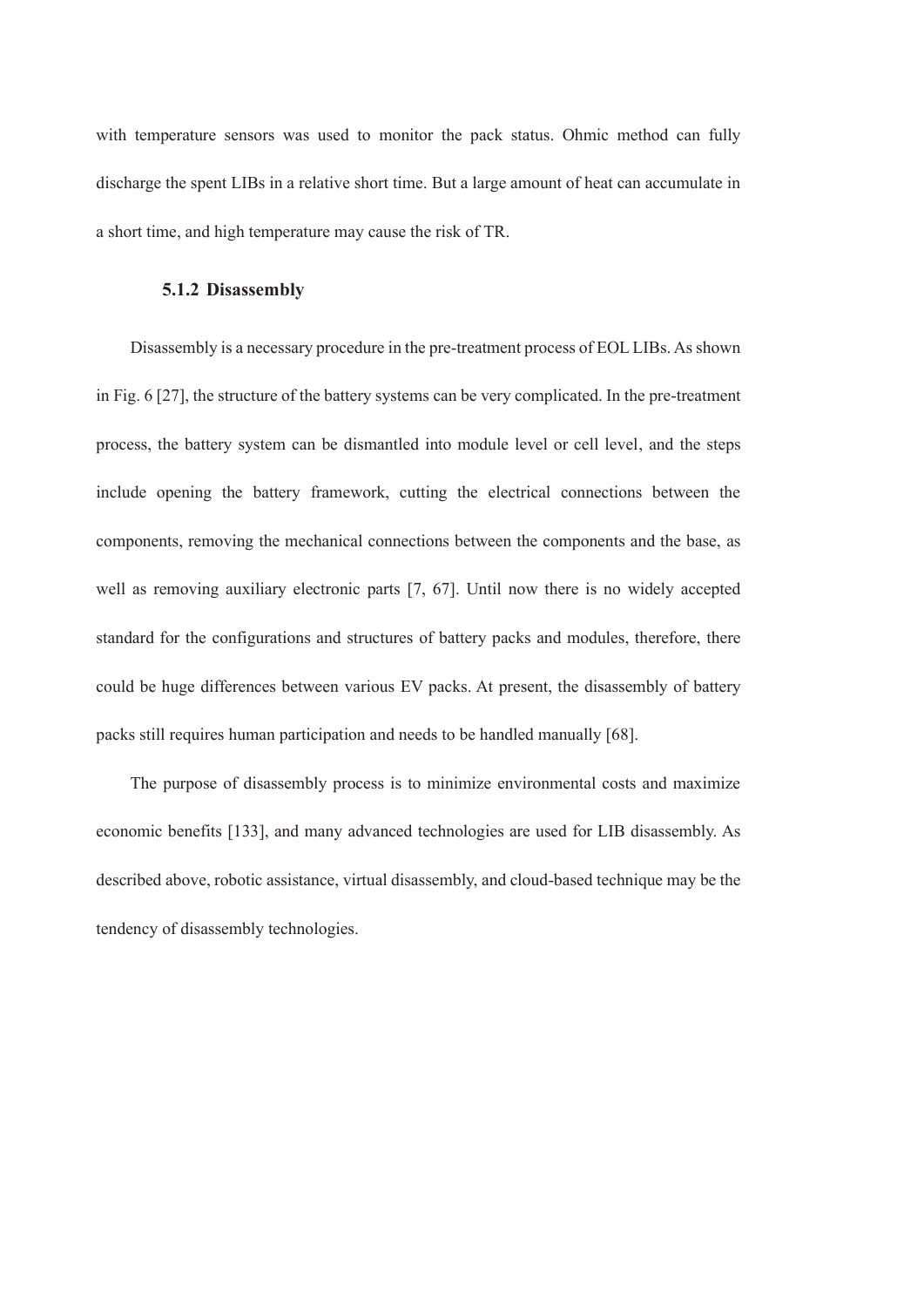

a) Exploded view of the battery system b) Exploded view of the module

1-Upper housing shell, 2-Upper insulator, 3-Plug-in cable, 4-Battery Junction Box, 5-High Voltage cables and connectors, 6-Top transverse cover, 7-Plug-in cable, 8-Battery Management Controller, 9-Module connector, 10-Side module junction, 11-Top and bottom fastener of module,12-Cooling plate, 13-Cooling pipe, 14-Lower insulation, 15-Lower housing shell, 16-Module, 17-Cell Management Controller

Fig. 6. Exploded view of the battery system and the module [27]

#### **5.1.3 Crushing**

After disassembly process, the LIBs need coarse shredding or fine crushing to reduce the granularity of the materials for further recycling [134]. The battery shredding or crushing process can be executed under an inert gas environment such as carbon dioxide to prevent the risk of safety and reduce pollution [135]. The LIBs can also be crushed in lithium brine to neutralize the electrolyte and prevent gas emissions [4].

Wang et al. [136] performed the mechanical shredding process by a granulator under a fume hood. Experimental results show that the pieces with size greater than 6 mm are mostly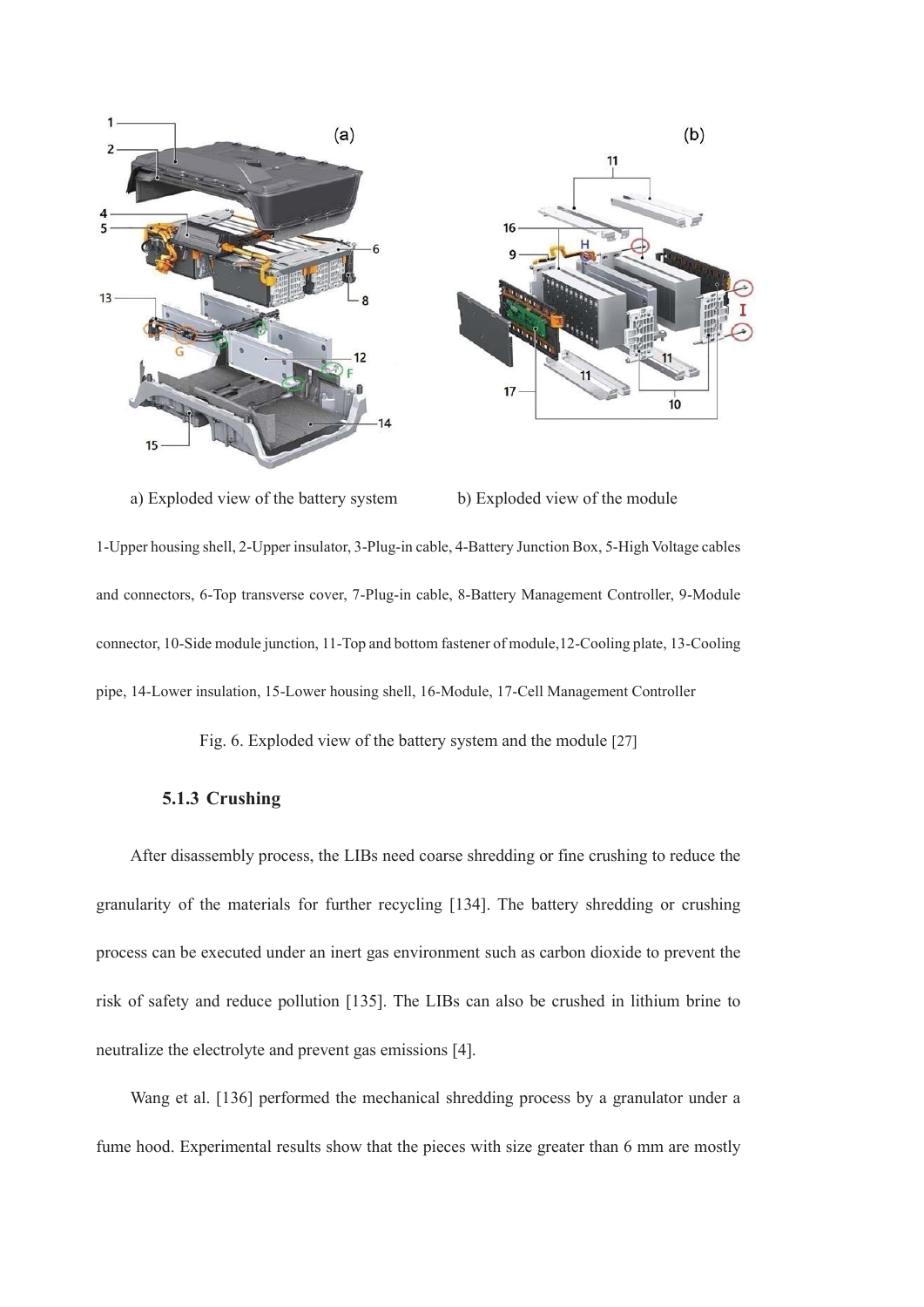casings and separators, and the graphite anode and the cathode active materials form the majority of the pieces with size less than 0.5 mm. The active materials can be segregated into different size fractions with the help of shredding and crushing. Zhang et al. [137] crushed the discharged spent LIBs on an impact crusher at a speed of 3000 rad/min for 20 seconds, and then sieved the crushed material to separate the coarse product with a size of +0.2 mm and the fine with a size of -0.2 mm. Studies demonstrate that the coarse products are mainly formed by metallic shell, collector foils and organic materials, and the fine products mainly contains graphite and the cathode particles, which can be recycled in the subsequent metallurgical process.

#### **5.1.4 Separation**

After shredding and crushing process, the various materials are procedurally separated and conditioned for further treatment steps [134]. Physical processes can be used to separate and enrich of various materials based on the differences in physical properties such as size, density, ferromagnetism and hydrophobicity [135].

Wang et al. [136] performed the size-based separation process with a vibration machine and sorting sieves. The shredded LIB material was separated into five size fractions, and the ultrafine part  $( $0.5 \text{ mm}$ )$  is mainly composed of the active materials from the electrode, accounting for about 19.5% of the total weight. The proposed separation process can effectively separate materials, thereby improving the purity of the products, and has the potential for largescale application. Yu et al. [138] proposed a flotation-based separation process to separate graphite and LCO materials from spent LIBs. The obvious wettability difference between the electrode materials contributes to a concentrate grade of 97.13% and 73.56% respectively.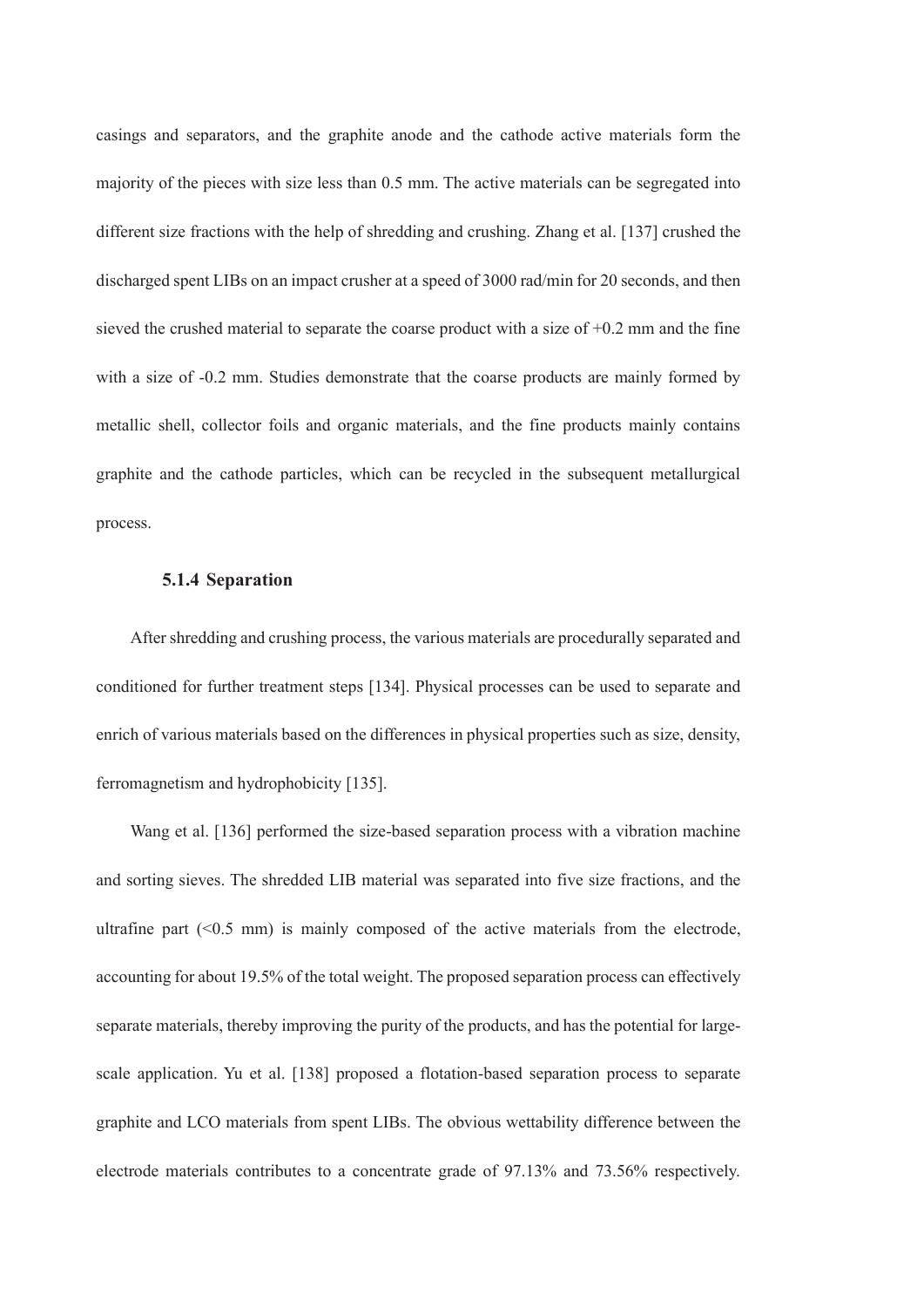Grinding flotation has the characteristics of high efficiency and pollution free, which is helpful for industrial application. Shin et al. [139] utilized a series of separation processes to produce concentrated LCO particles. Firstly, the vibration sieving was adopted to separate large pieces of materials such as plastic and copper, then a magnetic separator was used to remove steel casing, finally the second vibration sieving was applied to eliminate small pieces of aluminum completely.

#### **5.1.5 Summary of Pre-treatment**

The pre-treatment process can enrich valuable components and materials such as Li, Co, and Mn, and is a necessary step for EOL LIBs recycling. The development trend of pretreatment technologies is to improve efficiency, reduce cost and increase the purity of materials.

During the pre-treatment process, stabilization method such as discharging should be performed to avoid TR or even explosion. The disassembly step still needs human participation due to the diverse structure of different OEMs, and the technologies including robotic and virtual disassembly can help improve efficiency and avoid human injuries. Crushing and separation steps can contribute to enriching the valuable materials, and the multistage processes may have the potential for large-scale applications.

# **5.2 Metallurgical Technologies**

Various materials such as Co, Li, nickel (Ni), Cu, Al, and phosphorus can be obtained from spent LIBs. Since the value of cathode materials account for about 40% of the total value of the LIBs, the current recycling process is mainly focused on high value metals in cathode materials, such as Co, Li and Ni [4, 140]. The valuable part of materials after pre-treatment process will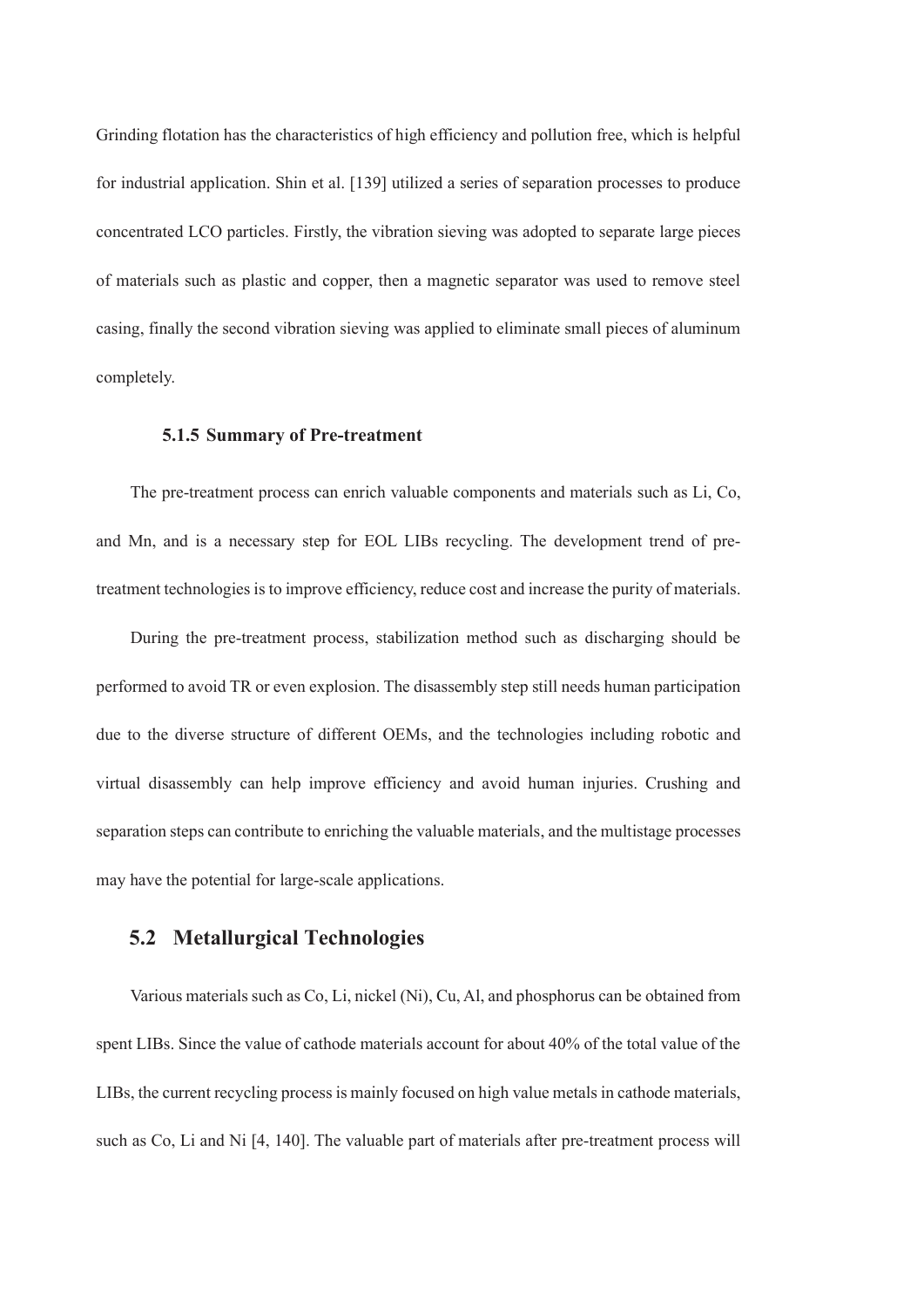be sent to refining process, which includes pyrometallurgical, hydrometallurgical, biohydrometallurgical, and direct recycling [141, 142]. The main products of the recycling process can be pure metals, alloys, compounds, solutions containing metal ions and slag [121, 143].

Pyrometallurgical technology uses thermal treatment to reduce the component metal oxides to an alloy and may be the most popular technology for the industrial recycling of EOL LIBs due to the relatively simple operation and high processing capacity [140, 144]. However, the high energy consumption and low recovery rate greatly limit their application. Hydrometallurgical technology is an efficient method to dissolve and extract valuable metals from aqueous mediums [145]. Hydrometallurgical method has the advantages of low energy consumption and high recovery purity, however, the process is rather complicated [121]. Biohydrometallurgical technology usually utilizes the acids produced from microbial metabolization to leach valuable materials from spent LIBs [123], and may be complementary to conventional pyrometallurgical or hydrometallurgical methods due to the environmental friendliness [4, 28]. Direct recycling refers to recovering battery materials without decomposing the original compound structure [146]. The direct recycling method has the advantages of low cost and low energy consumption, but may need to process various unstable materials [7].

#### **5.2.1 Pyrometallurgical**

Pyrometallurgical process can treat the spent LIBs just like ore. In the process, the EOL LIBs are smelted to reduce the valuable metals to a product of mixed alloy [147]. Generally speaking, pyrometallurgical process can be roughly divided into three stages: pre-heating, plastic burning, and valuable metals reducing [144]. In the pre-heating stage, the electrolyte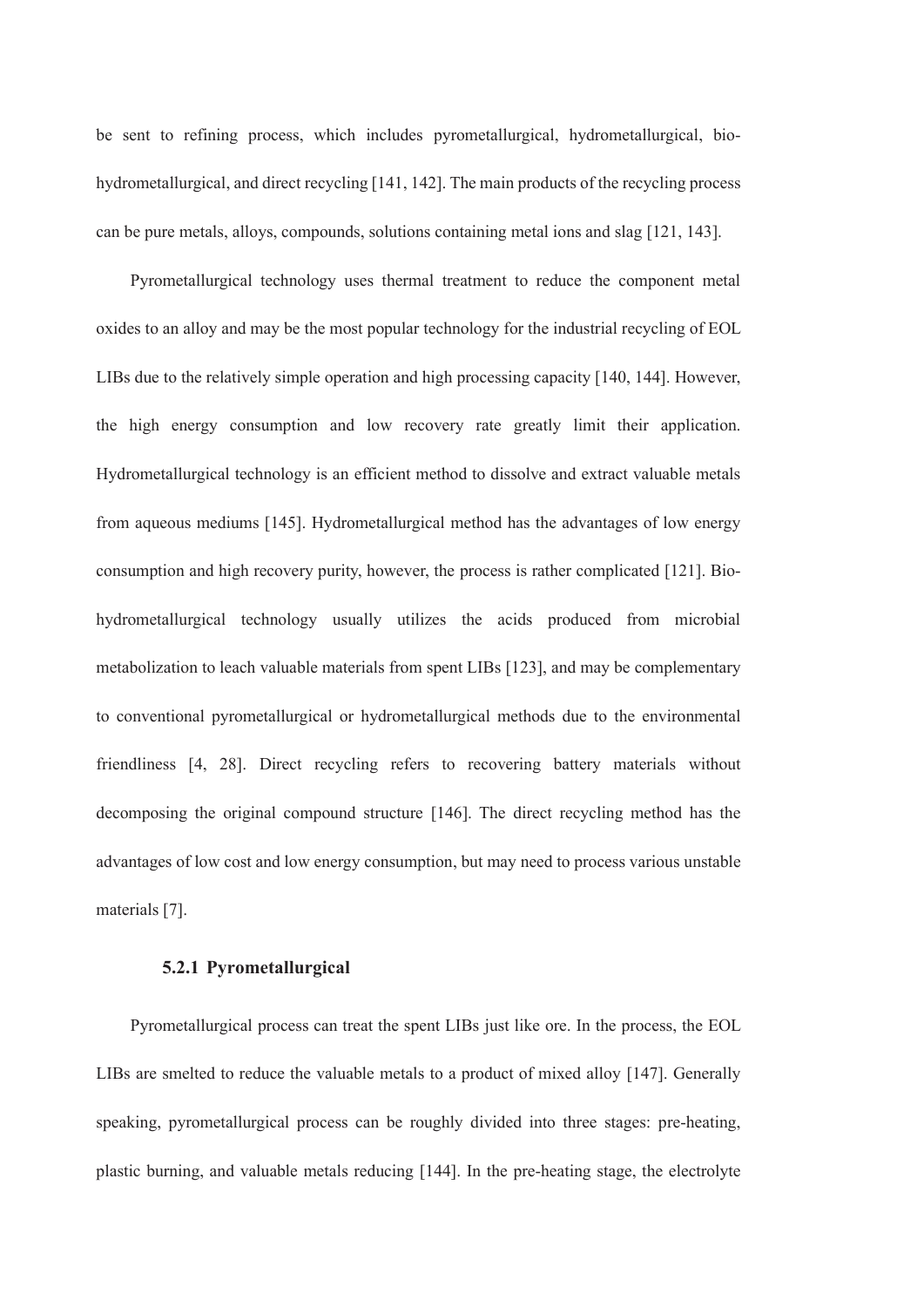evaporates slowly and can reduce the explosion risk. Next organic materials such as plastics are burned away and can help maintain the high temperature. The above two steps can be collectively referred to as thermal treatment [122]. Then the materials are smelted and reduced with the production of alloys with valuable metals such as Cu, Fe, Co and Ni, as well as slags containing Li, Al and Ca [113, 148].

Pyrometallurgy method usually recovers valuable materials by reduction reactions with high temperature [122]. Due to the consideration of energy consumption, now most recycle methods aim to reduce the temperature of traditional pyrometallurgical processes to 500-1000 ℃ [130].

Nie et al. [131] proposed a pyrometallurgy method for LTO batteries recycling. In the thermal pre-treatment stage, the smashed materials were roasted at 400 ℃ for 1 hour and at 800 °C for 2 hours separately. Then the powder was mixed with supplementary  $Li<sub>2</sub>CO<sub>3</sub>$  and calcined at 850-950 °C for 12 hours to obtain  $LiCoO<sub>2</sub>$ . The proposed method has the advantages of simple process and environmental friendliness, and the physical and electrochemical properties of the LiCoO2 products can meet the requirements for commercial application. Li et al. [149] proposed a pyrometallurgy method to recycle valuable materials in situ from electrode materials including  $LiCoO<sub>2</sub>$  and graphite. The mixture of Co,  $Li<sub>2</sub>CO<sub>3</sub>$  and graphite can be obtained by calcining at 1000℃ for 30 minutes, and the recovery rate of Co, Li and graphite can be 95.72%, 98.93%, and 91.05% respectively. Pyrometallurgy method with vacuum carbon reduction is a clean and energy saving technology [150]. Xiao et al. [151, 152] proposed a vacuum metallurgy approach, which can recycle spent LIBs with different cathode materials. In a vacuum degree of below 1000 Pa, the binder was decomposed into gas at 300℃ for 45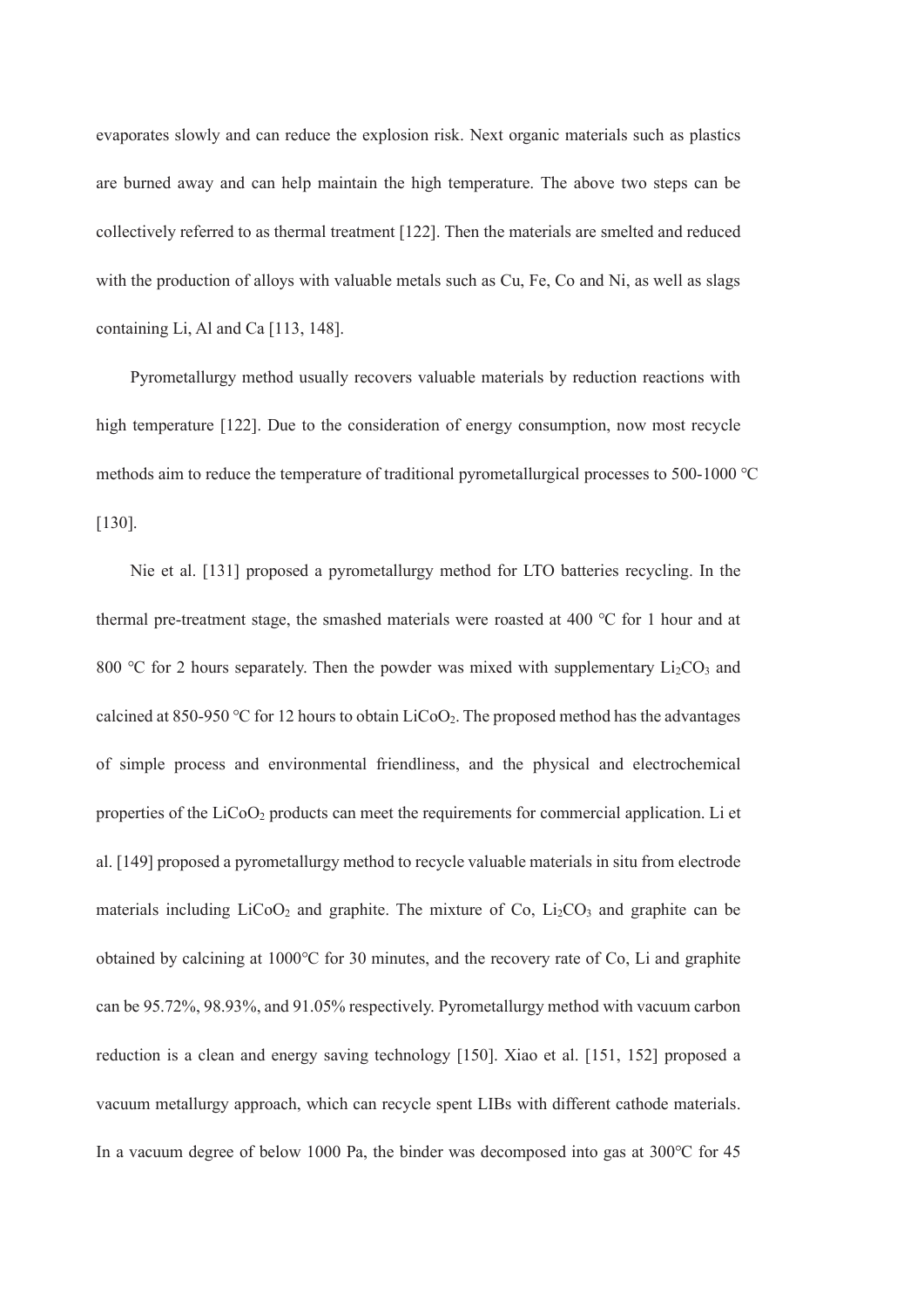minutes. The mixed electrode materials including graphite and LMO were heated at 800℃ for 45 minutes, and the optimal recovered rate of Li is 91.3%, the purity rate of  $Mn_3O_4$  was 95.11%. and the purity rate of  $Li<sub>2</sub>CO<sub>3</sub>$  was 99.7%.

Pyrometallurgical approach is the most popular method used in the industry for the recycling of Ni-Cd, Ni-MH and LIBs, which can smelt and reduce valuable materials at high temperature to produce alloy and metal oxides [153]. Pyrometallurgical method has the advantages of mature process and the sorting pre-treatment are not necessary. However, the disadvantages of pyrometallurgical method are the high energy consumption, hazardous gas emission, and that the output alloy usually needs further processing [130, 140]. Furthermore, for batteries that do not contain Ni or Co (such as LFP), the economics of such method may not be satisfactory [154].

# **5.2.2 Hydrometallurgical**

Hydrometallurgy takes advantage of aqueous solutions to leach the valuable metals from EOL LIBs. Due to the merits of low energy consumption and high extraction rate, the hydrometallurgical process has become the research focus for the EOL LIBs recycling [120, 155]. The keys procedures of the hydrometallurgy process are leaching, precipitation and solvent extraction. Leaching means the dissolution of target active materials by leaching agents. Typical leaching agents include inorganic acids, organic acids, and alkaline solutions [130, 140], while chelating agents can also be adopted as the leaching agent [156]. Inorganic acids such as HCl, HNO<sub>3</sub> and H<sub>2</sub>SO<sub>4</sub>, and strong organic acids such as citric acid, ascorbic acid and oxalic acid can be used as the leaching agents for hydrometallurgical process [157, 158], while reducing agents such as  $H_2O_2$  are often used to help dissolve of active materials [130, 141, 154].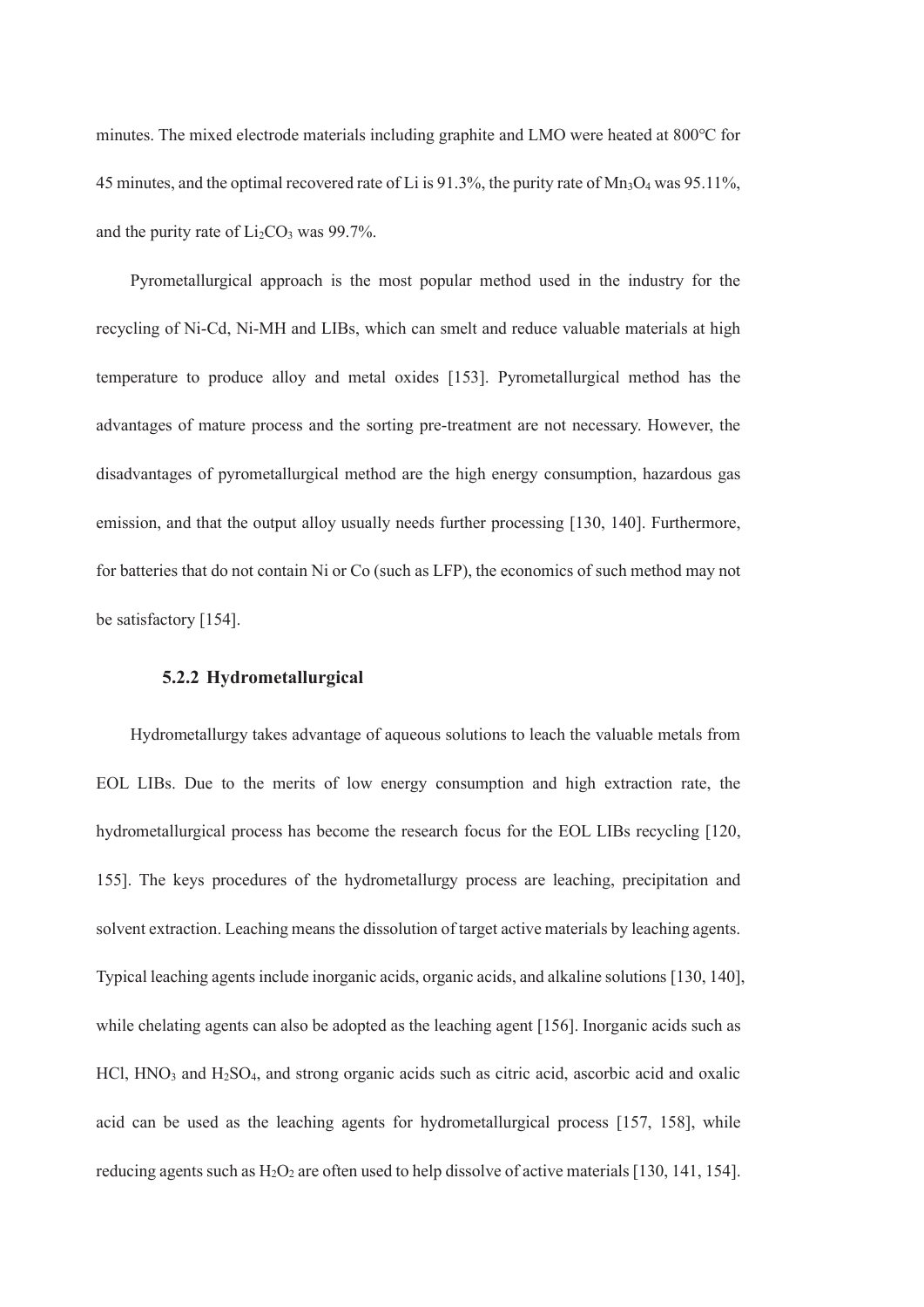Then treatment such as precipitation, ion exchange, solvent extraction, and electrolysis can be used to removal of impurities or separate metals [4, 159].

Li et al. [160] proposed a hydrometallurgy process to leach Co and Li from spent LCO batteries, and compared the leaching efficiency between different acids. The experimental results show that citric acid with  $H_2O_2$  as additional reductant can leach more than 96% Co and almost 100% Li, and had better performance in terms of efficiency and environmental friendliness than HCl and H2SO4. Chen et al. [120] proposed a gradient process to regenerate cathode materials from spent NMC. Firstly 99.7% Li was selectively extracted under optimized tartaric acidic conditions at 80 °C for 30 minutes, and then transition metals (Ni, Co and Mn) enriched residues were completely leached in sulfuric acidic medium at 70 ℃ for 30 minutes. Next, the transition metals can be sufficiently precipitated by  $Na<sub>2</sub>CO<sub>3</sub>$  and NH<sub>3</sub>·H<sub>2</sub>O solution. The gradient process can minimize the consumption of acids and achieve a balance between recycling efficiency and environmental impact. Li et al. [161] proposed an environmentally friendly leaching process to recover Li from LFP batteries with low cost. Under the condition of oxalic acid concentration of 0.3 mol/L, solid/liquid ratio of 60 g/L, reaction time of 60 minutes, and reaction temperate of 80 ℃, the proposed method can extract about 98% of Li and 92% of Fe in terms of FeC<sub>2</sub>O<sub>4</sub>⋅2H<sub>2</sub>O.

Although the acid leaching methods have the advantages of strong leaching ability and high efficiency, they have the disadvantages of toxic gas emissions and weak leaching selectivity. Therefore, the ammoniacal alkaline solutions have been used on the leaching of valuable metals such as Li, Co, and Ni because of the low toxicity, high selectivity, and evaporative recyclability [162-164].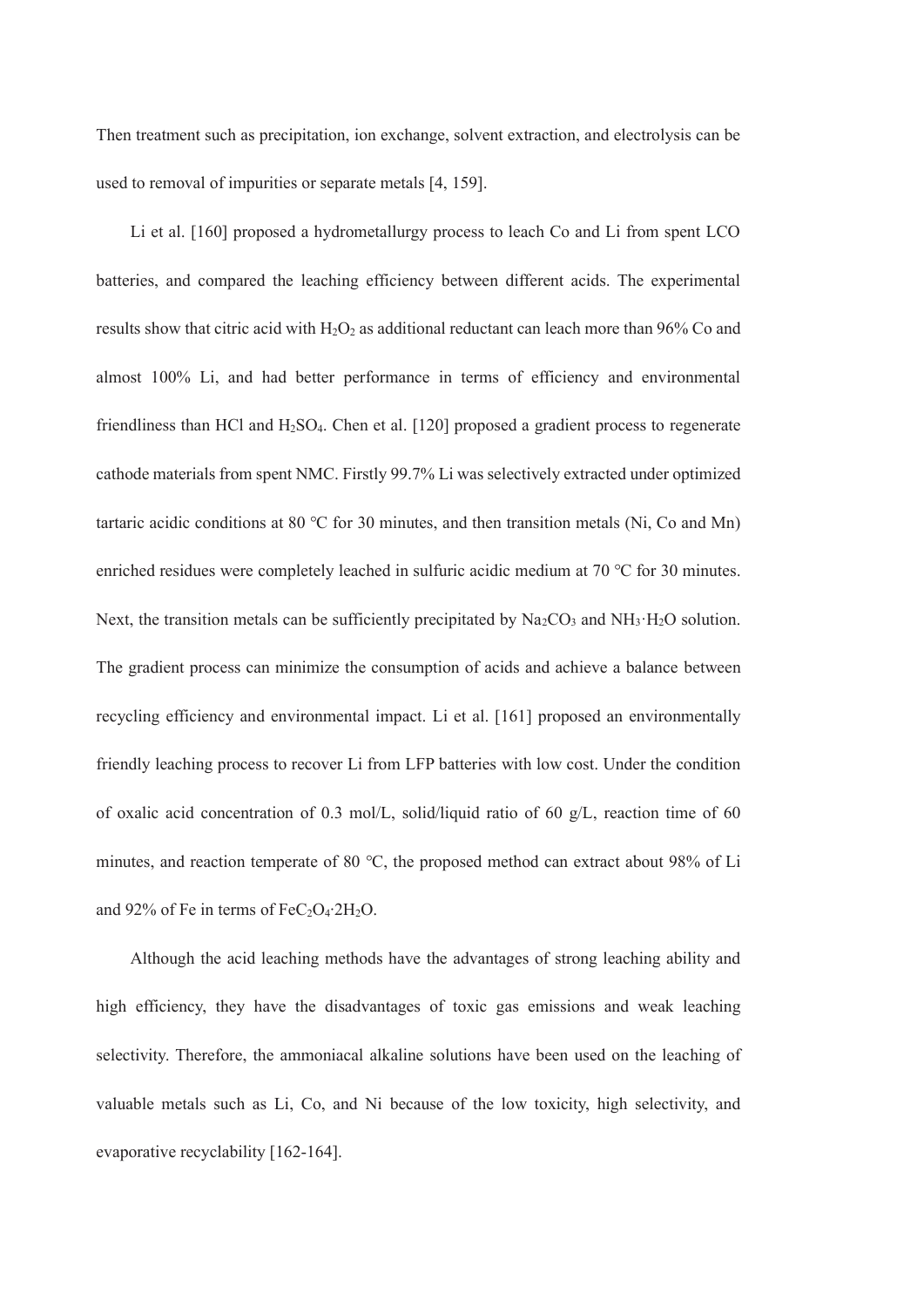Zheng et al. proposed [162] a two-step ammonia leaching process to recycle Ni, Co and Li from cathode scrap provided by a recycling company. After pre-treatment, the cathode powder was immersed into the ammonia and ammonium sulphate leaching reagents. Under the optimum conditions at 80 ℃ for 5 hours, the total leaching rate of Ni, Co and Li was more than 98% separately, however, the selectivity rate of Mn was only 6.34%. Qi et al. [164] proposed an effective ammonia leaching process to recover valuable metals from waste LIBs. Under the optimal conditions (the concentration of NH<sub>3</sub>·H<sub>2</sub>O and NH<sub>4</sub>HCO<sub>3</sub> is 120 g/L and 75 g/L respectively at 80℃ for 4 hours), the process yields a leaching rate of 91.16% and 97.57% for Co and Li respectively. Wang et al. [163] compared the effects of various species of ammonia salts, ammonium salts and reductants on the leaching of Li, Co, Ni from spent LIBs. The increase of the electrode potential of the reductant can effectively accelerate the selective leaching reaction. When using  $NH_3$ -NH<sub>4</sub>Cl solutions mixed with  $(NH_4)_2SO_3$  as a reductant, leaching process can extract 100% Co, 98.3% Ni and 90.3% Li. And the proposed method can significantly reduce the reaction time.

#### **5.2.3 Bio-hydrometallurgical**

Bio-hydrometallurgical process (bioleaching), namely the extraction of valuable metals from waste materials by means of microbial metabolism or microbial acid production, has been adopted as an alternative method for recovering valuable materials from spent LIBs owing to the merits of high efficiency and low cost [28, 165].

Biswal et al. [166] applied *Aspergillus niger* (*A.n*)strains and *Acidithiobacillus thiooxidans* (*A.t*) for the leaching of Co and Li from spent LIBs, which obtained from a recycling company in Singapore. After bio-hydrometallurgical process, the fungal leaching was first filtered, and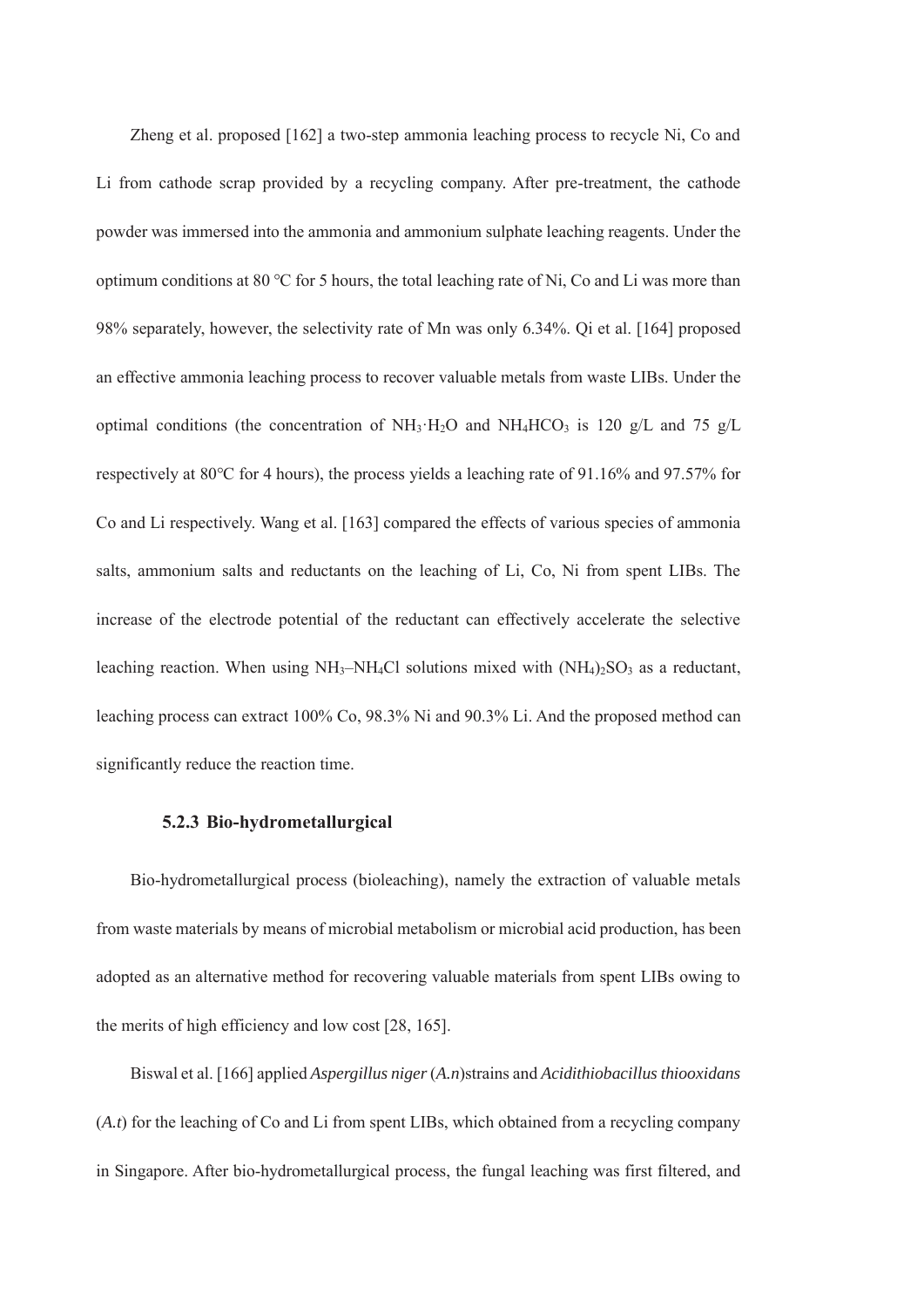precipitating agents such as sodium sulfide, sodium hydroxide, sodium oxalate, and sodium carbonate can be used to recover Co and Li. The experimental results show that the *A.n*  bioleaching method can dissolve 82% Co and 100% Li under the optimal conditions, which is more effective than the *A.t* bioleaching or acid leaching, and has the potential to recover large quantity of LIBs in an environmentally friendly way. Heydarian et al. [167] proposed a twostep bio-leaching process based on a mixture of *Acidithiobacillus ferrooxidans (A.f)* and *A.t* to recycle valuable metal from spent LIBs. Under the optimum initial conditions of 36.7 g/L concentration of iron sulfate, 5.0 g/L sulfur, pH of 1.5 and inoculum ratio 3/2 of *A.f/A.t*, the maximum recovery rate is about 99.2% Li, 50.4% Co and 89.4% Ni. Experimental results prove the effectiveness and environmental harmless of the proposed method.

Though bioleaching methods of LIBs have the advantages of low cost and environmental friendliness, they still remain in the laboratory stage due to the drawbacks of long incubation time and easy contamination [164].

#### **5.2.4 Direct Recycling**

Direct recycling is a recovery method which can recover battery materials and retain their original compound structure without decomposition [4, 146, 168]. Direct recycling method has the advantages of low cost and low energy consumption due to the avoidance of expensive purification steps, which can help the economical recycle of lower-value cathodes namely LMO and LFP. A majority of spent LIBs components can also be recovered by direct recycling process. However, direct recycling process may require handling of a variety of unstable feedstocks and must be tailored to specific cathode requirements [7].

Li et al. [142] proposed a direct green regeneration process to recover high purity LFP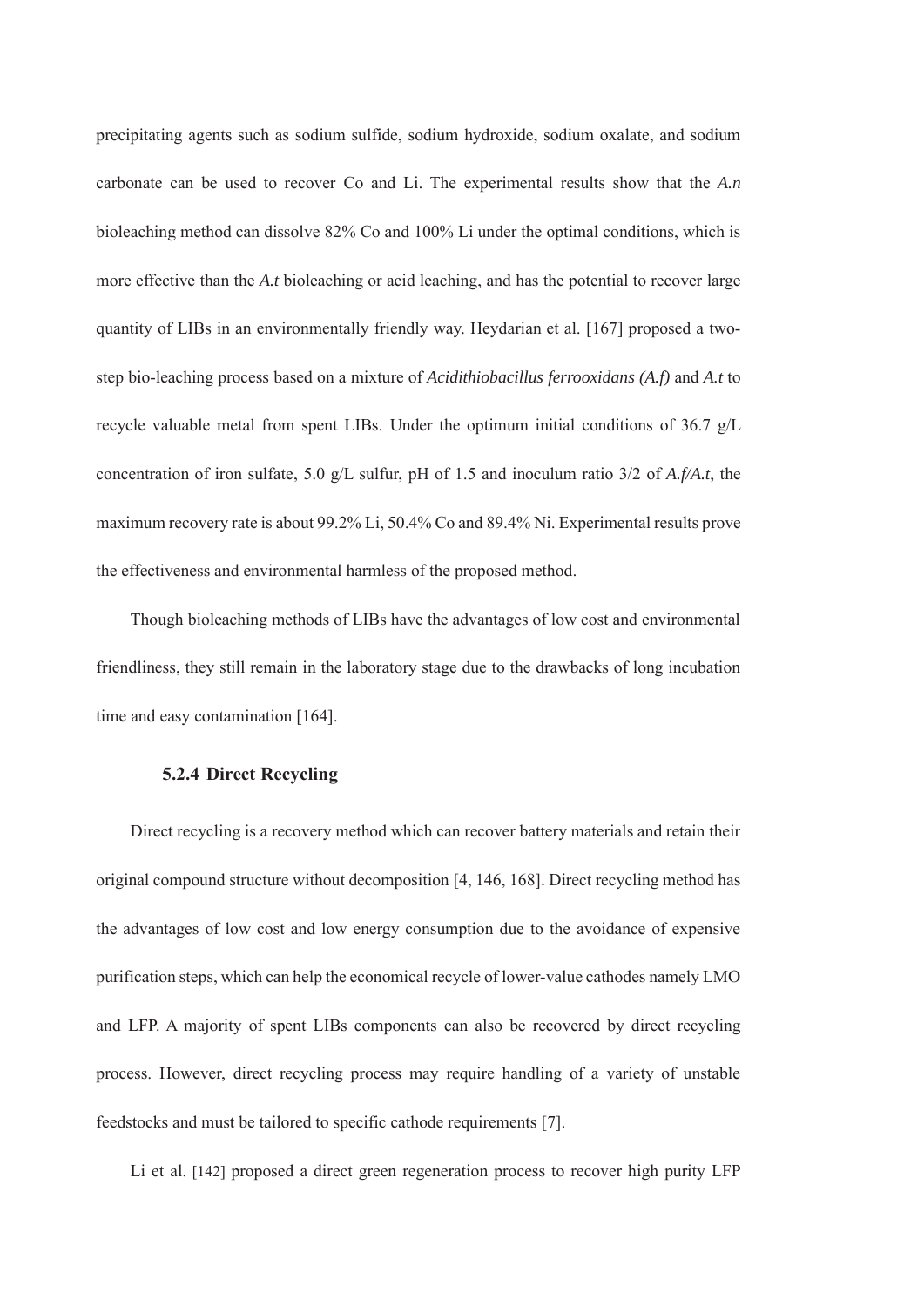cathode materials from scrapped LFP batteries. After the first treatment, the recovered LFP materials were further directly regenerated with  $Li_2CO_3$  at 600-650 °C for 1 hour under Ar/H<sub>2</sub> gas flow. The products perform excellent physical, chemical and electrochemical properties to meet the requirement of automotive applications. In addition, graphite anode material, Al, Cu and electrolyte solvent can also be recycled. The experimental results demonstrate the low cost and feasibility of the direct regeneration process. Shi et al. [169] proposed a green energysaving method for the regeneration of LCO cathode materials, which can retain the initial morphology and structure with outstanding electrochemical performance. The method combined hydrothermal treatment with short-time annealing on the recycled particles without complicated leaching, precipitation and waste treatment steps. It can also handle batteries with different degradation status by eliminate the compositional and structural defects[170]. Experimental results show the potential to be used for large-scale recovery of EOL LIBs cathodes.

#### **5.2.5 Comparison of Recycling Technologies**

Table 3 summarizes the comparison of the main recycling methods [7, 8, 142, 166]. Pyrometallurgical methods have the advantages of simple processes and large-scale production capacity, and have been applied in industry for spent LIBs recycling. However, the high energy consumption and harmful gases emission limit the further applications. Due to the advantages of low energy consumption, high recovery purity and high extraction rate, the hydrometallurgical process has become the research focus for EOL LIBs recycling. However, this recovery methods have to face the problems of complicated processes, huge reagents consumption, and long processing time. Although Bioleaching methods have the merits of high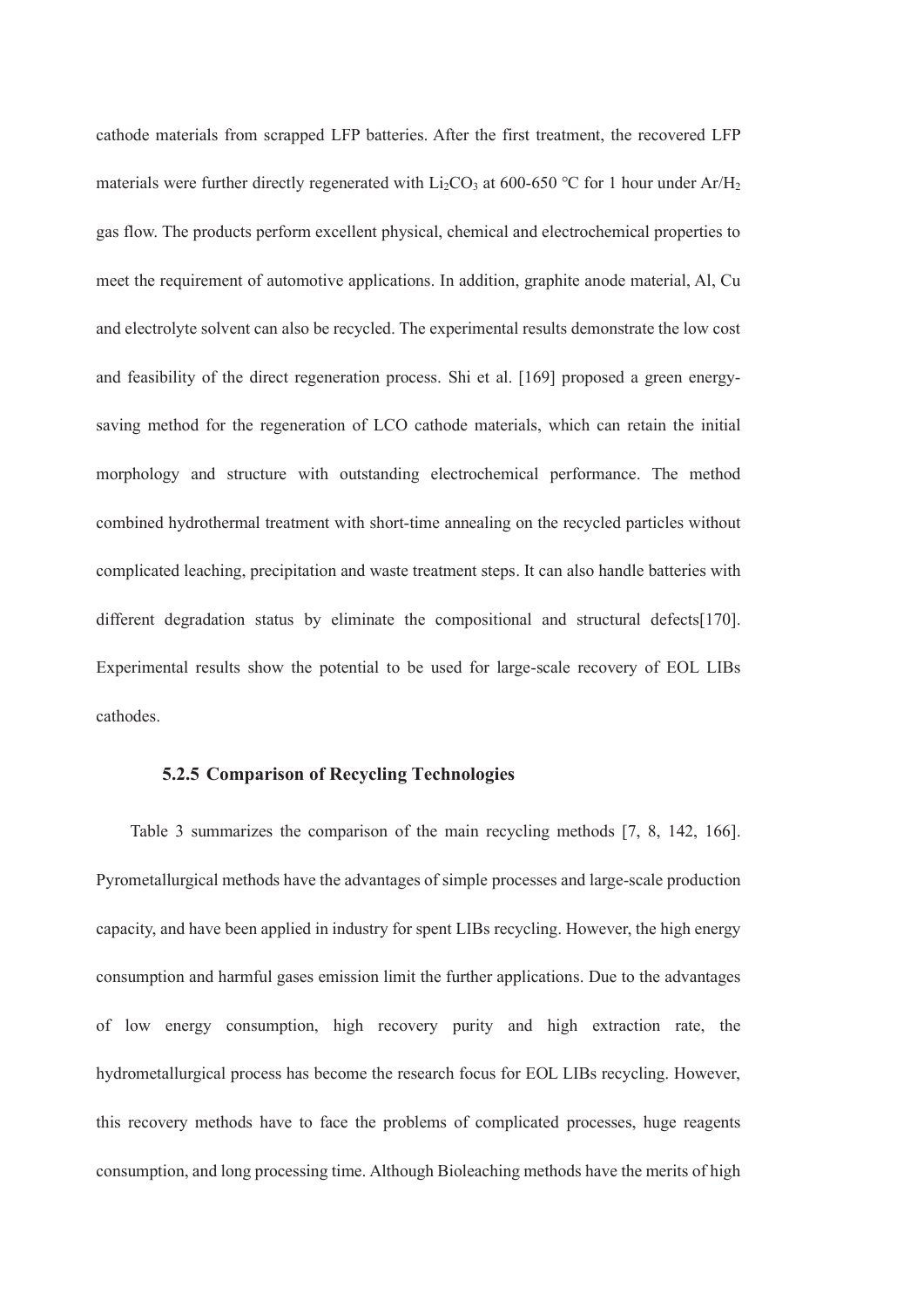efficiency, low cost and environmental friendliness, the microbial require long time cultivation and are easily contaminated. The direct recycling methods have the advantages of low cost, low energy consumption and low pollution. However, they are still in the laboratory stage and need some time to be commercialized.

| Recycle method     | Advantages                           | Disadvantages                          |  |
|--------------------|--------------------------------------|----------------------------------------|--|
|                    | simple processes, high productivity, | high-temperature, high energy          |  |
| Pyrometallurgical  | industrial-scale capacity            | consumption, hazardous gases           |  |
|                    |                                      | emission                               |  |
| Hydrometallurgical | low energy consumption, less waste,  | complex steps, huge reagents           |  |
|                    | high purity, high extraction rate,   | consumption, waste water emission      |  |
| Bioleaching        | environmentally friendly, high       | long time for cultivation, susceptible |  |
|                    | efficiency, low cost                 | to contamination                       |  |
| Direct recycling   | low pollution, low greenhouse gases  | takes time to mature and               |  |
|                    | emission, low energy consumption,    | commercialize                          |  |

Table 3 Comparison of the main recycling methods [7, 8, 142, 166]

Although different technologies have been researched to recover valuable metals from used LIBs, the overall recycling performance such as economy, environment, and timeliness are still unsatisfactory due to the high uncertainty of the composition of waste LIB waste. Therefore, combined recycling processes can be performed [4, 171]. For instance, Sun et al. [172] proposed a novel process combining vacuum pyrosis and hydrometallurgical technology, which can obtain 99% recovery efficiency of Co and Li under the optimum conditions. Umicore [173] performed a combined pyrometallurgical and hydrometallurgical recycling process to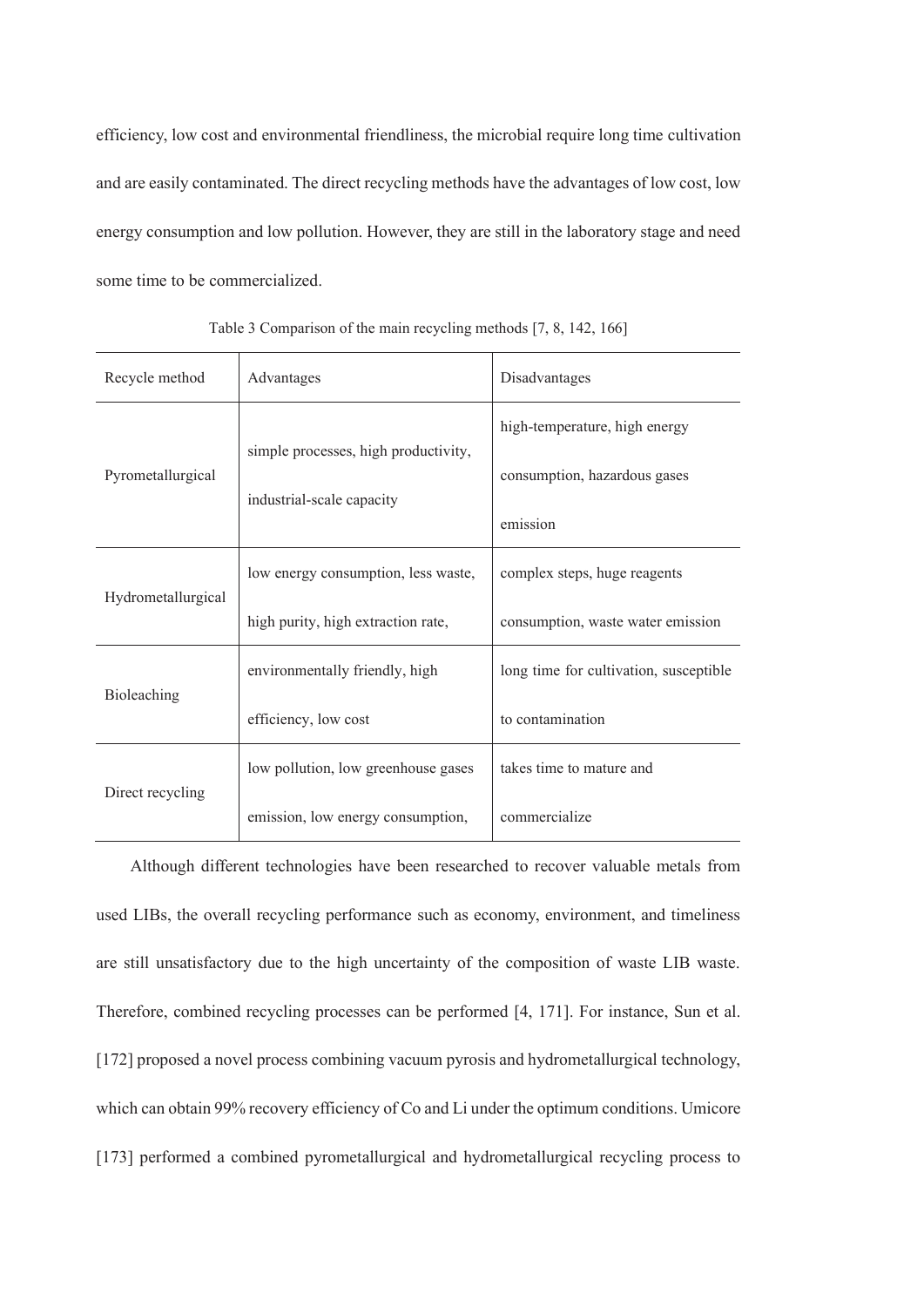recover Co and Ni from spent LIBs in form of  $LiCoO<sub>2</sub>$  and  $Ni(OH)<sub>2</sub>$ .

# **5.3 Recycling of anode materials and electrolyte**

## **5.3.1 Recycling of electrolyte**

Hazardous electrolyte in spent LIBs could be another valuable resource after safe and proper treatment. Several organic solvents can be used as extraction agents, while the extraction with supercritical carbon dioxide has the advantages of less solvent impurities and easy purification process [174].

Grützke et al. [175] compared the extraction behavior between supercritical  $CO<sub>2</sub>$  and liquid  $CO<sub>2</sub>$  methods. Supercritical  $CO<sub>2</sub>$  can achieve higher recovery rate of cyclic carbonate such as EC, while Liquid  $CO<sub>2</sub>$  can extract higher rate of linear carbonates and achieve higher overall recovery rate of carbonates. Additional solvents can further improve the extraction of electrolytes. The best electrolyte overall recovery rate for a Panasonic 18650 cell (NMC/graphite) can reach (89.1  $\pm$  3.4) wt%. Mönnighoff et al. [176] performed the supercritical CO<sub>2</sub> extraction with acetonitrile as the co-solvent under the condition of 40 °C and 20 MPa. The extraction started with a static step for 30 minutes, and then a CO2 flow-through step with addition of acetonitrile for 5 minutes. After repeating the procedure for several times, the extraction of electrolyte was completed. Liu et al. [174] developed a supercritical  $CO<sub>2</sub>$ extraction method to extract electrolyte from spent LIBs. The batteries were dismantled in a dry glove box filled with argon, and then transferred to a supercritical  $CO<sub>2</sub>$  extraction system set at 40 ℃ and 15 MPa. After performing a static step for 10 minutes and a dynamic step for 20 minutes (flow rate of 2.0 L/min), an extraction yield of 85% can be obtained. Then the extract was deacidified, dehydrated and supplemented with carbonate solvents and lithium salts.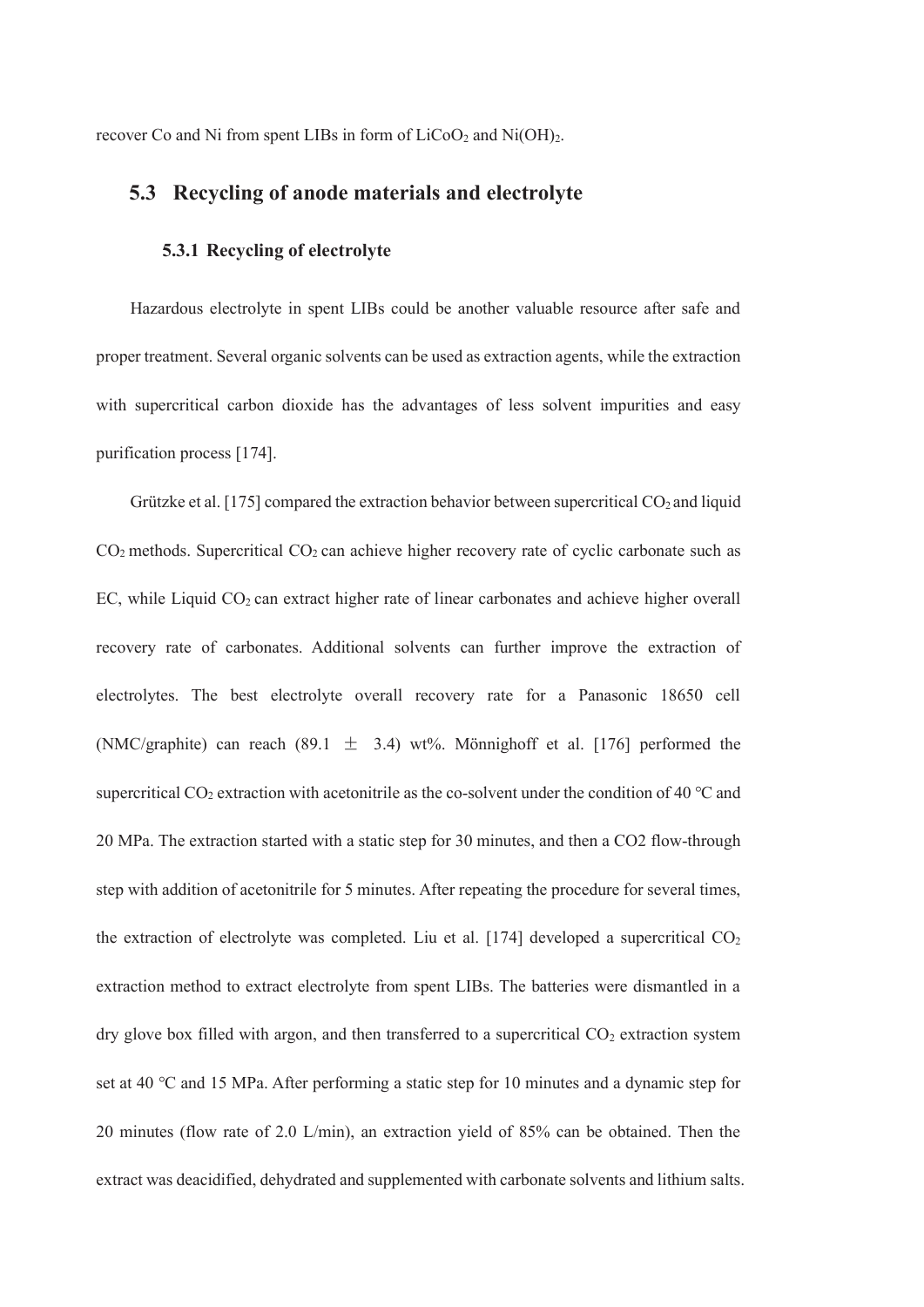Compared to commercial electrolyte, the recovered electrolyte exhibits acceptable electrochemical performance.

Though methods for electrolyte recovery including supercritical  $CO<sub>2</sub>$  and liquid  $CO<sub>2</sub>$ extraction have been developed in recent years, currently there is no large-scale applications. The difficulty lies in effective purification approaches, recovery of valuable lithium salts, and recycling cost.

#### **5.3.2 Recycling of anode materials**

Developing technologies to recover graphite from spent LIBs will further improve the economic feasibility of the recycling process, thereby enhancing the sustainability of the retired LIBs value chain.

Li et al. [149] proposed a graphite recycling method based on oxygen-free roasting and wet magnetic separation. The milled materials were roasted in nitrogen atmosphere for 30 minutes with a temperature of 1000 °C. The roasting products composed of Co,  $Li<sub>2</sub>CO<sub>3</sub>$  and graphite. Then with the help of wet magnetic separation, Co will be magnetized and attached to the stirrer, Li<sub>2</sub>CO<sub>3</sub> will dissolve, and graphite will precipitate and be collected by filtration. In laboratory scale experiments, the recovery rate of graphite could be 91.05%. Rothermel et al. [177] studied the feasibility of different graphite recycling methods. The flow-through subcritical CO2 assisted electrolyte extraction method is preferred, because the recycled graphite shows the best cycling performance and the recovery rate of electrolyte is about 90%.

# **5.4 Policy and Regulations**

Government policies and regulations can undoubtedly help promote the reuse of EOL EV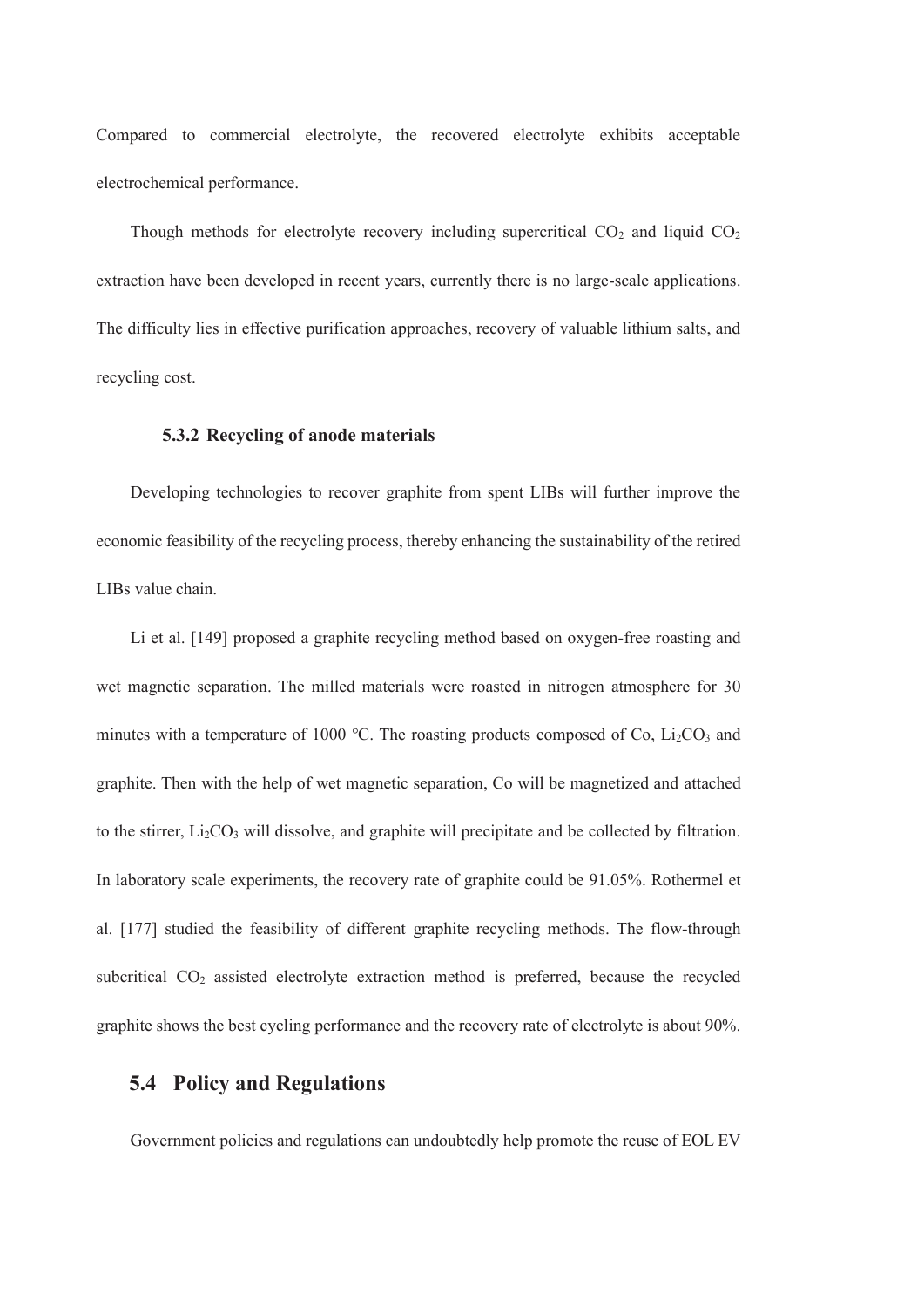batteries. In fact, many countries and regions such as the United States, Japan, China, and the European Union, have released policies, regulations or subsidies to extend life and value of the spent LIBs [178].

The US has established a hierarchical framework for battery recycling at federal, state and local levels [11]. At the federal level, the Environmental Protection Agency (EPA) regulates the handling of hazardous batteries to protect human health and the environment. At the state level, most states follow regulations issued by Battery Council International (BCI) to guide retailers and consumers in battery recycling. At the local level, most cities have released recycling regulations to alleviate the hazards of spent batteries. China released the "interim Measures for the management of recovery and utilization of New energy vehicle power battery" in January 2018, to encourage the EV OEMs, battery manufacturers, and echelon utilization enterprises to treat second-life EV batteries in the principle of "echelon utilization and recycling priority". The measure clearly stated the liability requirements of relevant enterprises, which can promote innovation in reusing market mechanisms. In July of the same year, the Ministry of Industry and Information Technology (MIIT) of China issued "Interim Regulations on Traceability Management for Recycling of Power Battery of New Energy Vehicles", aiming to achieve the traceability of the EV batteries throughout their full life cycle [78]. Both of the regulations came into effect in August 2018.

# **5.5 Summary of Recycling**

EOL LIBs recycling can bring important economic and environmental benefits. While the development of recycling technology must face the different pack structure, diverse battery shapes and various active materials of the spent batteries. Although the recycling process is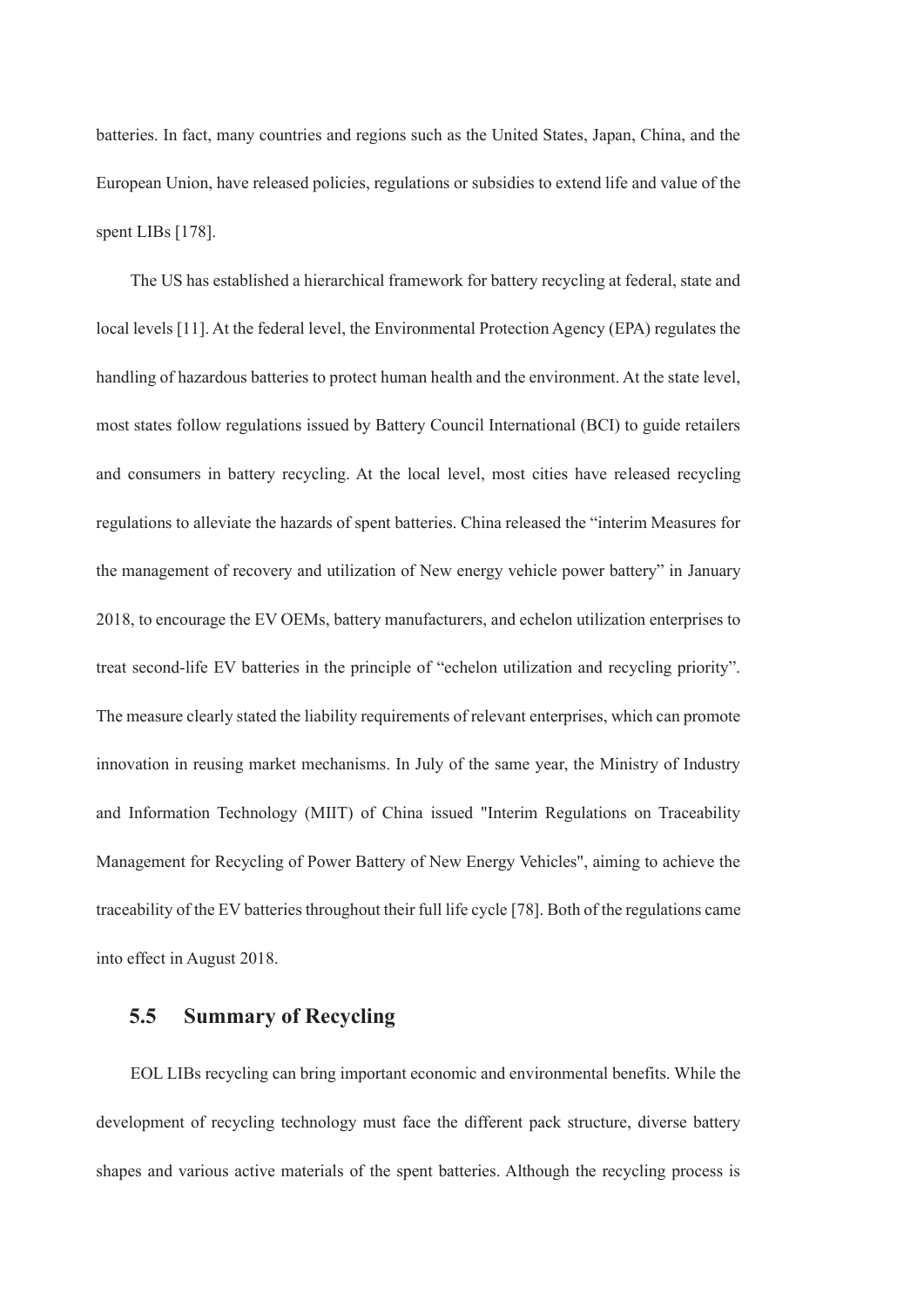rather complicated, it can be roughly divided into two stages, namely pre-treatment and the valuable materials extraction.

During the pre-treatment process, the cells are removed from EV packs and then separated into valuable particles. The pre-treatment methods mainly include discharging, disassembly, crushing, screening and separation. Because cathode materials account for the highest proportion of value in spent batteries, the current recycling process is mainly focused on recovering high value metals from cathode materials and mainly include pyrometallurgical, hydrometallurgical, bio-hydrometallurgical and direct recycling technologies. In addition, recycling of plastics and graphite can further increase the value of the spent LIBs [146, 179]. Combined recycling methods are performed to handle the problems of the high uncertainty of the composition of waste LIB waste, in addition, online battery recycling system based on "Internet+" can help realize the recycling of spent batteries and effectively increase the recycling rate [180].

Besides the technical issues, national and local government policies, regulations and standards will also have significant impacts on the development of the LIBs recycling industry. Thanks to such regulations and standards, the battery recycling industry chain has made great progress in recent years.

# **6 Conclusion and future prospects**

LIBs have been widely used for EV energy supply due to the merits such as high energy/power density, high reliability, and long life. However, the large-scale production and application of LIBs will inevitably lead to a large number of retired batteries and cause a shortage of raw materials. Due to potential economic, resource and environmental risks, the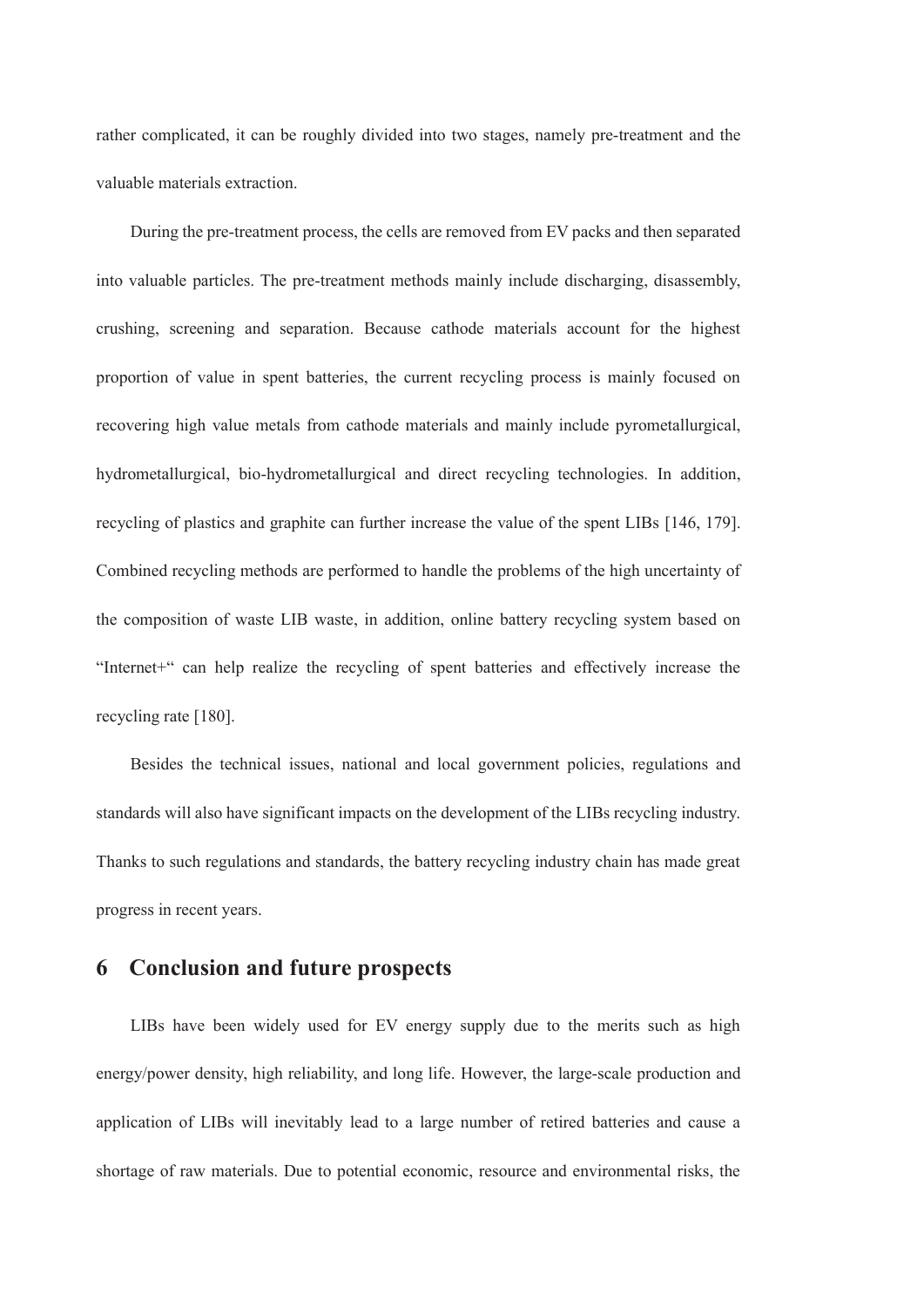handling of retired LIBs must be comprehensively considered.

Remanufacturing, repurpose and recycling are sequentially arranged in the value chain. The ideal solution is to remanufacture the retired EV LIBs, then repurpose the cells, and obtain valuable materials by the recycling process. Remanufacturing, repurpose and recycling, as well as reduction and redesign, can form a "5R" strategy for retired battery management to obtain the maximum economic, environmental and resource value of LIBs. To fulfil the 5R principle, the following challenges and issues need to be considered:

- i. Technical aspects: In the dangerous processes such as disassembly and pre-treatment, it is necessary to increase the automation degree, and the advanced technologies such as virtual operation, cloud-based methods, and CHAIN strategy, can be applied to avoid the hazards. Remanufacturing must face the challenges of safety assurance, evaluation method, screening and regroup technologies, while repurpose must deal with the complex management issues caused by changes in the dominant aging mechanisms. During recycling process, finding cost-effective and environmentally friendly recycling approaches with high generalization ability remains a huge challenge, and the recovery of anode materials and electrolyte may be a trend.
- ii. Economic aspects: The economic benefits are the driving force behind the operation of CVC; therefore, the cost of remanufactured and repurposed LIBs should continue to decrease to compete with the new batteries, and simple operating techniques, lowcost materials, reduced energy consumption, and environmental friendliness are required during the recycling process. In addition, Supply chains that benefit all participants should be established in the near future.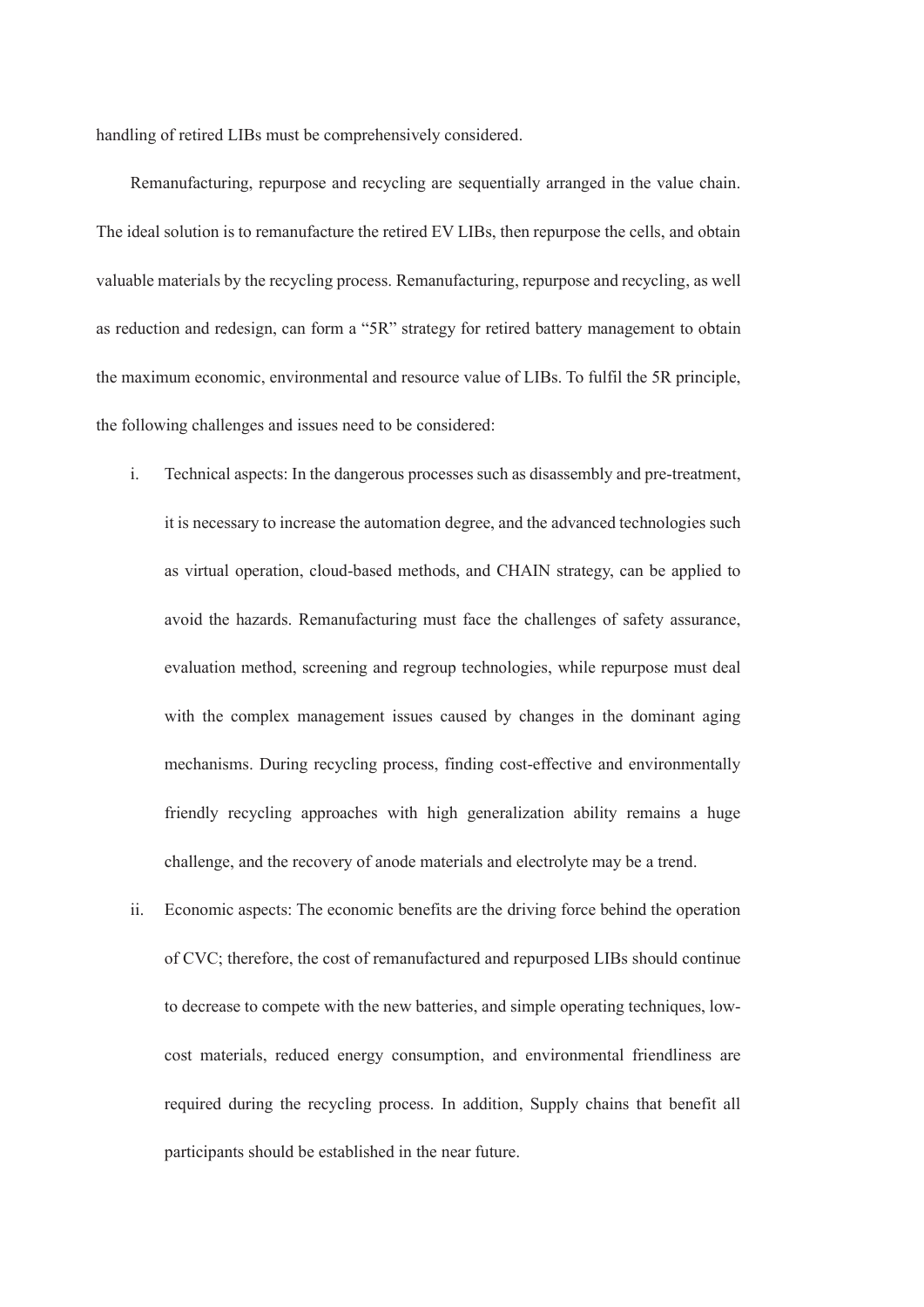- iii. Regulation and certification aspects: Undoubtedly, a more comprehensive regulation framework can effectively guide OEMs and related manufacturers to participate in battery CVC and promote the redesign of LIBs solution including process, structure and configuration. Customers can gradually build confidence in battery remanufacturing and repurpose with the help of certification and warranty.
- iv. Data aspects: Information traceability and data security may also be critical in CVC process. Information about production, use, remanufacturing, repurpose and recycling should be fully interacted and shared throughout the lifespan. During this period, data security and data privacy issues must be considered. Advanced technologies such as big data, block chain and cloud-based technologies may be fully utilized.

Although reuse and recycling processes have great potential in dealing with the EOL LIBs, when faced with the massive amount of retired batteries, there are still some technical, economic, supply chain, and policy challenges that must be faced. CVC process and 5R principle can provide a guidance for the large-scale industrial development of EV and energy storage applications.

## **Acknowledge**

This work is supported by the National Key Research and Development Program of China (2016YFB0100300), and National Science Foundation of China (No.U1864213) .

# **References:**

- [1]Y. Yang, W. Li, X. Xu, G. Tong, Heat dissipation analysis of different flow path for parallel liquid cooling battery thermal management system, INTERNATIONAL JOURNAL OF ENERGY RESEARCH, (2020).
- [2]Global BEV & PHEV Sales for 2019, 2020.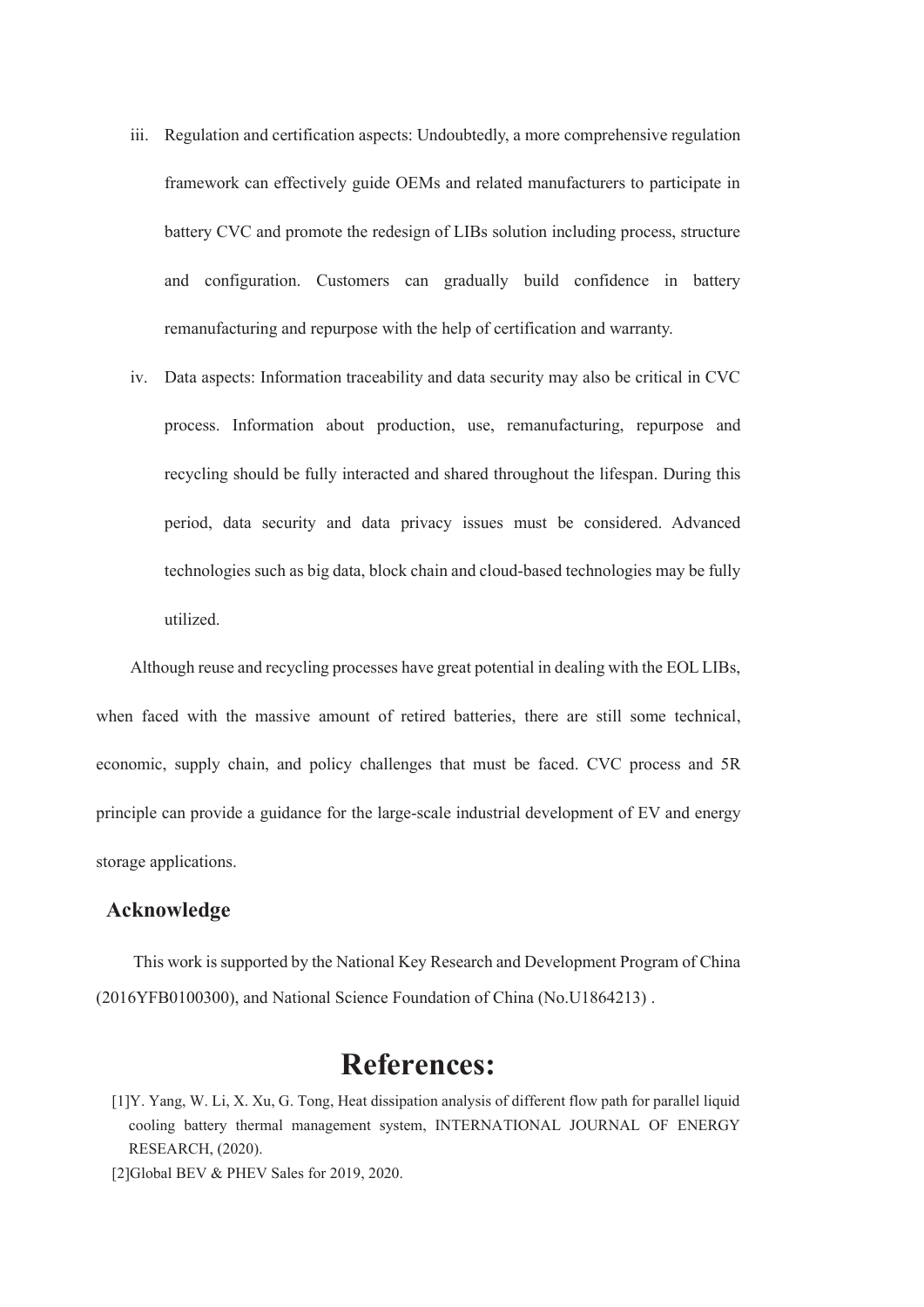- [3]Y. Tang, Q. Zhang, Y. Li, H. Li, X. Pan, B. Mclellan, The social-economic-environmental impacts of recycling retired EV batteries under reward-penalty mechanism, APPLIED ENERGY, 251(2019) 113313.
- [4]M. Chen, X. Ma, B. Chen, R. Arsenault, P. Karlson, N. Simon, Y. Wang, Recycling End-of-Life Electric Vehicle Lithium-Ion Batteries, Joule, 3(2019) 2622-2646.
- [5]Z. Huang, Z. Xie, C. Zhang, S.H. Chan, J. Milewski, Y. Xie, Y. Yang, X. Hu, Modeling and multiobjective optimization of a stand-alone PV-hydrogen-retired EV battery hybrid energy system, ENERGY CONVERSION AND MANAGEMENT, 181(2019) 80-92.
- [6]Z. Xu, J. Wang, P.D. Lund, Q. Fan, T. Dong, Y. Liang, J. Hong, A novel clustering algorithm for grouping and cascade utilization of retired Li-ion batteries, Journal of Energy Storage, 29(2020) 101303.
- [7]G. Harper, R. Sommerville, E. Kendrick, L. Driscoll, P. Slater, R. Stolkin, A. Walton, P. Christensen, O. Heidrich, S. Lambert, A. Abbott, K.S. Ryder, L. Gaines, P. Anderson, Recycling lithium-ion batteries from electric vehicles, NATURE, 575(2019) 75-86.
- [8]X. Zhang, L. Li, E. Fan, Q. Xue, Y. Bian, F. Wu, R. Chen, Toward sustainable and systematic recycling of spent rechargeable batteries, CHEMICAL SOCIETY REVIEWS, 47(2018) 7239-7732.
- [9]X. Zhong, W. Liu, J. Han, F. Jiao, W. Qin, T. Liu, Pretreatment for the recovery of spent lithium ion batteries: theoretical and practical aspects, JOURNAL OF CLEANER PRODUCTION, 263(2020) 121439.
- [10]Y. Huang, Z. Zhang, Y. Cao, G. Han, W. Peng, X. Zhu, T. Zhang, Z. Dou, Overview of cobalt resources and comprehensive analysis of cobalt recovery from zinc plant purification residue- a review, HYDROMETALLURGY, 193(2020) 105327.
- [11]E. Fan, L. Li, Z. Wang, J. Lin, Y. Huang, Y. Yao, R. Chen, F. Wu, Sustainable Recycling Technology for Li-Ion Batteries and Beyond: Challenges and Future Prospects, CHEMICAL REVIEWS, (2020).
- [12]M. Pagliaro, F. Meneguzzo, Lithium battery reusing and recycling: A circular economy insight, Heliyon, 5(2019) e1866.
- [13]Y. Hu, Y. Yu, K. Huang, L. Wang, Development tendency and future response about the recycling methods of spent lithium-ion batteries based on bibliometrics analysis, Journal of Energy Storage, 27(2020) 101111.
- [14]M.A. Cusenza, F. Guarino, S. Longo, M. Mistretta, M. Cellura, Reuse of electric vehicle batteries in buildings: An integrated load match analysis and life cycle assessment approach, ENERGY AND BUILDINGS, 186(2019) 339-354.
- [15]C.R. Standridge, L. Corneal, Remanufacturing, Repurposing, and Recycling of Post-Vehicle-Application Lithium-Ion Batteries, Mineta National Transit Research Consortium (MNTRC), 2014.
- [16]R. Schröder, M. Aydemir, G. Seliger, Comparatively Assessing different Shapes of Lithium-ion Battery Cells, Procedia Manufacturing, 8(2017) 104-111.
- [17]R.E. Ciez, J.F. Whitacre, Comparison between cylindrical and prismatic lithium-ion cell costs using a process based cost model, JOURNAL OF POWER SOURCES, 340(2017) 273-281.
- [18]B. Liu, J. Zhang, C. Zhang, J. Xu, Mechanical integrity of 18650 lithium-ion battery module: Packing density and packing mode, ENGINEERING FAILURE ANALYSIS, 91(2018) 315-326.
- [19]L.H. Saw, Y. Ye, A.A.O. Tay, Integration issues of lithium-ion battery into electric vehicles battery pack, JOURNAL OF CLEANER PRODUCTION, 113(2016) 1032-1045.
- [20]M. De Gennaro, E. Paffumi, G. Martini, A. Giallonardo, S. Pedroso, A. Loiselle-Lapointe, A case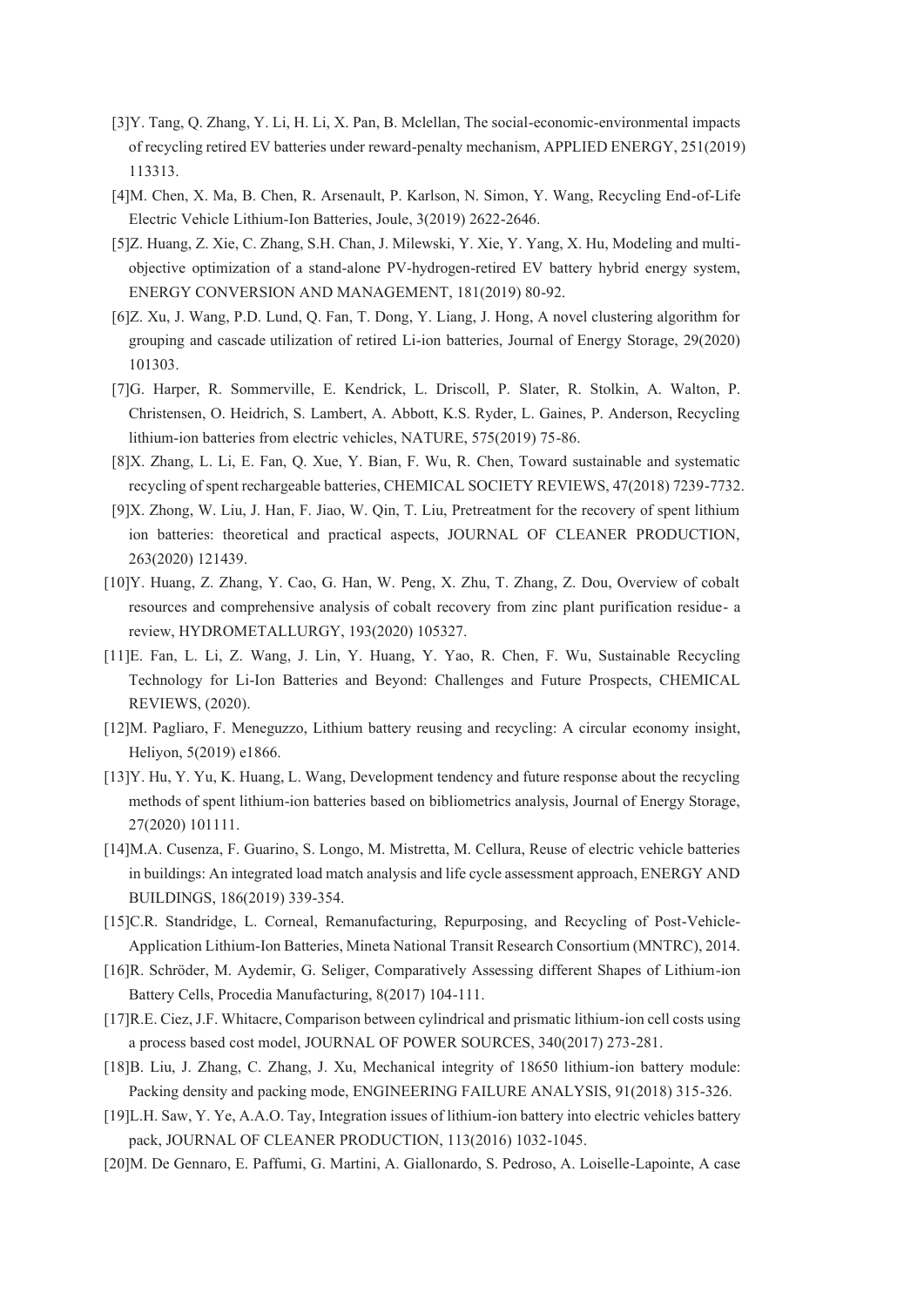study to predict the capacity fade of the battery of electrified vehicles in real-world use conditions, Case Studies on Transport Policy, (2019).

- [21]M. Farag, H. Sweity, M. Fleckenstein, S. Habibi, Combined electrochemical, heat generation, and thermal model for large prismatic lithium-ion batteries in real-time applications, JOURNAL OF POWER SOURCES, 360(2017) 618-633.
- [22]A.A. Pesaran, G.H. Kim, M. Keyser, Integration Issues of Cells into Battery Packs for Plug-In and Hybrid Electric Vehicles, EVS24,2009.
- [23]T. Matsushita, K. Dokko, K. Kanamura, In situ FT-IR measurement for electrochemical oxidation of electrolyte with ethylene carbonate and diethyl carbonate on cathode active material used in rechargeable lithium batteries, JOURNAL OF POWER SOURCES, 146(2005) 360-364.
- [24]Electric vehicles from life cycle and circular economy perspectives TERM 2018 Transport and Environment Reporting Mechanism (TERM) report, (European Environment Agency,2019).
- [25]W. Lv, Z. Wang, H. Cao, Y. Sun, Y. Zhang, Z. Sun, A Critical Review and Analysis on the Recycling of Spent Lithium-Ion Batteries, ACS Sustainable Chemistry & Engineering, 6(2017) 1504-1521.
- [26]Y. Li, Q. Li, Z. Tan, A review of electrospun nanofiber-based separators for rechargeable lithiumion batteries, JOURNAL OF POWER SOURCES, 443(2019) 227262.
- [27]M. Alfaro-Algaba, F.J. Ramirez, Techno-economic and environmental disassembly planning of lithium-ion electric vehicle battery packs for remanufacturing, Resources, Conservation & Recycling, 154(2020) 104461.
- [28]K.M. Winslow, S.J. Laux, T.G. Townsend, A review on the growing concern and potential management strategies of waste lithium-ion batteries, Resources, Conservation & Recycling, 129(2018) 263-277.
- [29]L. Ahmadi, S.B. Young, M. Fowler, R.A. Fraser, M.A. Achachlouei, A cascaded life cycle: reuse of electric vehicle lithium-ion battery packs in energy storage systems, The International Journal of Life Cycle Assessment, 22(2017) 111-124.
- [30]Application of Life-Cycle Assessment to Nanoscale Technology: Lithium-ion Batteries for Electric Vehicles (United Stated Environmental Protection Agency,2013).
- [31]L. Gaines, R. Cuenca, Costs of Lithium-Ion Batteries for Vehicles, Argonne National Laboratory, (2000).
- [32]X. Han, L. Lu, Y. Zheng, X. Feng, Z. Li, J. Li, M. Ouyang, A review on the key issues of the lithium ion battery degradation among the whole life cycle, eTransportation, 1(2019) 100005.
- [33]E. Martinez-Laserna, I. Gandiaga, E. Sarasketa-Zabala, J. Badeda, D.I. Stroe, M. Swierczynski, A. Goikoetxea, Battery second life: Hype, hope or reality? A critical review of the state of the art, Renewable and Sustainable Energy Reviews, 93(2018) 701-718.
- [34]K. Richa, C.W. Babbitt, G. Gaustad, X. Wang, A future perspective on lithium-ion battery waste flows from electric vehicles, Resources, Conservation and Recycling, 83(2014) 63-76.
- [35]K. Richa, C.W. Babbitt, G. Gaustad, Eco-Efficiency Analysis of a Lithium-Ion Battery Waste Hierarchy Inspired by Circular Economy, JOURNAL OF INDUSTRIAL ECOLOGY, 21(2017) 715-730.
- [36]S. Rohr, S. Wagner, M. Baumann, S. Muller, M. Lienkamp, A techno-economic analysis of end of life value chains for lithium-ion batteries from electric vehicles, 2017 Twelfth International Conference on Ecological Vehicles and Renewable Energies (EVER), IEEE, 2017, pp. 1-14.
- [37]D. Sun, S. Xu, State of Health Prediction of Second-Use Lithium-Ion Battery, Transactions of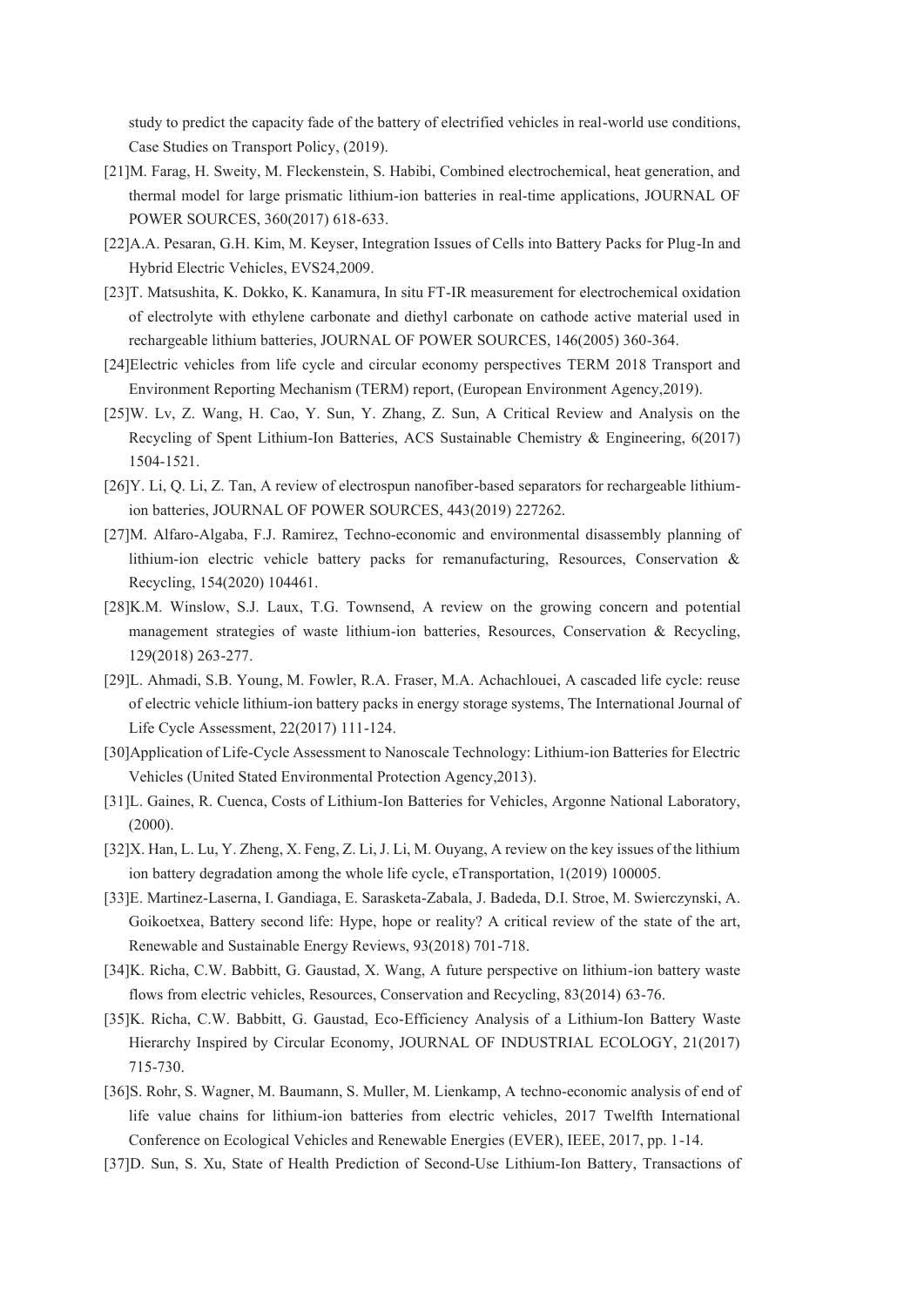China Electrotechnical Society, 33(2018).

- [38]J. Neubauer, K. Smith, E. Wood, A. Pesaran, Identifying and Overcoming Critical Barriers to Widespread Second Use of PEV Batteries, National Renewable Energy Laboratory (NREL), 2015.
- [39]E.L. Schneider, W. Kindlein, S. Souza, C.F. Malfatti, Assessment and reuse of secondary batteries cells, JOURNAL OF POWER SOURCES, 189(2009) 1264-1269.
- [40]M. DeRousseau, B. Gully, C. Taylor, D. Apelian, Y. Wang, Repurposing Used Electric Car Batteries: A Review of Options, JOM, 69(2017) 1575-1582.
- [41]M. Mathew, Q.H. Kong, J. McGrory, M. Fowler, Simulation of lithium ion battery replacement in a battery pack for application in electric vehicles, JOURNAL OF POWER SOURCES, 349(2017) 94-104.
- [42]C.R. Standridge, M.M. Hasan, Post-vehicle-application lithium-ion battery remanufacturing, repurposing and recycling capacity: Modeling and analysis, Journal of Industrial Engineering and Management, 8(2015) 823-839.
- [43]H. Zhang, W. Liu, Y. Dong, H. Zhang, H. Chen, A Method for Pre-determining the Optimal Remanufacturing Point of Lithium ion Batteries, Procedia CIRP, 15(2014) 218-222.
- [44]G. Zhao, Reuse and Recycling of Lithium-ion Power Batteries, 2017.
- [45]X. Hu, F. Feng, K. Liu, L. Zhang, J. Xie, B. Liu, State estimation for advanced battery management: Key challenges and future trends, Renewable and Sustainable Energy Reviews, 114(2019) 109334.
- [46]V. Ruiz, A. Pfrang, A. Kriston, N. Omar, P. Van den Bossche, L. Boon-Brett, A review of international abuse testing standards and regulations for lithium ion batteries in electric and hybrid electric vehicles, Renewable and Sustainable Energy Reviews, 81(2018) 1427-1452.
- [47]F.H. Gandoman, J. Jaguemont, S. Goutam, R. Gopalakrishnan, Y. Firouz, T. Kalogiannis, N. Omar, J. Van Mierlo, Concept of reliability and safety assessment of lithium-ion batteries in electric vehicles: Basics, progress, and challenges, APPLIED ENERGY, 251(2019) 113343.
- [48]W. Wang, Y. Li, L. Cheng, F. Zuo, S. Yang, Safety performance and failure prediction model of cylindrical lithium-ion battery, JOURNAL OF POWER SOURCES, 451(2020) 227755.
- [49]W. Li, J. Zhu, Y. Xia, M.B. Gorji, T. Wierzbicki, Data-Driven Safety Envelope of Lithium-Ion Batteries for Electric Vehicles, Joule, 3(2019) 2703-2715.
- [50]E. Cabrera-Castillo, F. Niedermeier, A. Jossen, Calculation of the state of safety (SOS) for lithium ion batteries, JOURNAL OF POWER SOURCES, 324(2016) 509-520.
- [51]C. Pastor-Fernández, T.F. Yu, W.D. Widanage, J. Marco, Critical review of non-invasive diagnosis techniques for quantification of degradation modes in lithium-ion batteries, Renewable and Sustainable Energy Reviews, 109(2019) 138-159.
- [52]M.S.H. Lipu, M.A. Hannan, A. Hussain, M.M. Hoque, P.J. Ker, M.H.M. Saad, A. Ayob, A review of state of health and remaining useful life estimation methods for lithium-ion battery in electric vehicles: Challenges and recommendations, JOURNAL OF CLEANER PRODUCTION, 205(2018) 115-133.
- [53]H. Meng, Y. Li, A review on prognostics and health management (PHM) methods of lithium-ion batteries, Renewable and Sustainable Energy Reviews, 116(2019) 109405.
- [54]J. Wang, P. Liu, J. Hicks-Garner, E. Sherman, S. Soukiazian, M. Verbrugge, H. Tataria, J. Musser, P. Finamore, Cycle-life model for graphite-LiFePO4 cells, JOURNAL OF POWER SOURCES, 196(2011) 3942-3948.
- [55]S. Yang, Y. Hua, D. Qiao, Y. Lian, Y. Pan, Y. He, A coupled electrochemical-thermal-mechanical degradation modelling approach for lifetime assessment of lithium-ion batteries,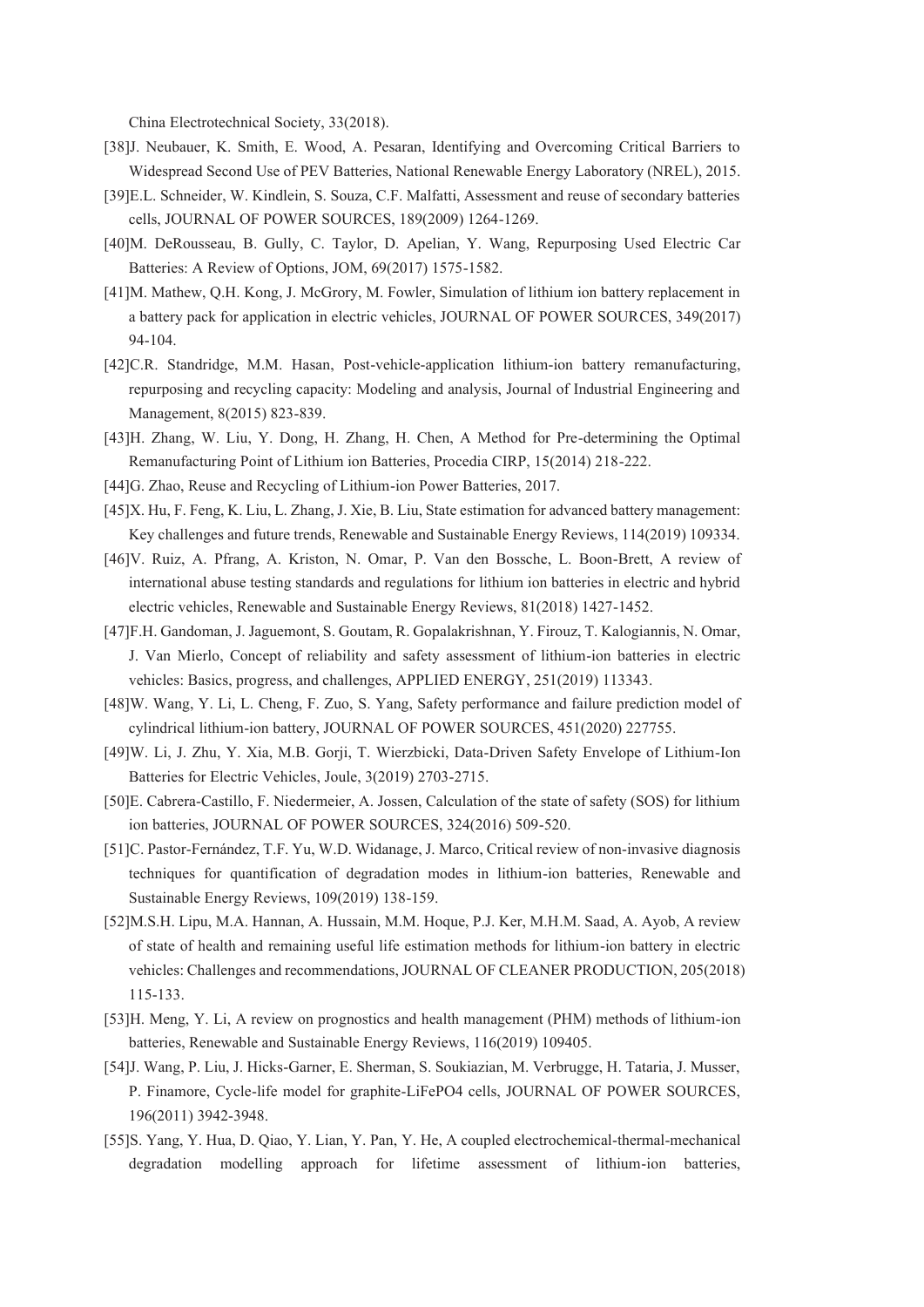ELECTROCHIMICA ACTA, 326(2019) 134928.

- [56]D. Yang, Y. Wang, R. Pan, R. Chen, Z. Chen, A Neural Network Based State-of-Health Estimation of Lithium-ion Battery in Electric Vehicles, Energy Procedia, 105(2017) 2059-2064.
- [57]X. Li, Z. Wang, L. Zhang, C. Zou, D.D. Dorrell, State-of-health estimation for Li-ion batteries by combing the incremental capacity analysis method with grey relational analysis, JOURNAL OF POWER SOURCES, 410-411(2019) 106-114.
- [58]P. Ladpli, F. Kopsaftopoulos, F. Chang, Estimating state of charge and health of lithium-ion batteries with guided waves using built-in piezoelectric sensors/actuators, JOURNAL OF POWER SOURCES, 384(2018) 342-354.
- [59]H. Tian, P. Qin, K. Li, Z. Zhao, A review of the state of health for lithium-ion batteries: Research status and suggestions, JOURNAL OF CLEANER PRODUCTION, 261(2020) 120813.
- [60]X. Hu, L. Xu, X. Lin, M. Pecht, Battery Lifetime Prognostics, Joule, 4(2020) 310-346.
- [61]R. Xiong, L. Li, J. Tian, Towards a smarter battery management system: A critical review on battery state of health monitoring methods, JOURNAL OF POWER SOURCES, 405(2018) 18-29.
- [62]C. Lyu, Q. Lai, T. Ge, H. Yu, L. Wang, N. Ma, A lead-acid battery's remaining useful life prediction by using electrochemical model in the Particle Filtering framework, ENERGY, 120(2017) 975-984.
- [63]A. Garg, L. Wei, A. Goyal, X. Cui, L. Gao, Evaluation of batteries residual energy for battery pack recycling: Proposition of stack stress-coupled-AI approach, Journal of Energy Storage, 26(2019) 101001.
- [64]Y. Zhang, R. Xiong, H. He, X. Qu, M. Pecht, Aging characteristics-based health diagnosis and remaining useful life prognostics for lithium-ion batteries, eTransportation, 1(2019) 100004.
- [65]Q. Liao, M. Mu, S. Zhao, L. Zhang, T. Jiang, J. Ye, X. Shen, G. Zhou, Performance assessment and classification of retired lithium ion battery from electric vehicles for energy storage, INTERNATIONAL JOURNAL OF HYDROGEN ENERGY, 42(2017) 18817-18823.
- [66]Y. Jiang, J. Jiang, C. Zhang, W. Zhang, Y. Gao, Q. Guo, Recognition of battery aging variations for LiFePO4 batteries in 2nd use applications combining incremental capacity analysis and statistical approaches, JOURNAL OF POWER SOURCES, 360(2017) 180-188.
- [67]K. Wegener, W.H. Chen, F. Dietrich, K. Dröder, S. Kara, Robot Assisted Disassembly for the Recycling of Electric Vehicle Batteries, Procedia CIRP, 29(2015) 716-721.
- [68]S.L. Soh, S.K. Ong, A.Y.C. Nee, Design for Disassembly for Remanufacturing: Methodology and Technology, Procedia CIRP, 15(2014) 407-412.
- [69]J. Li, M. Barwood, S. Rahimifard, Robotic disassembly for increased recovery of strategically important materials from electrical vehicles, ROBOTICS AND COMPUTER-INTEGRATED MANUFACTURING, 50(2018) 203-212.
- [70]T.E. Schwarz, W. Rübenbauer, B. Rutrecht, R. Pomberger, Forecasting Real Disassembly Time of Industrial Batteries Based on Virtual MTM-UAS Data, Procedia CIRP, 69(2018) 927-931.
- [71]M. Singh, R.K. Janardhan, Cloud based disaseemly of electric vehicle battery, 14th Global Congress on Manufacturing and Management, 2019, pp. 136-142.
- [72]C. Ficicchia, After-Market Applications for Depreciated EV Batteries in the NY Metro Region, Empire Clean Cities, 2016.
- [73]L. Olsson, S. Fallahi, M. Schnurr, D. Diener, P. van Loon, Circular Business Models for Extended EV Battery Life, Batteries, 4(2018) 57.
- [74]Nissan LEAF batteries replacement program launched in Japan- manufactured and new, https://greentecauto.com/repurposed-batteries/nissan-leaf-battery-replacement-program.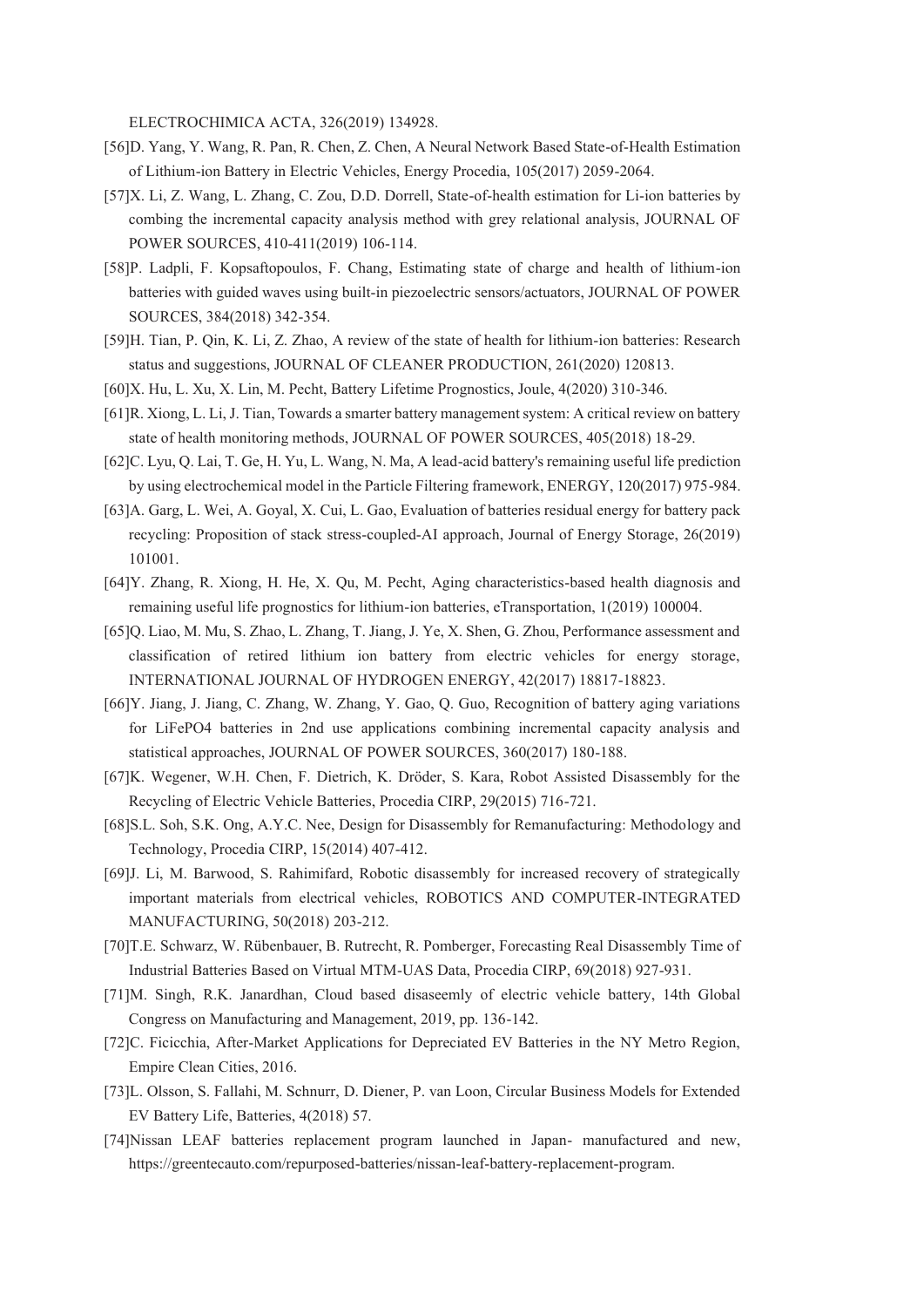- [75]M. Foster, P. Isely, C.R. Standridge, M.M. Hasan, Feasibility assessment of remanufacturing, repurposing, and recycling of end of vehicle application lithium-ion batteries, Journal of Industrial Engineering and Management, 7(2014).
- [76]J. Warner, Chapter 14 Second Life and Recycling of Lithium-Ion Batteries, The Handbook of Lithium-Ion Battery Pack Design, Elsevier, 2015.
- [77]R. Reinhardt, I. Christodoulou, S. Gassó-Domingo, B. Amante García, Towards sustainable business models for electric vehicle battery second use: A critical review, JOURNAL OF ENVIRONMENTAL MANAGEMENT, 245(2019) 432-446.
- [78]X. Wu, J. Wang, W. Tian, Z. Zuo, Application-derived safety strategy for secondary utilization of retired power battery, Energy Storage Science and Technology, 7(2018) 1094-1104.
- [79]J. Huang, D. Chen, Y. Yang, M. Gao, Battery grouping based on improved K-means with curve fitting, 13th IEEE Conference on Industrial Electronics and Applications (ICIEA), IEEE, 2018, pp. 1966-1971.
- [80]P. Zhou, Z. He, T. Han, X. Li, X. Lai, L. Yan, T. Lv, J. Xie, Y. Zheng, A rapid classification method

of the retired LiCoxNiyMn1 $-x-yO2$  batteries for electric vehicles, Energy Reports, 6(2020) 672-

683.

- [81]R. Xiong, W. Shen, Advanced Battery Management Technologies for Electric Vehicles, Wiley, 2019.
- [82]N. Wassiliadis, J. Adermann, A. Frericks, M. Pak, C. Reiter, B. Lohmann, M. Lienkamp, Revisiting the dual extended Kalman filter for battery state-of-charge and state-of-health estimation: A usecase life cycle analysis, Journal of Energy Storage, 19(2018) 73-87.
- [83]C. Bian, H. He, S. Yang, T. Huang, State-of-charge sequence estimation of lithium-ion battery based on bidirectional long short-term memory encoder-decoder architecture, JOURNAL OF POWER SOURCES, 449(2020) 227558.
- [84]M.A. Cusenza, F. Guarino, S. Longo, M. Mistretta, M. Cellura, Reuse of electric vehicle batteries in buildings: An integrated load match analysis and life cycle assessment approach, ENERGY AND BUILDINGS, 186(2019) 339-354.
- [85]S. Tong, T. Fung, J.W. Park, Reusing electric vehicle battery for demand side management integrating dynamic pricing, International Conference on Smart Grid Communications, IEEE, 2015, pp. 325-330.
- [86]C. Yang, X. Wang, Q. Fang, H. Dai, Y. Cao, X. Wei, An online SOC and capacity estimation method for aged lithium-ion battery pack considering cell inconsistency, Journal of Energy Storage, 29(2020) 101250.
- [87]X. Shen, B. Sun, H. Qi, X. Shen, X. Su, Research on peak power test method for Lithium Ion battery, Energy Procedia, 152(2018) 550-555.
- [88]C. Wei, M. Benosman, T. Kim, Online Parameter Identification for State of Power Prediction of Lithium-ion Batteries in Electric Vehicles Using Extremum Seeking, International Journal of Control, Automation and Systems, 17(2019) 2906-2916.
- [89]Z. Zhou, Y. Kang, Y. Shang, N. Cui, C. Zhang, B. Duan, Peak power prediction for seriesconnected LiNCM battery pack based on representative cells, JOURNAL OF CLEANER PRODUCTION, 230(2019) 1061-1073.
- [90]Y. Li, M. Abdel-Monem, R. Gopalakrishnan, M. Berecibar, E. Nanini-Maury, N. Omar, P. van den Bossche, J. Van Mierlo, A quick on-line state of health estimation method for Li-ion battery with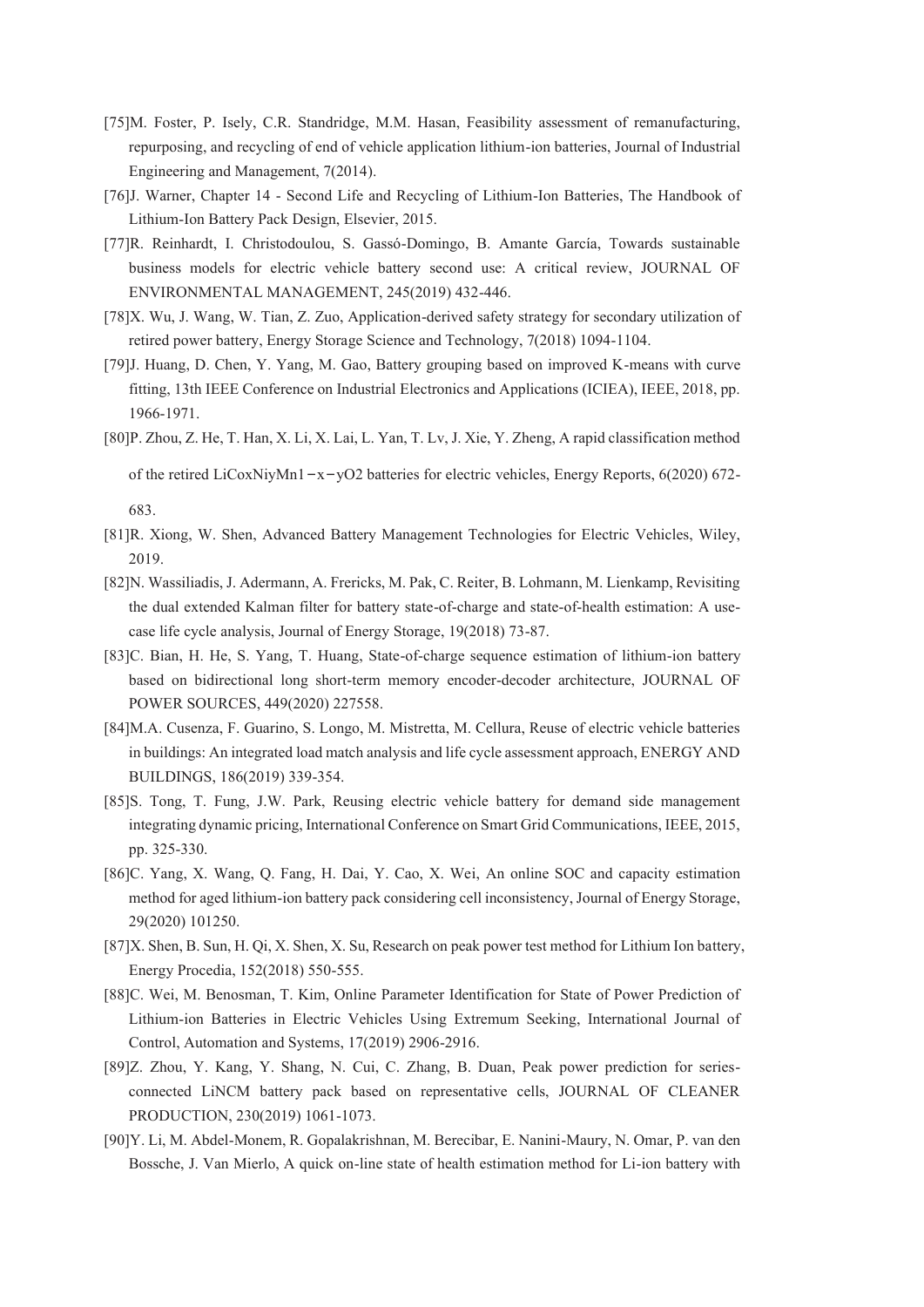incremental capacity curves processed by Gaussian filter, JOURNAL OF POWER SOURCES, 373(2018) 40-53.

- [91]Y. Zhang, Y. Li, Y. Tao, J. Ye, A. Pan, X. Li, Q. Liao, Z. Wang, Performance assessment of retired EV battery modules for echelon use, ENERGY, 193(2020) 116555.
- [92]P. Li, Z. Zhang, Q. Xiong, B. Ding, J. Hou, D. Luo, Y. Rong, S. Li, State-of-health estimation and remaining useful life prediction for the lithium-ion battery based on a variant long short term memory neural network, JOURNAL OF POWER SOURCES, 459(2020) 228069.
- [93]P. Shen, M. Ouyang, L. Lu, J. Li, X. Feng, The Co-estimation of State of Charge, State of Health, and State of Function for Lithium-Ion Batteries in Electric Vehicles, IEEE TRANSACTIONS ON VEHICULAR TECHNOLOGY, 67(2018) 92-103.
- [94]X. Hu, H. Jiang, F. Feng, B. Liu, An enhanced multi-state estimation hierarchy for advanced lithium-ion battery management, APPLIED ENERGY, 257(2020) 114019.
- [95]S. Yang, R. He, Z. Zhang, Y. Cao, X. Gao, X. Liu, CHAIN: Cyber Hierarchy and Interactional Network Enabling Digital Solution for Battery Full-Lifespan Management, Matter, (2020).
- [96]C. Bibin, M. Vijayaram, V. Suriya, R. Sai Ganesh, S. Soundarraj, A review on thermal issues in Liion battery and recent advancements in battery thermal management system, Materials Today: Proceedings, (2020).
- [97]S. Arora, Selection of thermal management system for modular battery packs of electric vehicles: A review of existing and emerging technologies, JOURNAL OF POWER SOURCES, 400(2018) 621-640.
- [98]F. Bai, M. Chen, W. Song, Y. Li, Z. Feng, Y. Li, Thermal management of 48 V standby battery for outdoor base station at cold environment, Energy Procedia, 158(2019) 4224-4231.
- [99]C. White, B. Thompson, L.G. Swan, Repurposed electric vehicle battery performance in secondlife electricity grid frequency regulation service, Journal of Energy Storage, 28(2020) 101278.
- [100]Z. Ma, J. Jiang, F. Wen, L. Zheng, H. Guo, W. Shi, Design of Equilibrium Strategy of Echelon Use Li-ion Battery Pack for Energy Storage System, Automation of Electric Power System, 38(2014) 106-111.
- [101]T. Bat-Orgil, B. Dugarjav, T. Shimizu, Cell equalizer for recycling batteries from hybrid electric vehicles, Journal of Power Electronics, (2020).
- [102]Z. Ma, T. Hao, F. Gao, N. Li, X. Gu, Enhanced SOH balancing method of MMC battery energy storage system with cell equalization capability, IEEE, 2018, pp. 3591-3597.
- [103]A. Nedjalkov, J. Meyer, H. Göken, M.V. Reimer, W. Schade, Blueprint and Implementation of Rural Stand-Alone Power Grids with Second-Life Lithium Ion Vehicle Traction Battery Systems for Resilient Energy Supply of Tropical or Remote Regions, Materials, 12(2019) 2642.
- [104]Electrodes and Cells Manufacturing White Paper: Batteries End of Life Management, European Lion Battery Advanced Manufacturing (ELIBAMA), 2014.
- [105]M. Rehme, S. Richter, A. Temmler, U. Götze, Second-Life Battery Applications-Market potentials and contribution to the cost effectiveness of electric vehicles, Conference on Future Automotive Technology (CoFAT), 2016.
- [106]S. BOBBA, A. PODIAS, F. DI PERSIO, M. MESSAGIE, P. TECCHIO, M.A. CUSENZA, U. EYNARD, F. MATHIEUX, A. PFRANG, Sustainability Assessment of Second Life Application of Automotive Batteries, Joint Research Centre, 2018.
- [107]Y. Chiang, W. Sean, C. Wu, C. Huang, Development of a converterless energy management system for reusing automotive lithium-ion battery applied in smart-grid balancing, JOURNAL OF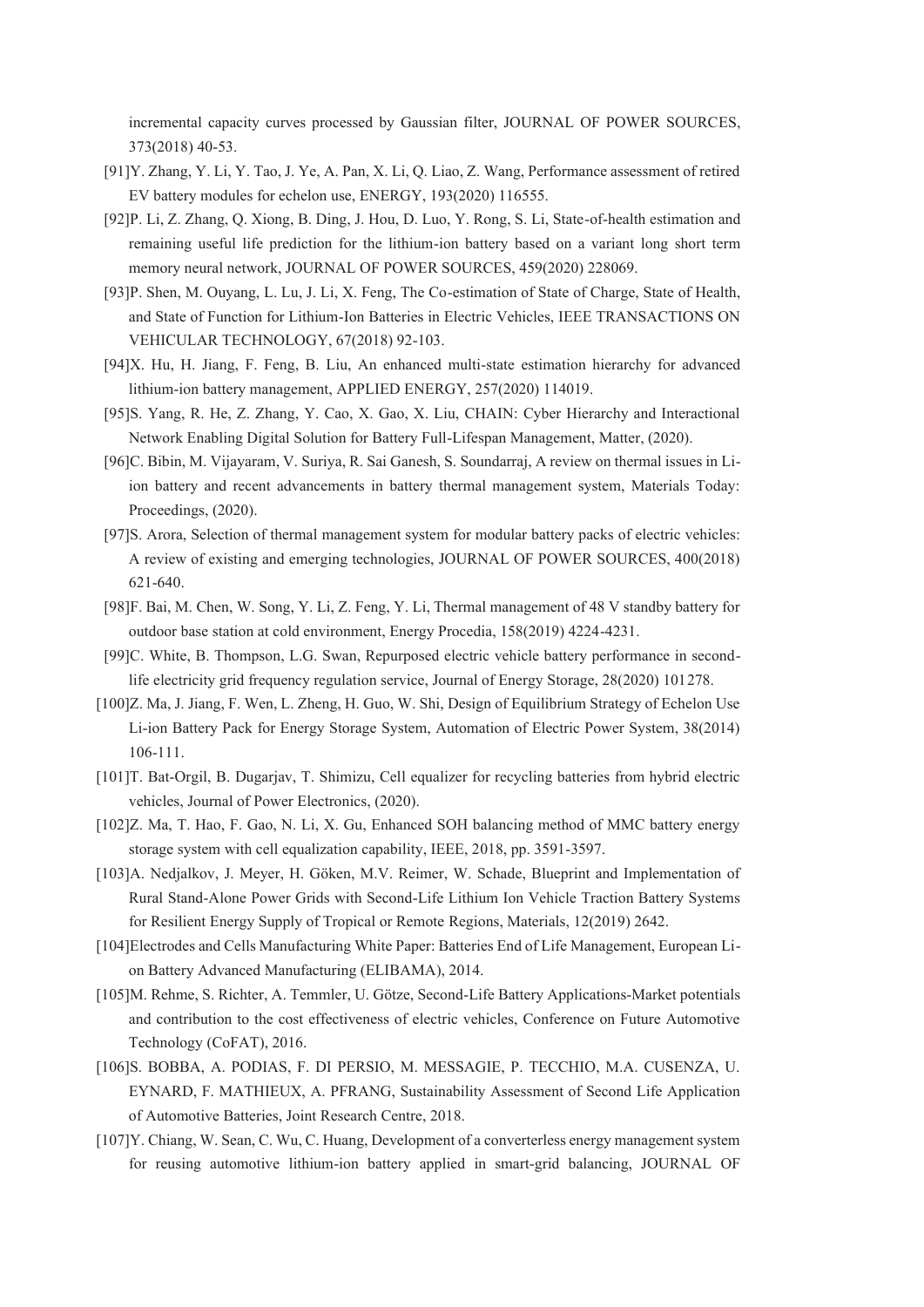CLEANER PRODUCTION, 156(2017) 750-756.

- [108]E. Nassar, K. Tokimatsu, M. Aziz, Potential distributions of electric vehicle secondary used batteries for frequency regulation in Europe, Energy Procedia, 159(2019) 394-399.
- [109]R. Faria, P. Marques, R. Garcia, P. Moura, F. Freire, J. Delgado, A.T. de Almeida, Primary and secondary use of electric mobility batteries from a life cycle perspective, JOURNAL OF POWER SOURCES, 262(2014) 169-177.
- [110]Y. Matsuda, K. Tanaka, Reuse EV battery system for renewable energy introduction to island powergrid, IEEE, 2017, pp. 1-6.
- [111]S. Tong, T. Fung, M.P. Klein, D.A. Weisbach, J.W. Park, Demonstration of reusing electric vehicle battery for solar energy storage and demand side management, Journal of Energy Storage, 11(2017) 200-210.
- [112]U.K. Debnath, I. Ahmad, D. Habibi, Gridable vehicles and second life batteries for generation side asset management in the Smart Grid, INTERNATIONAL JOURNAL OF ELECTRICAL POWER & ENERGY SYSTEMS, 82(2016) 114-123.
- [113]L. Gaines, The future of automotive lithium-ion battery recycling: Charting a sustainable course, Sustainable Materials and Technologies, 1-2(2014) 2-7.
- [114]F. Wang, J. Xia, Design and Manufacturing Technology of Battery Pack for Electric Vehicle, Science Press, 2017.
- [115]C. Xiao, Power Battery, Handbook of ELectric Vehicle, Volume 4., Mechanical Industry Press, 2020.
- [116]Y. Meng, J. Xia, L. Wang, G. Wang, F. Zhu, Y. Zhang, A comparative study on LiFePO4/C by insitu coating with different carbon sources for high-performance lithium batteries, ELECTROCHIMICA ACTA, 261(2018) 96-103.
- [117]C. Helbig, A.M. Bradshaw, L. Wietschel, A. Thorenz, A. Tuma, Supply risks associated with lithium-ion battery materials, JOURNAL OF CLEANER PRODUCTION, 172(2018) 274-286.
- [118]Y. Xia, J. Zheng, C. Wang, M. Gu, Designing principle for Ni-rich cathode materials with high energy density for practical applications, Nano Energy, 49(2018) 434-452.
- [119]J.F. Peters, M. Weil, Providing a common base for life cycle assessments of Li-Ion batteries, JOURNAL OF CLEANER PRODUCTION, 171(2018) 704-713.
- [120]X. Chen, D. Kang, J. Li, T. Zhou, H. Ma, Gradient and facile extraction of valuable metals from spent lithium ion batteries for new cathode materials re-fabrication, JOURNAL OF HAZARDOUS MATERIALS, (2019) 121887.
- [121]B. Huang, Z. Pan, X. Su, L. An, Recycling of lithium-ion batteries: Recent advances and perspectives, JOURNAL OF POWER SOURCES, 399(2018) 274-286.
- [122]L. Yun, D. Linh, L. Shui, X. Peng, A. Garg, M.L.P. LE, S. Asghari, J. Sandoval, Metallurgical and mechanical methods for recycling of lithium-ion battery pack for electric vehicles, Resources, Conservation & Recycling, 136(2018) 198-208.
- [123]S. Zhao, G. Li, W. He, J. Huang, H. Zhu, Recovery methods and regulation status of waste lithiumion batteries in China: A mini review, WASTE MANAGEMENT & RESEARCH, 37(2019) 1142- 1152.
- [124]Y. Yang, S. Song, S. Lei, W. Sun, H. Hou, F. Jiang, X. Ji, W. Zhao, Y. Hu, A process for combination of recycling lithium and regenerating graphite from spent lithium-ion battery, WASTE MANAGEMENT, 85(2019) 529-537.
- [125]K. He, Z. Zhang, L. Alai, F. Zhang, A green process for exfoliating electrode materials and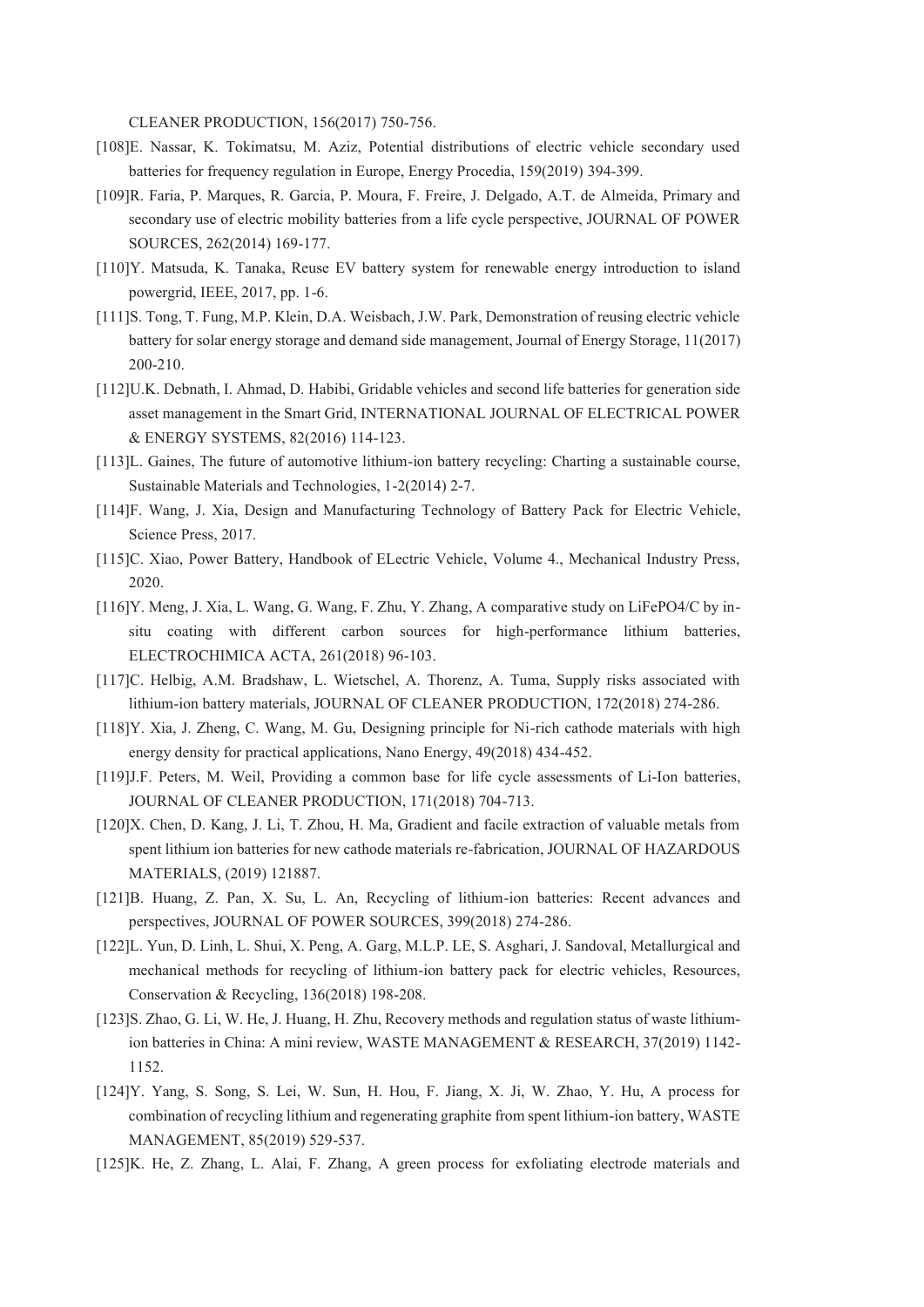simultaneously extracting electrolyte from spent lithium-ion batteries, JOURNAL OF HAZARDOUS MATERIALS, 375(2019) 43-51.

- [126]T.A. Atia, G. Elia, R. Hahn, P. Altimari, F. Pagnanelli, Closed-loop hydrometallurgical treatment of end-of-life lithium ion batteries: Towards zero-waste process and metal recycling in advanced batteries, Journal of Energy Chemistry, 35(2019) 220-227.
- [127]Y. Tang, H. Xie, B. Zhang, X. Chen, Z. Zhao, J. Qu, P. Xing, H. Yin, Recovery and regeneration of LiCoO2-based spent lithium-ion batteries by a carbothermic reduction vacuum pyrolysis approach: Controlling the recovery of CoO or Co, WASTE MANAGEMENT, 97(2019) 140-148.
- [128]O. Dolotko, I.Z. Hlova, Y. Mudryk, S. Gupta, V.P. Balema, A.I.U.S. Ames Laboratory AMES, Mechanochemical recovery of Co and Li from LCO cathode of lithium-ion battery, JOURNAL OF ALLOYS AND COMPOUNDS, 824(2020) 153876.
- [129]X. Zeng, J. Li, N. Singh, Critical Reviews in Environmental Science and Technology, CRITICAL REVIEWS IN ENVIRONMENTAL SCIENCE AND TECHNOLOGY, 44(2014) 1129-1165.
- [130]C. Liu, J. Lin, H. Cao, Y. Zhang, Z. Sun, Recycling of spent lithium-ion batteries in view of lithium recovery: A critical review, JOURNAL OF CLEANER PRODUCTION, 228(2019) 801-813.
- [131]H. Nie, L. Xu, D. Song, J. Song, X. Shi, X. Wang, L. Zhang, Z. Yuan, LiCoO2: recycling from spent batteries and regeneration with solid state synthesis, GREEN CHEMISTRY, 17(2015) 1128- 1276.
- [132]S. Krüger, C. Hanisch, A. Kwade, M. Winter, S. Nowak, Effect of impurities caused by a recycling process on the electrochemical performance of Li[Ni0.33Co0.33Mn0.33]O2, JOURNAL OF ELECTROANALYTICAL CHEMISTRY, 726(2014) 91-96.
- [133]S. Smith, L. Hsu, G.C. Smith, Partial disassembly sequence planning based on cost-benefit analysis, JOURNAL OF CLEANER PRODUCTION, 139(2016) 729-739.
- [134]K. Wegener, S. Andrew, A. Raatz, K. Dröder, C. Herrmann, Disassembly of Electric Vehicle Batteries Using the Example of the Audi Q5 Hybrid System, Procedia CIRP, 23(2014) 155-160.
- [135]A. Chagnes, B. Pospiech, A brief review on hydrometallurgical technologies for recycling spent lithium-ion batteries, Journal of Chemical Technology & Biotechnology, 88(2013) 1191-1199.
- [136]X. Wang, G. Gaustad, C.W. Babbitt, Targeting high value metals in lithium-ion battery recycling via shredding and size-based separation, WASTE MANAGEMENT, 51(2016) 204-213.
- [137]G. Zhang, Y. He, H. Wang, Y. Feng, W. Xie, X. Zhu, Application of mechanical crushing combined with pyrolysis-enhanced flotation technology to recover graphite and LiCoO2 from spent lithiumion batteries, JOURNAL OF CLEANER PRODUCTION, 231(2019) 1418-1427.
- [138]J. Yu, Y. He, Z. Ge, H. Li, W. Xie, S. Wang, A promising physical method for recovery of LiCoO 2 and graphite from spent lithium-ion batteries: Grinding flotation, SEPARATION AND PURIFICATION TECHNOLOGY, 190(2018) 45-52.
- [139]S.M. Shin, N.H. Kim, J.S. Sohn, D.H. Yang, Y.H. Kim, Development of a metal recovery process from Li-ion battery wastes, HYDROMETALLURGY, 79(2005) 172-181.
- [140]X. Zheng, Z. Zhu, X. Lin, Y. Zhang, Y. He, H. Cao, Z. Sun, A Mini-Review on Metal Recycling from Spent Lithium Ion Batteries, Engineering, 4(2018) 361-370.
- [141]Y. Zhao, X. Yuan, L. Jiang, J. Wen, H. Wang, R. Guan, J. Zhang, G. Zeng, Regeneration and reutilization of cathode materials from spent lithium-ion batteries, CHEMICAL ENGINEERING JOURNAL, (2019) 123089.
- [142]X. Li, J. Zhang, D. Song, J. Song, L. Zhang, Direct regeneration of recycled cathode material mixture from scrapped LiFePO 4 batteries, JOURNAL OF POWER SOURCES, 345(2017) 78-84.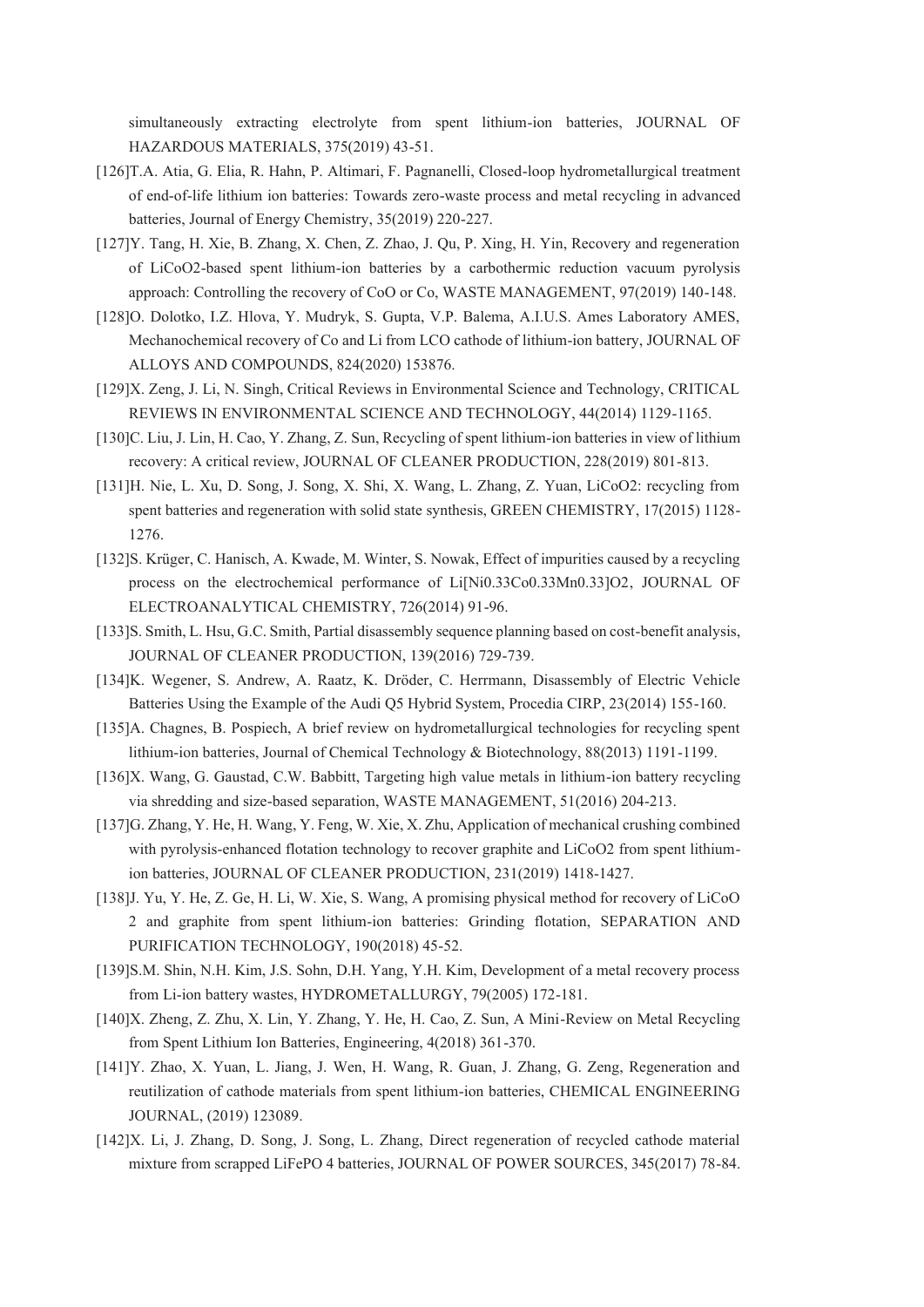- [143]A.M. Bernardes, D.C.R. Espinosa, J.A.S. Tenório, Recycling of batteries: a review of current processes and technologies, JOURNAL OF POWER SOURCES, 130(2004) 291-298.
- [144]H. Dang, N. Li, Z. Chang, B. Wang, Y. Zhan, X. Wu, W. Liu, S. Ali, H. Li, J. Guo, W. Li, H. Zhou, C. Sun, Lithium leaching via calcium chloride roasting from simulated pyrometallurgical slag of spent lithium ion battery, SEPARATION AND PURIFICATION TECHNOLOGY, 233(2020) 116025.
- [145]P. Meshram, A. Mishra, Abhilash, R. Sahu, Environmental impact of spent lithium ion batteries and green recycling perspectives by organic acids - A review, CHEMOSPHERE, 242(2020) 125291.
- [146]S. Sloop, L. Crandon, M. Allen, K. Koetje, L. Reed, L. Gaines, W. Sirisaksoontorn, M. Lerner, A direct recycling case study from a lithium-ion battery recall, Sustainable Materials and Technologies, 25(2020) e152.
- [147]L. Gaines, Profitable Recycling of Low-Cobalt Lithium-Ion Batteries Will Depend on New Process Developments, One Earth, 1(2019) 413-415.
- [148]J.B. Dunn, L. Gaines, M. Barnes, M.F. Wang, J. Sullivan, Material and Energy Flows in the Materials Production, Assembly, and End-of-Life Stages of the Automotive Lithium-Ion Battery Life Cycle, Argonne National Lab, 2014.
- [149]J. Li, G. Wang, Z. Xu, Environmentally-friendly oxygen-free roasting/wet magnetic separation technology for in situ recycling cobalt, lithium carbonate and graphite from spent LiCoO2/graphite lithium batteries, JOURNAL OF HAZARDOUS MATERIALS, 302(2016) 97-104.
- [150]Z. Huang, J. Zhu, R. Qiu, J. Ruan, R. Qiu, A cleaner and energy-saving technology of vacuum stepby-step reduction for recovering cobalt and nickel from spent lithium-ion batteries, JOURNAL OF CLEANER PRODUCTION, 229(2019) 1148-1157.
- [151]J. Xiao, J. Li, Z. Xu, Novel Approach for in Situ Recovery of Lithium Carbonate from Spent Lithium Ion Batteries Using Vacuum Metallurgy, ENVIRONMENTAL SCIENCE & TECHNOLOGY, 51(2017) 11960-11966.
- [152]J. Xiao, J. Li, Z. Xu, Recycling metals from lithium ion battery by mechanical separation and vacuum metallurgy, JOURNAL OF HAZARDOUS MATERIALS, 338(2017) 124-131.
- [153]M. Assefi, S. Maroufi, Y. Yamauchi, V. Sahajwalla, Pyrometallurgical recycling of Li-ion, Ni-Cd and Ni-MH batteries: A mini-review, Current Opinion in Green and Sustainable Chemistry, (2020).
- [154]P. Meshram, B.D. Pandey, T.R. Mankhand, Recovery of valuable metals from cathodic active material of spent lithium ion batteries: Leaching and kinetic aspects, WASTE MANAGEMENT, 45(2015) 306-313.
- [155]J. Zhao, X. Qu, J. Qu, B. Zhang, Z. Ning, H. Xie, X. Zhou, Q. Song, P. Xing, H. Yin, Extraction of Co and Li2CO3 from cathode materials of spent lithium-ion batteries through a combined acidleaching and electro-deoxidation approach, JOURNAL OF HAZARDOUS MATERIALS, 379(2019) 120817.
- [156]K. Tanong, L. Coudert, G. Mercier, J. Blais, Recovery of metals from a mixture of various spent batteries by a hydrometallurgical process, JOURNAL OF ENVIRONMENTAL MANAGEMENT, 181(2016) 95-107.
- [157]L. Li, Y. Bian, X. Zhang, Q. Xue, E. Fan, F. Wu, R. Chen, Economical recycling process for spent lithium-ion batteries and macro- and micro-scale mechanistic study, JOURNAL OF POWER SOURCES, 377(2018) 70-79.
- [158]L. Li, W. Qu, X. Zhang, J. Lu, R. Chen, F. Wu, K. Amine, A.I.U.S. Argonne National Lab. ANL,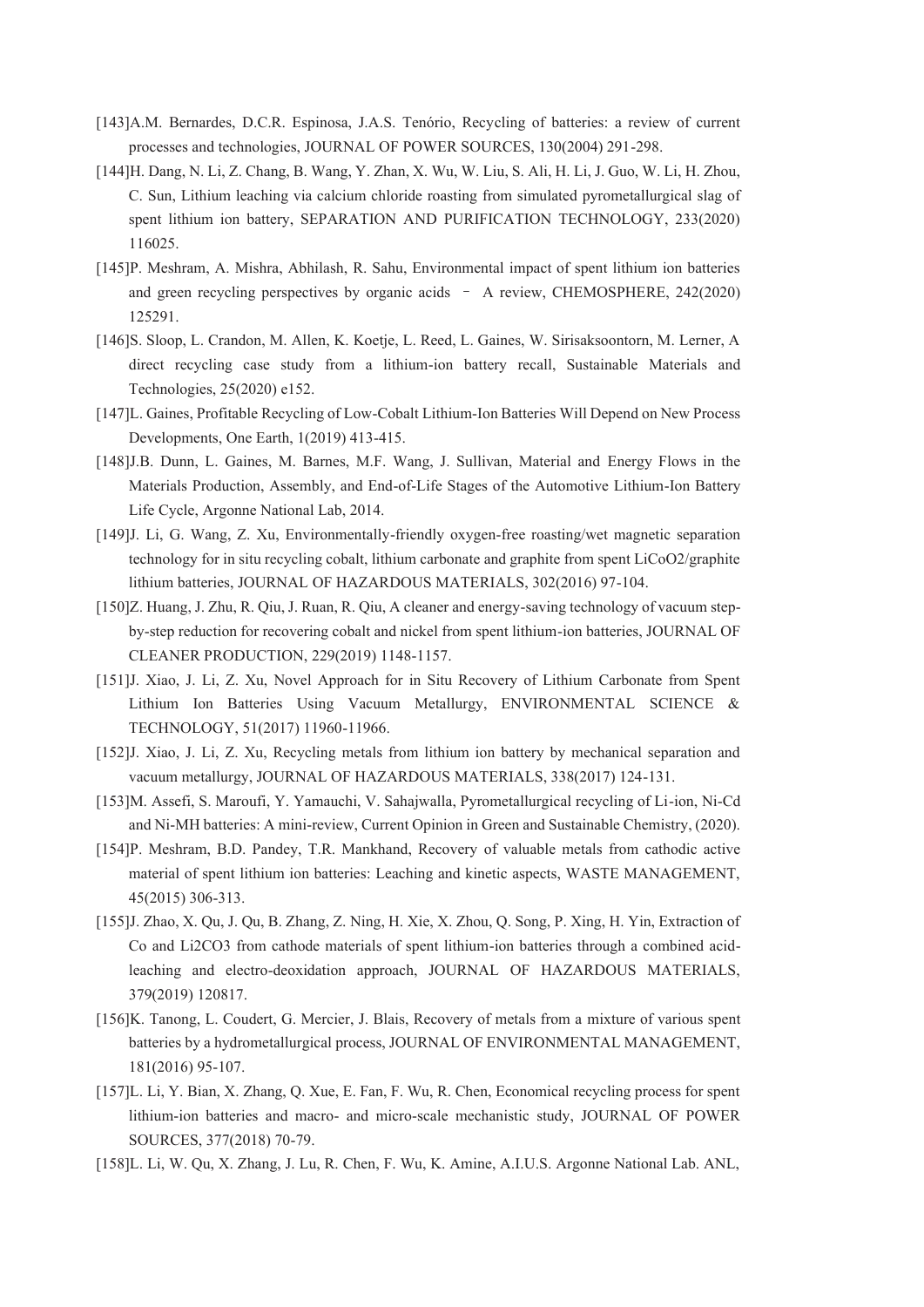Succinic acid-based leaching system: A sustainable process for recovery of valuable metals from spent Li-ion batteries, JOURNAL OF POWER SOURCES, 282(2015) 544-551.

- [159]K. Chiu, W. Chen, Recovery and Separation of Valuable Metals from Cathode Materials of Spent Lithium-Ion Batteries (LIBs) by Ion Exchange, Science of Advanced Materials, 9(2017) 2155-2160.
- [160]L. Li, L. Zhai, X. Zhang, J. Lu, R. Chen, F. Wu, K. Amine, Recovery of valuable metals from spent lithium-ion batteries by ultrasonic-assisted leaching process, JOURNAL OF POWER SOURCES, 262(2014) 380-385.
- [161]L. Li, J. Lu, L. Zhai, X. Zhang, L. Curtiss, Y. Jin, F. Wu, R. Chen, K. Amine, A facile recovery process for cathodes from spent lithium iron phosphate batteries by using oxalic acid, CSEE Journal of Power and Energy Systems, 4(2018) 219-225.
- [162]X. Zheng, W. Gao, X. Zhang, M. He, X. Lin, H. Cao, Y. Zhang, Z. Sun, Spent lithium-ion battery recycling - Reductive ammonia leaching of metals from cathode scrap by sodium sulphite, WASTE MANAGEMENT, 60(2017) 680-688.
- [163]S. Wang, C. Wang, F. Lai, F. Yan, Z. Zhang, Reduction-ammoniacal leaching to recycle lithium, cobalt, and nickel from spent lithium-ion batteries with a hydrothermal method: Effect of reductants and ammonium salts, WASTE MANAGEMENT, 102(2020) 122-130.
- [164]Y. Qi, F. Meng, X. Yi, J. Shu, M. Chen, Z. Sun, S. Sun, F. Xiu, A novel and efficient ammonia leaching method for recycling waste lithium ion batteries, JOURNAL OF CLEANER PRODUCTION, 251(2020) 119665.
- [165]J. Lee, B.D. Pandey, Bio-processing of solid wastes and secondary resources for metal extraction - A review, WASTE MANAGEMENT, 32(2012) 3-18.
- [166]B.K. Biswal, U.U. Jadhav, M. Madhaiyan, L. Ji, E. Yang, B. Cao, Biological Leaching and Chemical Precipitation Methods for Recovery of Co and Li from Spent Lithium-Ion Batteries, ACS Sustainable Chemistry & Engineering, 6(2018) 12343-12352.
- [167]A. Heydarian, S.M. Mousavi, F. Vakilchap, M. Baniasadi, Application of a mixed culture of adapted acidophilic bacteria in two-step bioleaching of spent lithium-ion laptop batteries, JOURNAL OF POWER SOURCES, 378(2018) 19-30.
- [168]R.E. Ciez, J.F. Whitacre, Examining different recycling processes for lithium-ion batteries, Nature Sustainability, 2(2019) 148-156.
- [169]Y. Shi, G. Chen, Z. Chen, Effective regeneration of LiCoO2 from spent lithium-ion batteries: a direct approach towards high-performance active particles, GREEN CHEMISTRY, 20(2018) 851- 862.
- [170]Y. Shi, G. Chen, F. Liu, X. Yue, Z. Chen, Resolving the Compositional and Structural Defects of Degraded LiNixCoyMnzO2 Particles to Directly Regenerate High-Performance Lithium-Ion Battery Cathodes, ACS Energy Letters, 3(2018) 1683-1692.
- [171]J. Hu, J. Zhang, H. Li, Y. Chen, C. Wang, A promising approach for the recovery of high valueadded metals from spent lithium-ion batteries, JOURNAL OF POWER SOURCES, 351(2017) 192- 199.
- [172]L. Sun, K. Qiu, Vacuum pyrolysis and hydrometallurgical process for the recovery of valuable metals from spent lithium-ion batteries, JOURNAL OF HAZARDOUS MATERIALS, 194(2011) 378-384.
- [173]T. Georgi-Maschler, B. Friedrich, R. Weyhe, H. Heegn, M. Rutz, Development of a recycling process for Li-ion batteries, JOURNAL OF POWER SOURCES, 207(2012) 173-182.
- [174]Y. Liu, D. Mu, R. Li, Q. Ma, R. Zheng, C. Dai, Purification and Characterization of Reclaimed